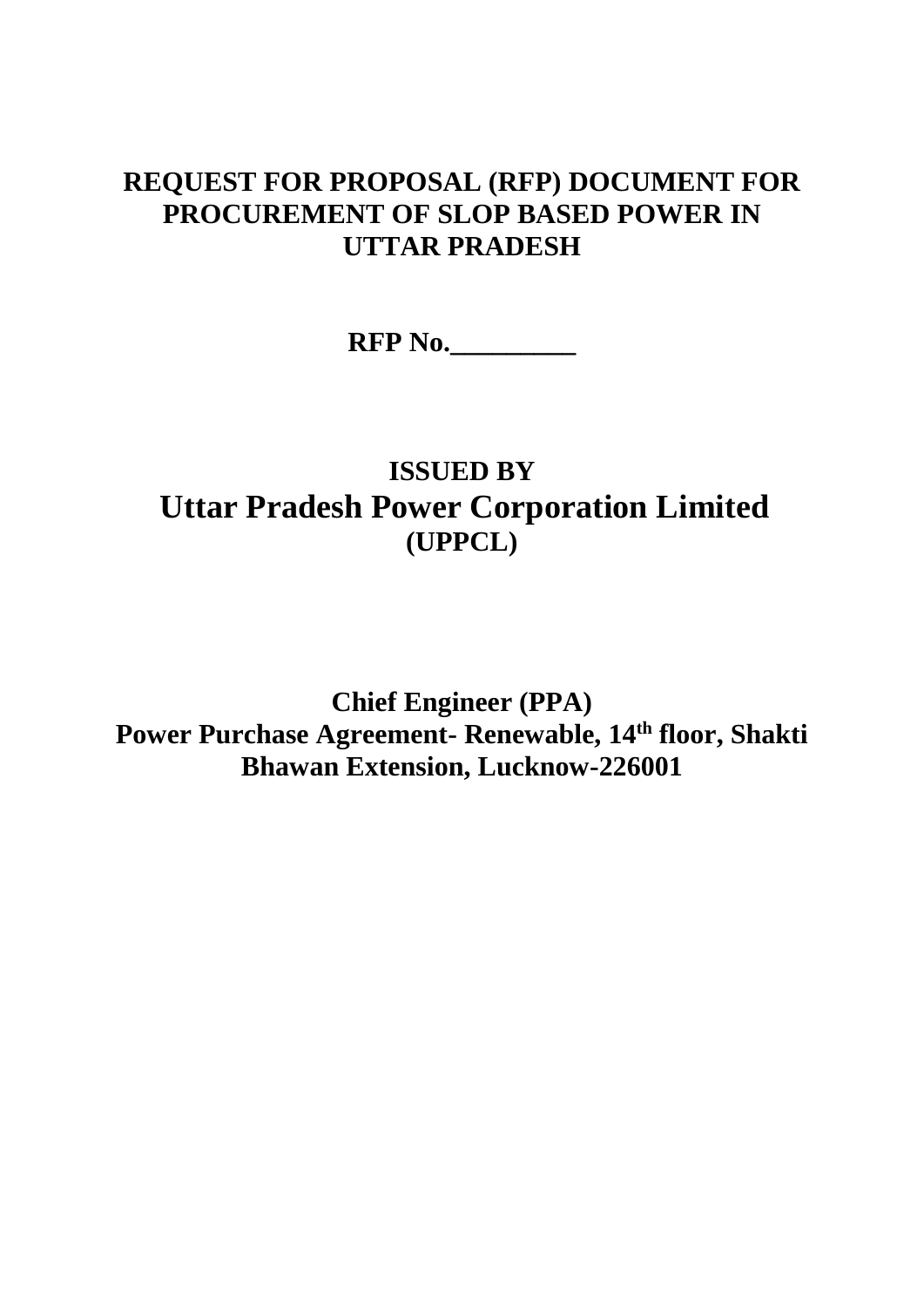# **INFORMATION SHEET**

In accordance with the directions of UPERC in the Order dated 2.12.2019 in Petition No. 1504/2019&the UPERC (Captive and Renewable Energy Generating Plants) Regulations, 2019(CRE Regulations), UPPCL has decided to carry out the bidding process for selection of Generator/s to whom the Contract may be awarded for generation and supply of power up to 20 MW  $(\pm 25\%)$  from Slop based power projects for fulfilment of non-solar RPO target on a long- term basis for a period of 10 years.

| <b>Document Description</b>                                                | REQUEST FOR PROPOSAL (RFP)                                                             |  |  |  |  |  |  |  |  |
|----------------------------------------------------------------------------|----------------------------------------------------------------------------------------|--|--|--|--|--|--|--|--|
|                                                                            | DOCUMENT FOR PROCUREMENT OF SLOP                                                       |  |  |  |  |  |  |  |  |
|                                                                            | <b>BASED POWER IN UTTAR PRADESH</b>                                                    |  |  |  |  |  |  |  |  |
| <b>Type of Project</b>                                                     | Slop based Power Project                                                               |  |  |  |  |  |  |  |  |
| <b>RFP No. and Date</b>                                                    | <b>UPPCL/</b><br>dated                                                                 |  |  |  |  |  |  |  |  |
| <b>Contract Period</b>                                                     | 10 years                                                                               |  |  |  |  |  |  |  |  |
| <b>Total Requisitioned Capacity</b>                                        | $20 MW(\pm 25\%)$                                                                      |  |  |  |  |  |  |  |  |
| <b>Method of procurement</b>                                               | <b>Bidding</b>                                                                         |  |  |  |  |  |  |  |  |
| <b>Minimum Capacity (MW)</b>                                               | 2 MW                                                                                   |  |  |  |  |  |  |  |  |
| <b>Downloading of Tender Documents</b>                                     | www.etender.up.nic.in                                                                  |  |  |  |  |  |  |  |  |
| <b>Pre-Bid Meeting</b>                                                     | As per the tender portal                                                               |  |  |  |  |  |  |  |  |
| Last Date & Time for Submission of                                         | As per the tender portal                                                               |  |  |  |  |  |  |  |  |
| <b>Response to RFP</b>                                                     |                                                                                        |  |  |  |  |  |  |  |  |
| <b>Technical Bid Opening</b><br>As per the tender portal                   |                                                                                        |  |  |  |  |  |  |  |  |
| <b>Financial Bid Opening</b>                                               | As per the tender portal                                                               |  |  |  |  |  |  |  |  |
| <b>Cost of RFP Document (Non-Refundable)</b>                               | Rs. 50,000/- + 18% GST                                                                 |  |  |  |  |  |  |  |  |
| <b>Bid Security (Earnest Money Deposit)</b>                                | Rs. 1,00,000 per MW                                                                    |  |  |  |  |  |  |  |  |
| <b>Performance Bank Guarantee (PBG)</b>                                    | Rs. 10,00,000 per MW                                                                   |  |  |  |  |  |  |  |  |
| <b>Fuel</b>                                                                | Slop                                                                                   |  |  |  |  |  |  |  |  |
| <b>Location of the Project</b>                                             | <b>Uttar Pradesh</b>                                                                   |  |  |  |  |  |  |  |  |
| <b>Ceiling Tariff</b>                                                      | Rs. 2.899 per unit (50% of the tariff to be treated                                    |  |  |  |  |  |  |  |  |
|                                                                            | as variable cost)                                                                      |  |  |  |  |  |  |  |  |
| Name, Designation, Address and other                                       | Chief Engineer (PPA)                                                                   |  |  |  |  |  |  |  |  |
| details (For Submission of Response to                                     | Power Purchase Agreement- Renewable, 14th                                              |  |  |  |  |  |  |  |  |
| <b>RFP</b> )                                                               | floor, Shakti Bhawan Extension, Lucknow-226001                                         |  |  |  |  |  |  |  |  |
|                                                                            | Important Note: Prospective Project Developers are requested to remain updated for any |  |  |  |  |  |  |  |  |
| notices/amendments/clarifications<br>etc.<br>to                            | the<br><b>RFP</b><br>document<br>through<br>the<br>tender                              |  |  |  |  |  |  |  |  |
| portalwww.etender.up.nic.in. No separate                                   | notifications<br>will<br>be<br>issued<br>for<br>such                                   |  |  |  |  |  |  |  |  |
| notices/amendments/clarifications etc. in the print media or individually. |                                                                                        |  |  |  |  |  |  |  |  |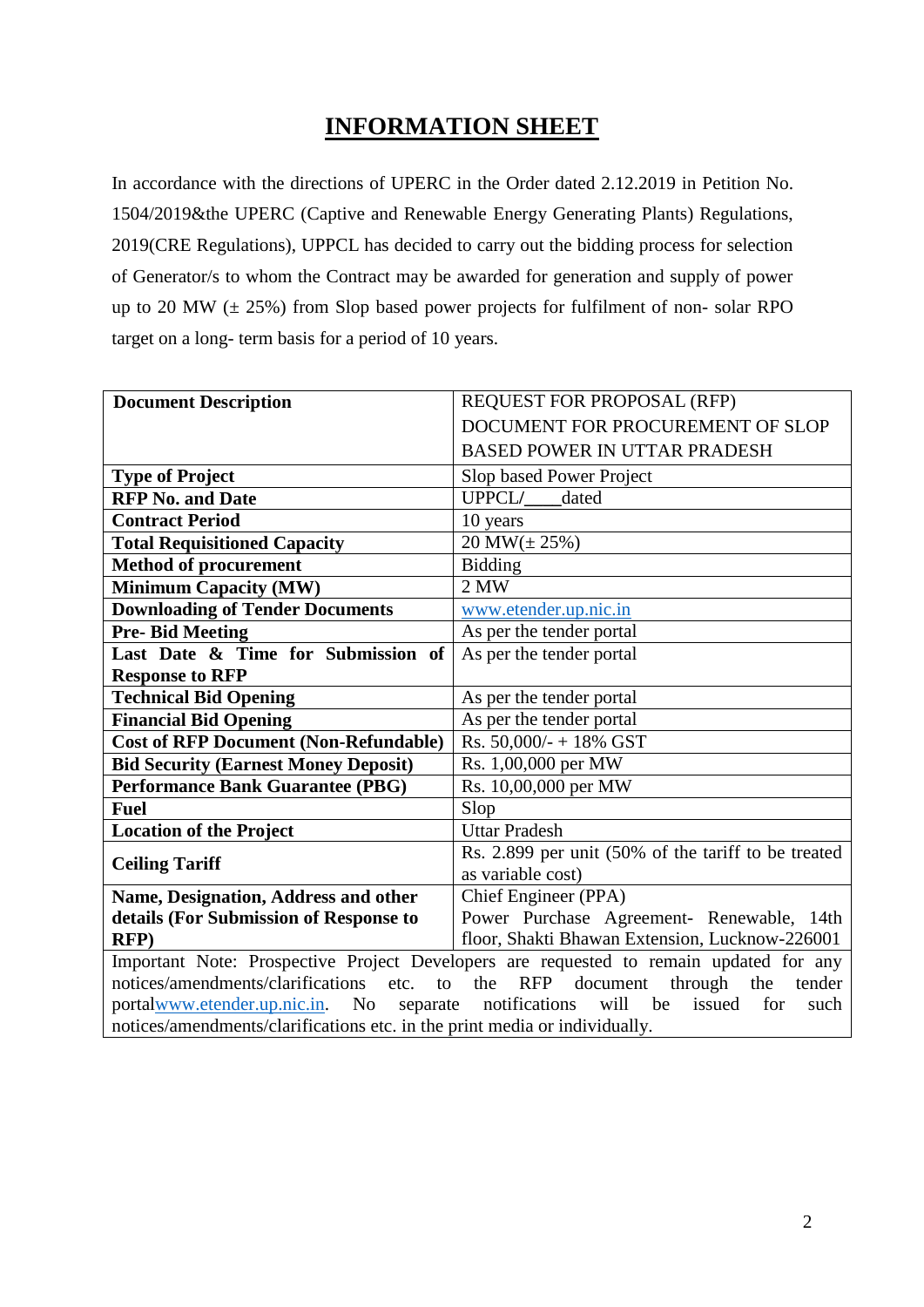## **GLOSSARY**

| <b>AOA</b>   | <b>Article of Association</b>                          |
|--------------|--------------------------------------------------------|
| <b>APTEL</b> | <b>Appellate Tribunal for Electricity</b>              |
| BG           | <b>Bank Guarantee</b>                                  |
| $B-O-O$      | Build-Own-Operate                                      |
| <b>BR</b>    | <b>Business Resolution</b>                             |
| <b>CCA</b>   | <b>Controller of Certifying Authority</b>              |
| <b>CERC</b>  | <b>Central Electricity Regulatory Commission</b>       |
| <b>COD</b>   | <b>Commercial Operation Date</b>                       |
| DD           | <b>Demand Draft</b>                                    |
| <b>DPR</b>   | <b>Detailed Project Report</b>                         |
| <b>DSC</b>   | Digital Signature Certificate                          |
| <b>EMD</b>   | <b>Earnest Money Deposit</b>                           |
| FY           | <b>Financial Year</b>                                  |
| GoUP         | Government of Uttar Pradesh                            |
| kV           | Kilo Volt                                              |
| kW           | Kilo Watt                                              |
| kWh          | Kilo Watt hour                                         |
| <b>LOA</b>   | Letter of Award                                        |
| LOI          | Letter of Intent                                       |
| <b>UPERC</b> | <b>Uttar Pradesh Electricity Regulatory Commission</b> |
| <b>MNRE</b>  | Ministry of New and Renewable Energy                   |
| <b>MOA</b>   | Memorandum of Association                              |
| <b>MOD</b>   | Merit Order Dispatch                                   |
| <b>UPPCL</b> | <b>Uttar Pradesh Power Corporation Limited</b>         |
| <b>MW</b>    | Mega Watt                                              |
| <b>NIT</b>   | Notice Inviting Tender                                 |
| <b>NOC</b>   | No Objection Certificate                               |
| OA           | Open access                                            |
| PBG          | Performance Bank Guarantee                             |
| PLF          | Plant Load Factor                                      |
| <b>PPA</b>   | Power Purchase Agreement                               |
| RE           | Renewable Energy                                       |
| <b>REC</b>   | Renewable Energy Certificate                           |
| <b>RFP</b>   | <b>Request for Proposal</b>                            |
| <b>RPO</b>   | Renewable Purchase Obligation                          |
| <b>SLDC</b>  | <b>State Load Despatch Centre</b>                      |
| <b>STU</b>   | <b>State Transmission Utility</b>                      |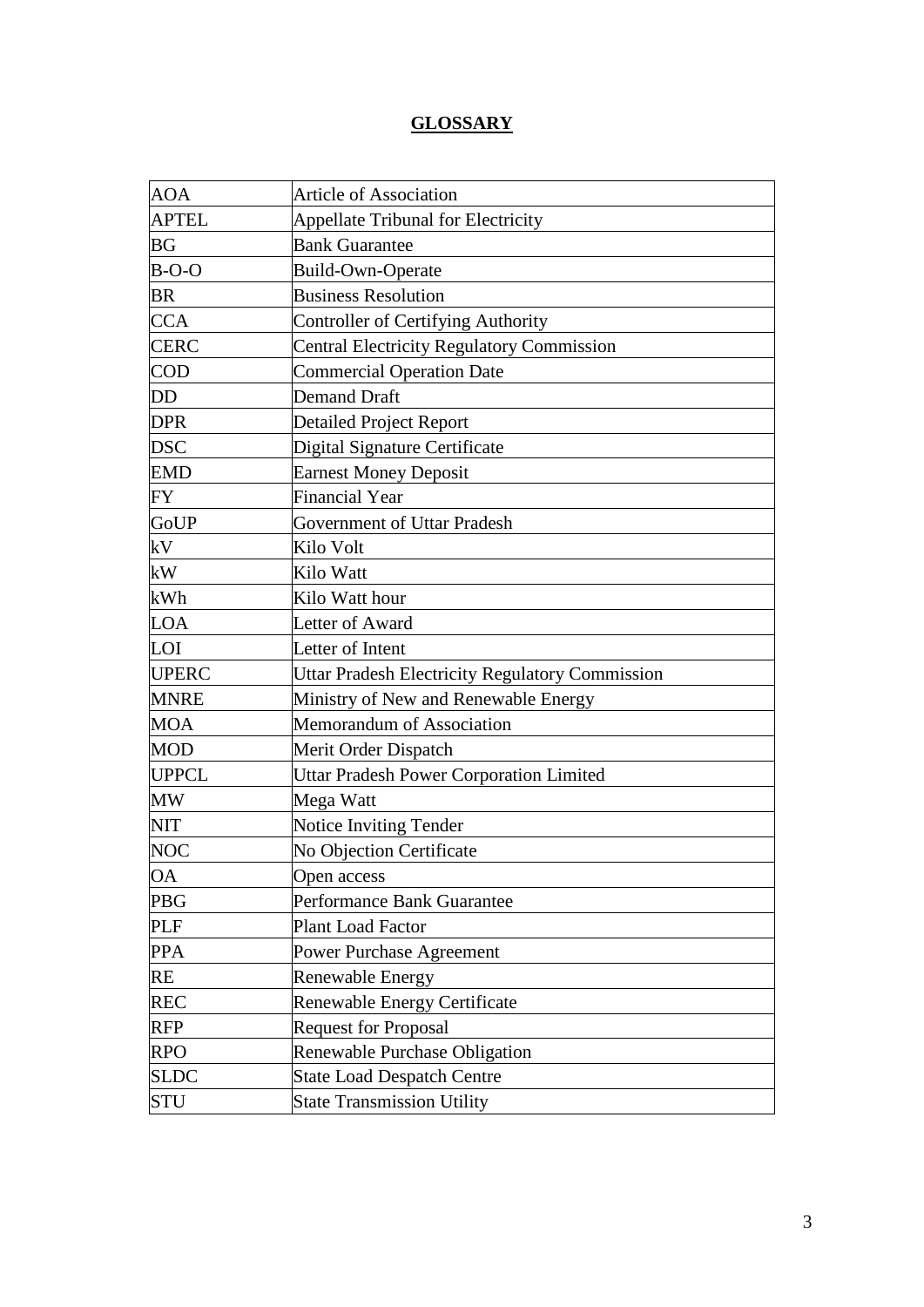## **DISCLAIMER**

- 1. This Request for Proposal (RFP) document is not an agreement or offer by the Authorised Representative to the prospective Bidders or any other party. The purpose of this RFP is to provide interested parties with information to assist the formulation of their Bid. This RFP is based on material and information available in public domain.
- 2. This RFP, along with its Formats, is not transferable. The RFP and the information contained therein is to be used only by the person to whom it is issued.
- 3. While this RFP has been prepared in good faith, neither the Procurer/ Authorized Representative nor its employees or advisors/consultants make any representation or warranty express or implied as to the accuracy, reliability or completeness of the information contained in this RFP.
- 4. Neither the Procurer/ Authorized Representative, its employees nor its advisors / consultants will have any liability to any Bidder or any other person under the law of contract, tort, the principles of restitution or unjust enrichment or otherwise for any loss, expense or damage which may arise from or be incurred or suffered in connection with anything contained in this RFP, any matter deemed to form part of this RFP, the award for supply of power, the information supplied by or on behalf of Procurer/ Authorized Representative or its employees, any advisors/consultants or otherwise arising in any way from the selection process for the said supply of power. The information contained in this document or subsequently provided to Bidder(s), whether verbally or in documentary or any other form, by or on behalf of Uttar Pradesh Power Corporation Limited (UPPCL) or any of its employees or advisors, is provided to Bidder(s) on the terms and conditions set out here and such other terms and conditions subject to which such information is provided. Both the Section is an integral part of the Bidding Document and can be read accordingly.
- 5. UPPCL also accepts no liability of any nature whether resulting from negligence or otherwise howsoever caused arising from reliance of any Bidder upon the statements contained in this Bidding Document.
- 6. UPPCL reserves the right to modify, amend or supplement this RFP document including Power Purchase Agreement (PPA).

Place: Lucknow

Date: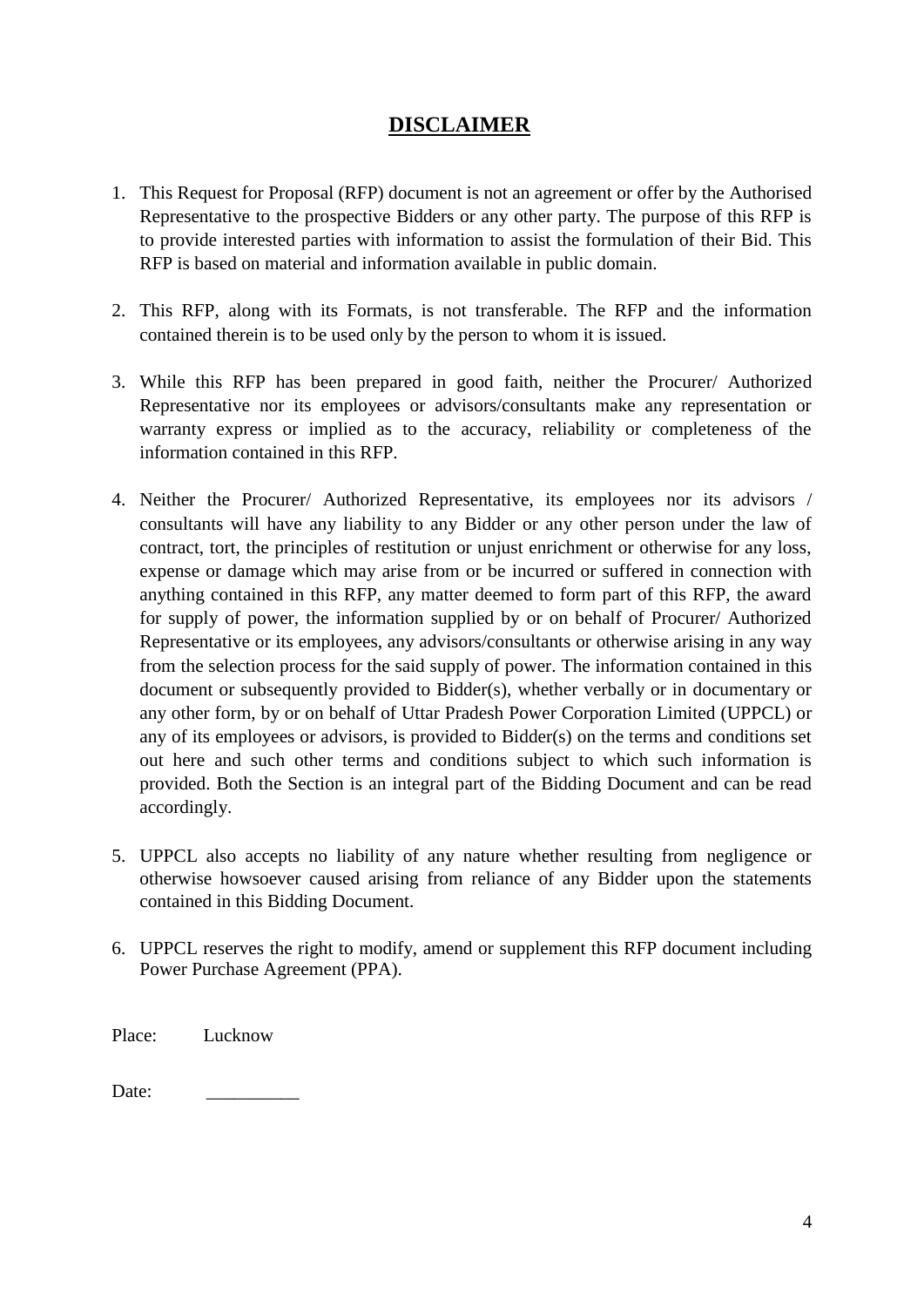## **Table of Contents**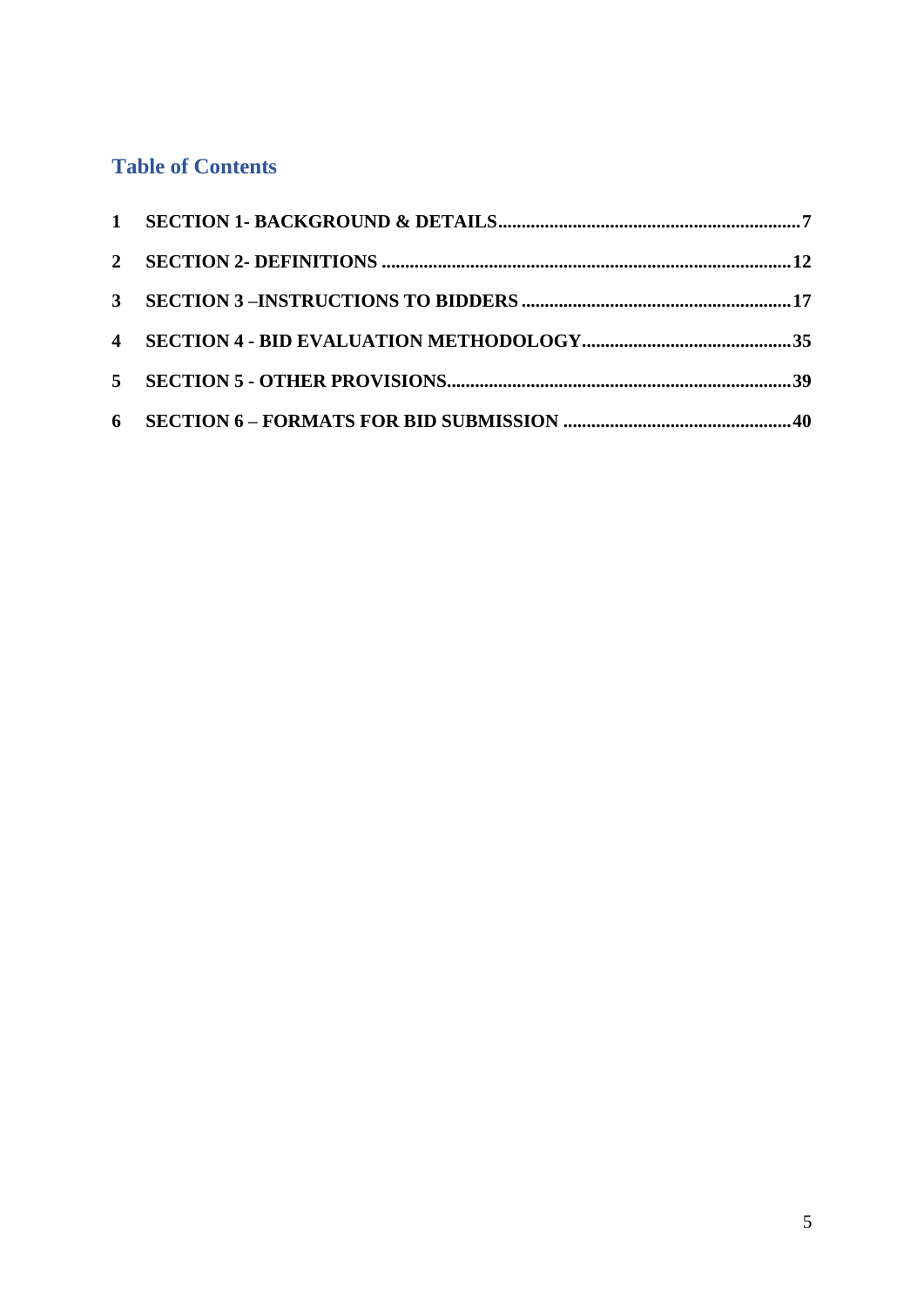# SECTION 1 BACKGROUND & DETAILS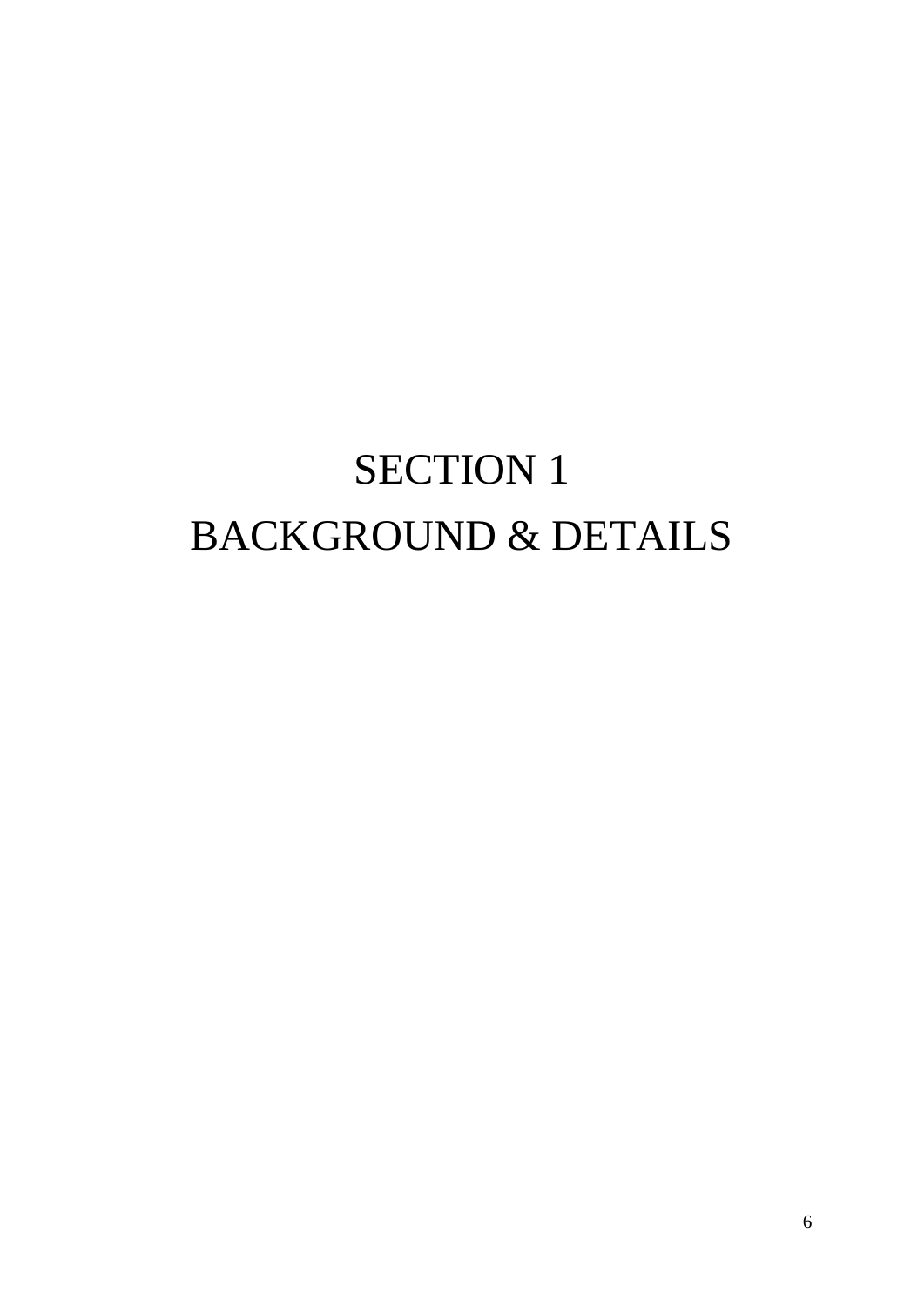## <span id="page-6-0"></span>1 SECTION 1- BACKGROUND &DETAILS

#### <span id="page-6-2"></span>1.1 Introduction

<span id="page-6-3"></span>1.1.1 The Procurer(s) have authorized U.P. Power Corporation Ltd. (UPPCL) as its Authorized Representative to carry out the bidding process for the selection of Successful Bidder(s) for supply of Slop based power for long term through competitive bidding process for meeting the Renewable Purchase Obligation. Accordingly the Authorized Representative, on behalf of Paschimanchal Vidyut Vitran Nigam Ltd., Purvanchal Vidyut Vitran Nigam Ltd., Madhyanchal Vidyut Vitran Nigam Ltd., Dakshinanchal Vidyut Vitran Nigam Ltd. & Kanpur Electricity Supply Company Ltd. acting through Chief Engineer (PPA),  $14^{\text{th}}$ Floor, Shakti Bhawan Extension, Lucknow, which expression shall also include the successors and permitted assigns of the Authorized Representative, hereby invites interested Bidders to purchase the RFP to participate in the bidding process for the selection of Successful Bidder(s) for procurement of Slop based power for long term through competitive bidding process for meeting the Renewable Purchase Obligation of the Procurers. The responsibility of the Successful Bidder(s) shall be to supply power to the Procurer(s) as per the terms and conditions of the RFP Documents.

#### 1.2 Background

- 1.2.1 In the hearing dated 18thApril, 2019 in Petition No. 1416/2019, Hon'ble UPERC directed UPPCL to conduct bidding process for procurement of Slop based power from various generators. Thereafter, in another Order dated 2.12.2019 in Petition No. 1504/2019, Hon'ble UPERC directed UPPCL to conduct and conclude the said bidding process by January 2020.
- 1.2.2 Under the mandate of Electricity Act, 2003, it is the obligation of UPPCL to procure renewable power to meet their RPO targets as specified in the RPO Regulations notified by Hon'ble UPERC. Accordingly, UPPCL procures the renewable power from various source to meet the Renewable Purchase Obligation.
- 1.2.3 In view of the above, UPPCL has decided to procure power up to 20 MW  $(\pm 25\%)$ from Slop based power projects for fulfilment of non- solar RPO on a long-term basis for a period of 10 years starting from effective date of PPA. UPPCL has therefore decided to carry out the bidding process for selection of Renewable Generator as "the Bidder" to whom the Contract may be awarded for generation of power from Slop based Power projects and supply power to UPPCL as per the terms & conditions specified in the bidding document.
- 1.2.4 This Request for Proposal document has been prepared in line with the guidelines issued by MNRE.
- <span id="page-6-1"></span>1.2.5 The brief responsibility of the Successful bidder shall be to supply power as given belowto UPPCL as per the terms and conditions specified below: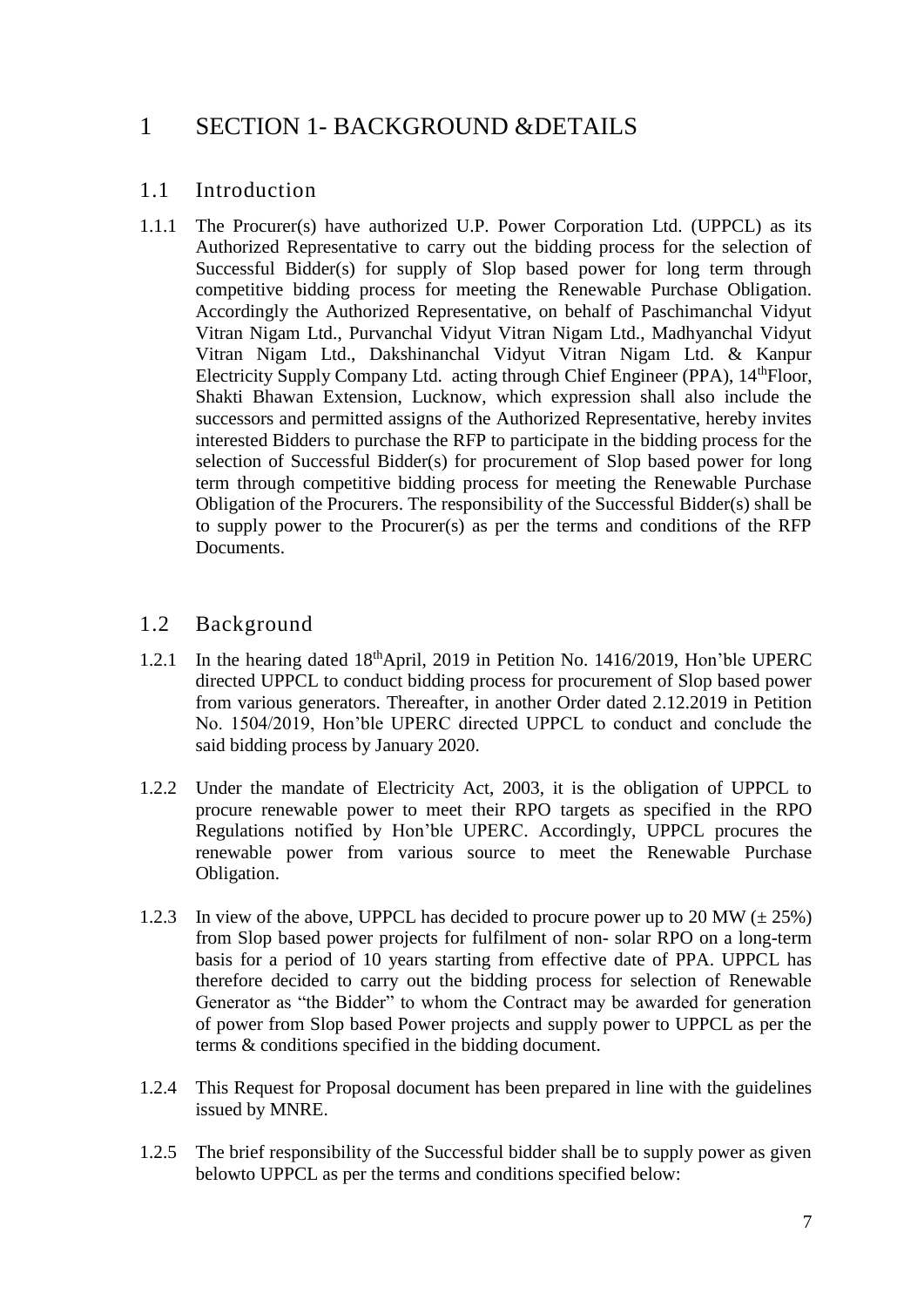| S.N            | <b>Scope</b>                            | <b>Details</b>                                                                                                                                 |  |  |  |  |  |  |
|----------------|-----------------------------------------|------------------------------------------------------------------------------------------------------------------------------------------------|--|--|--|--|--|--|
|                | Type of the Project                     | Power Project                                                                                                                                  |  |  |  |  |  |  |
| $\overline{2}$ | Source of the Fuel                      | Slop                                                                                                                                           |  |  |  |  |  |  |
| 3              | Location of the Project                 | <b>Uttar Pradesh</b>                                                                                                                           |  |  |  |  |  |  |
| $\overline{4}$ | Contract period                         | 10 years                                                                                                                                       |  |  |  |  |  |  |
| 5              | Requisitioned installed<br>capacity     | $20 \text{ MW}(\pm 25\%)$                                                                                                                      |  |  |  |  |  |  |
| 6              | Minimum Capacity                        | 2 MW                                                                                                                                           |  |  |  |  |  |  |
| 7              | Ceiling Tariff for Bidding              | Rs. 2.899 per unit (50% of the tariff to be                                                                                                    |  |  |  |  |  |  |
|                | (Rs./kWh)                               | treated as variable cost)                                                                                                                      |  |  |  |  |  |  |
| 8              | <b>Scheduled Delivery Date</b>          | From the date of approval by UPERC of<br>executed PPA for already commissioned<br>projects and by 31.3.2021 for under<br>construction Projects |  |  |  |  |  |  |
| 9              | Delivery Point                          | Interconnection point as defined in Section 2.                                                                                                 |  |  |  |  |  |  |
| 10             | <b>Applicable Charges</b>               | All Charges including SLDC charges or any<br>other charges as may be applicable shall be<br>borne by bidder.                                   |  |  |  |  |  |  |
| 11             | <b>Arranging Transmission</b><br>access | Bidder shall be responsible for arranging<br>transmission access.                                                                              |  |  |  |  |  |  |

- 1.2.6 In the bidding process, the Generator will propose to sell the power from the said slop based Power Generation plant to UPPCL against the installed capacity of the plant. The electricity will be produced by using slop as fuel.
- 1.2.7 The Authorized Representative seeks to qualify and select Successful Bidder(s) for supply of power as aforesaid through this bidding process. For the purpose of selection of the Successful Bidder(s), Bidders shall be required to submit both Non-Financial Bid and Financial Bid simultaneously in a single stage bidding process as per the timelines mentioned in Para 1.4 of this notification. Bidders who meet the Qualification Requirement as specified in Clause [3.4o](#page-17-0)f the RFP will be Qualified Bidders and the Financial Bids of all such Qualified Bidders shall be opened and evaluated as per provisions of Clause [3.4o](#page-17-0)f the RFP for the purpose of selection of Successful Bidder(s).
- 1.2.8 The Selected Bidder shall be responsible for supply of power from the Power Station, under and in accordance with the provisions of a Long-term agreement for procurement of power (the "Agreement for Procurement of Power" or the "PPA") to be entered into between the Supplier and UPPCL in the form provided as part of the Bidding Documents pursuant hereto.
- 1.2.9 All Bidders shall indicate the particulars of the relevant Power Station in the form specified at Format 6.6 as available.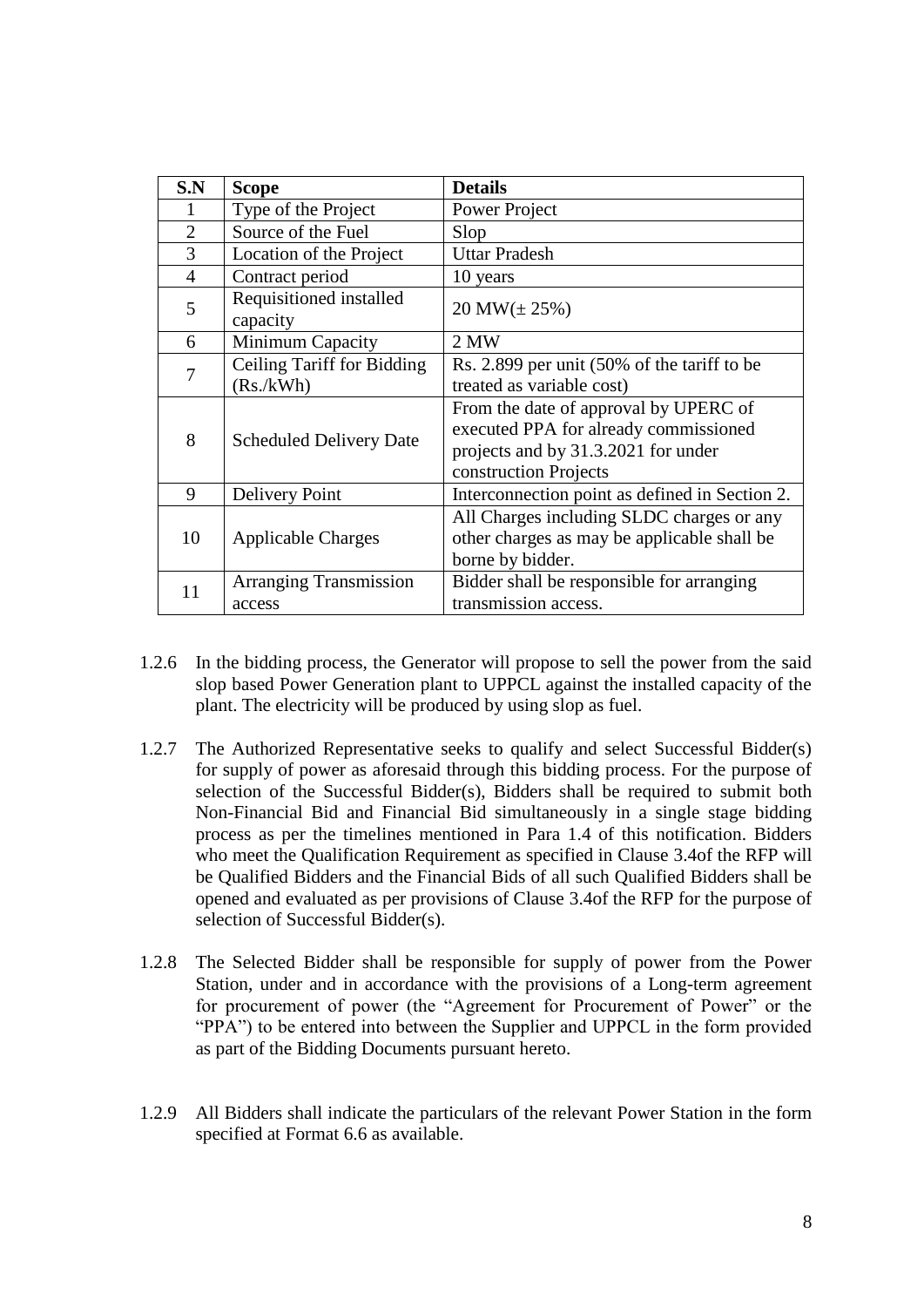- 1.2.10 Bidders may bid for the capacity specified in Clause [1.2.5,](#page-6-1) or a part thereof, not being less than 2MW, whichever is lower. The remaining capacity, if any, may be procured from other Bidders in line with the bid evaluation criteria and the ebidding process as specified in the guidelines.
- 1.2.11 The Bidders shall submit the Applications pursuant to this Bidding Document in accordance with the terms set forth herein as modified, altered, amended and clarified from time to time by UPPCL, and all Applications shall be prepared and submitted in accordance with such terms on or before the date specified in Clause 1.4 for submission of Applications (the "Bid Due Date").
- 1.2.12 UPPCL shall receive Bids pursuant to this document in accordance with the terms set forth in this document and other documents to be provided by UPPCL pursuant to this document, as modified, altered, amended and clarified from time to time by UPPCL, and all Bids shall be prepared and submitted in accordance with such terms on or before the date specified in Clause [1.4](#page-8-0) for submission of Bids (the "Bid Due Date").
- 1.3. Selection of technology & Eligible Projects
- <span id="page-8-1"></span>1.3.1. Projects are to be selected for procurement of Requisitioned Capacity of 20 MW( $\pm$ 25%). However, the selection of projects would be within the technology prescribed in the GoI/MNRE/UPERC documents. Only commercially established and operational technologies can be used, to minimize the technology risk and to achieve the timely commissioning of the Projects.
- 1.3.2. All the commissioned projects which have untied capacity will be allowed to participate and supply the power as specified in the PPA. However, projects under construction will be considered based on the condition that they will be commissioned and ready to schedule power within FY 2020-21. The projects shall comply with the eligibility qualifying criteria as specified by UPERC. Enhancement and augmentation of existing Projects will be considered as eligible Project under this process, provided for payments, the weighted average mechanism as per UPERC Regulations will be followed.
	- 1.4. Schedule of Bidding Process
- <span id="page-8-0"></span>1.4.1. UPPCL shall endeavor to adhere to the following schedule:

| Event                                                                                                | Schedule* |
|------------------------------------------------------------------------------------------------------|-----------|
| Date of Publication on the E-Bid Portal and Issuance<br>of RFP and PPA                               |           |
| Submission of written clarification/amendments if<br>any, on the RFP / RFP Documents by the Bidders. |           |
| Pre-bid meeting                                                                                      |           |
| Revision of RFP and RFP Documents (if required)<br>and issuance of revised RFP and RFP Documents     |           |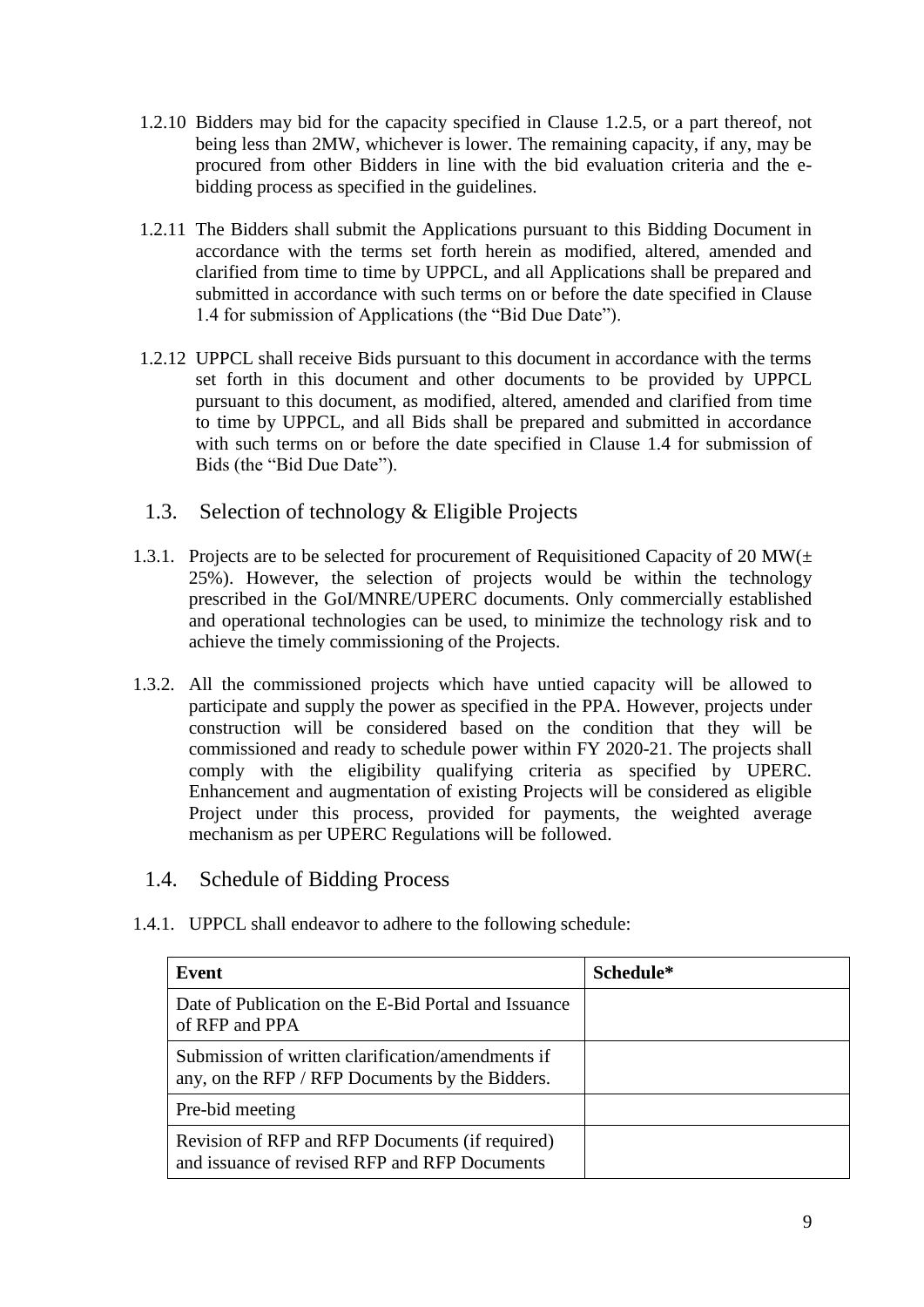| Event                                                                   | Schedule* |
|-------------------------------------------------------------------------|-----------|
| Due date for receipt of tenders on the e-portal                         |           |
| Due date for submission of hard copies (2 sets) of<br>Non-Financial Bid |           |
| Opening of Non-Financial Bid                                            |           |
| Opening of Financial Bid of Qualified Bidders                           |           |
| Shortlisting of Successful Bidder(s) and issue of LOI                   |           |
| Signing of PPA                                                          |           |

*\*tentative- refer the e-tender portal*

#### 1.5. Pre-Bid Meeting

- 1.5.1. The date, venue and time of the Pre-Bid Meeting as specified in clause [1.4w](#page-8-0)ill be followed where all the bidders will be allowed to resolve their Pre-Bid Queries. In case of any change, the same will be intimated to the bidder.
- 1.5.2. Bidders are requested to attend the same with their written queries.
- 1.5.3. During the course of Pre-Bid meeting, the Bidders will be free to seek clarifications and make suggestions for consideration of UPPCL. However, UPPCL shall endeavor to provide clarifications and such further information as it may, in its sole discretion, consider appropriate for facilitating a fair, transparent and competitive Bidding Process.

*All communications should be in written form and all parties shall rely solely on the written communication.*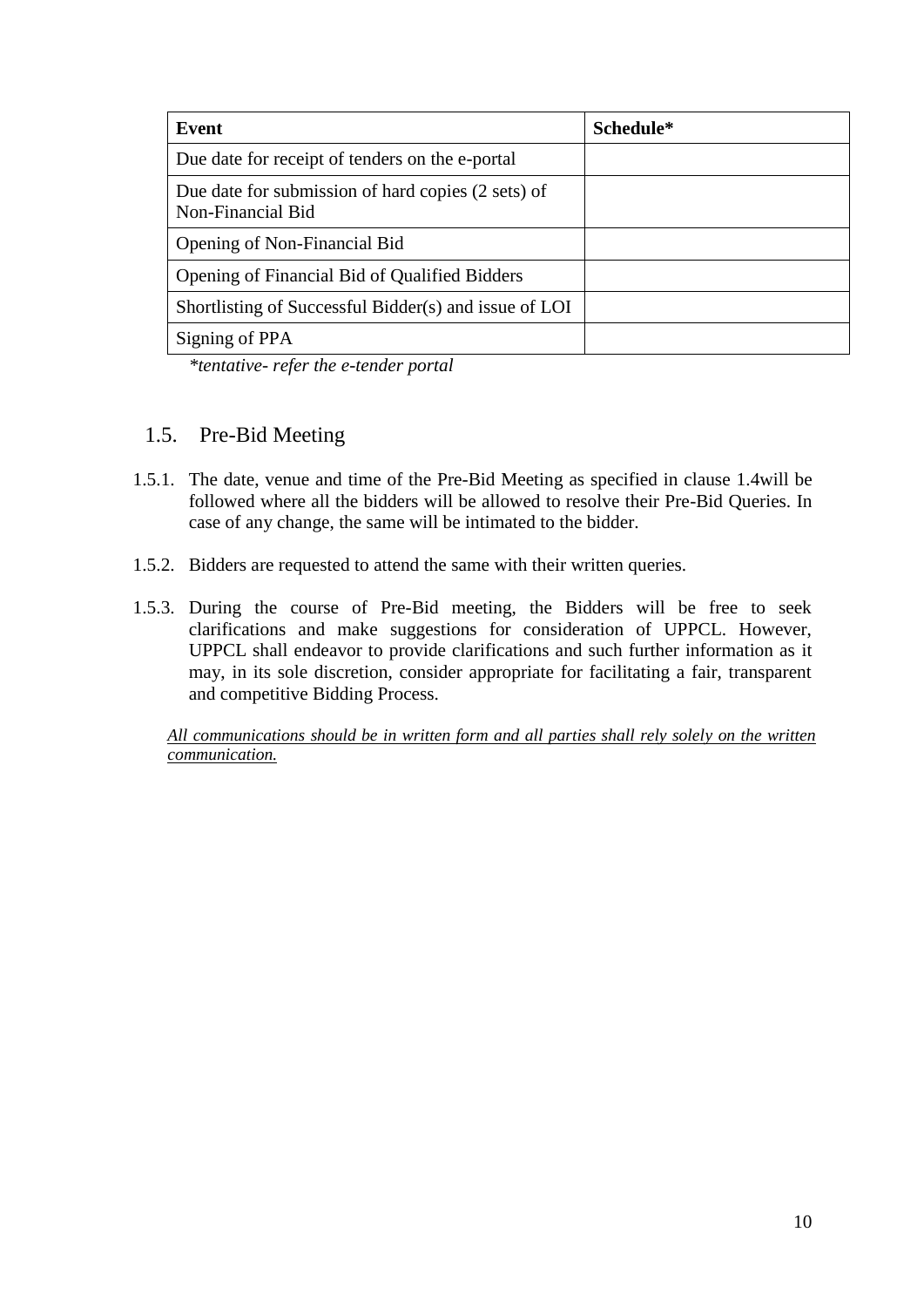# SECTION 2 – DEFINITIONS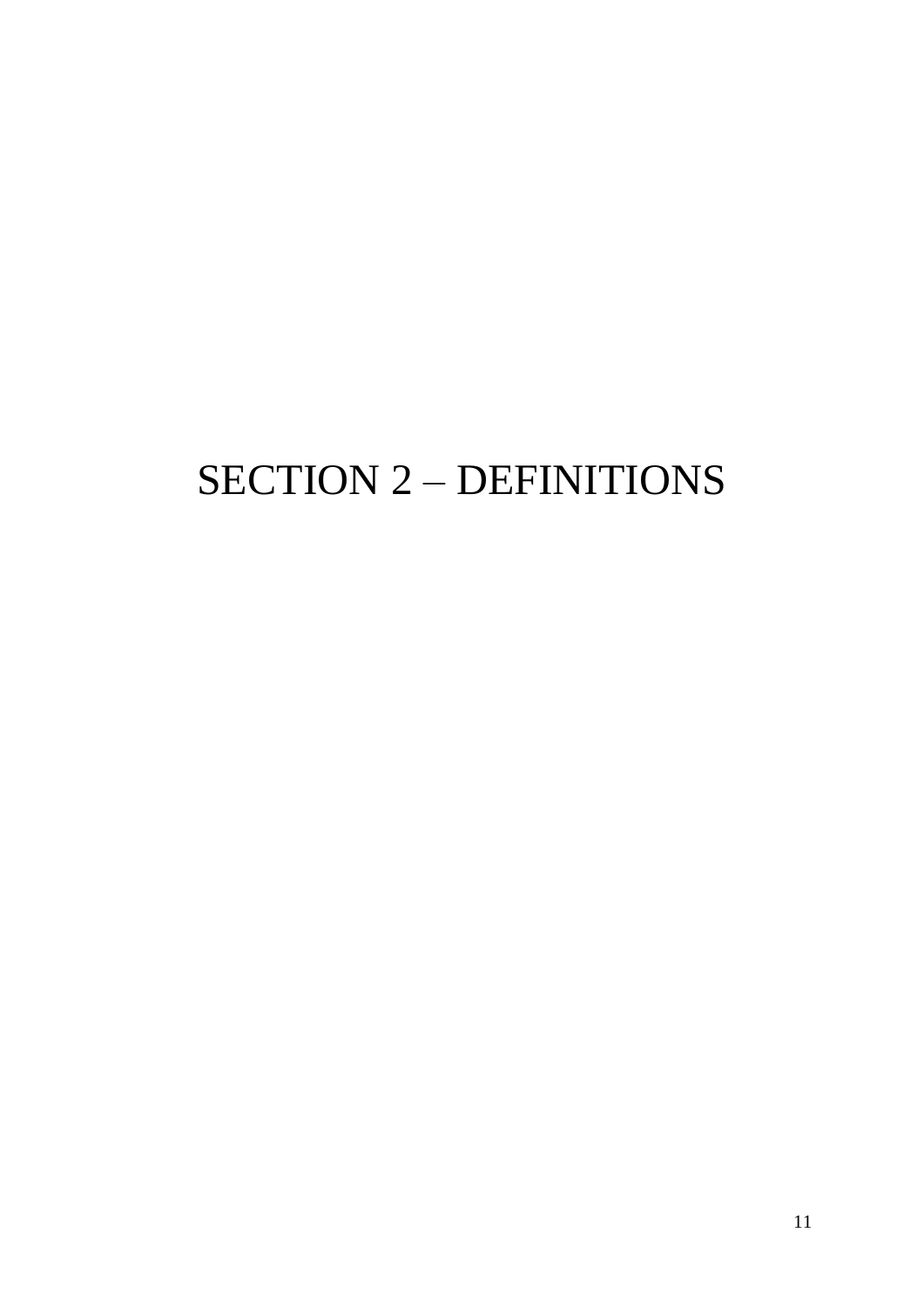## <span id="page-11-0"></span>2 SECTION 2- DEFINITIONS

Following terms used in the document will carry the meaning and interpretations as described below:

### **Definitions**

**"Act" or "Electricity Act, 2003"** shall mean the Electricity Act, 2003 and include anymodifications, amendments and substitution from time to time;

**"Actual Commercial Operation Date (COD)"** shall mean the date as in Format 6.6;

**"Appropriate Commission"** shall meanthe Uttar Pradesh State electricity RegulatoryCommission (UPERC)

**"Authorized Representative"** shall mean the body corporate authorized by the Procurer(s) to carry out the bidding process for the selection of the Successful Bidder(s) on their behalf as defined in Clause [1.1o](#page-6-2)f this RFP;

**"Bid"** shall mean the Non-Financial Bid and the Financial Bid submitted by the Bidder, in response to this RFP, in accordance with the terms and conditions hereof

**"Bidder"** shall mean Company which has a project generating power fromSlop based Projects;

**"Change in Law"** means the occurrence of the following after the date of this agreement:

- a) The enactment of any new Indian Law
- b) The modification or repeal of any existing Indian law or;
- c) The commencement of any Indian law which has not yet entered into effect;
- d) A change in the interpretation or application of Indian Law;
- e) The interpretation, application or enforcement of any existing law or statutorynotification in a manner which was not reasonably foreseeable by the Generator (after making due and careful enquiry) at the date of this agreement.
- f) The imposition of a requirement for Clearances not required as at the date of this agreement.
- g) After the date of grant of any Clearance a change in the terms and conditions attaching to such Clearance or the attachment of any terms or conditions; or
- h) Any such Clearance as has been granted ceasing in part or in whole to remain in full force at effect; save, in case of paragraphs (f), (g), and (h) above to the extent that such circumstances arose as a result of any default or neglect on the part of the Generator, its contractors, servants or agents;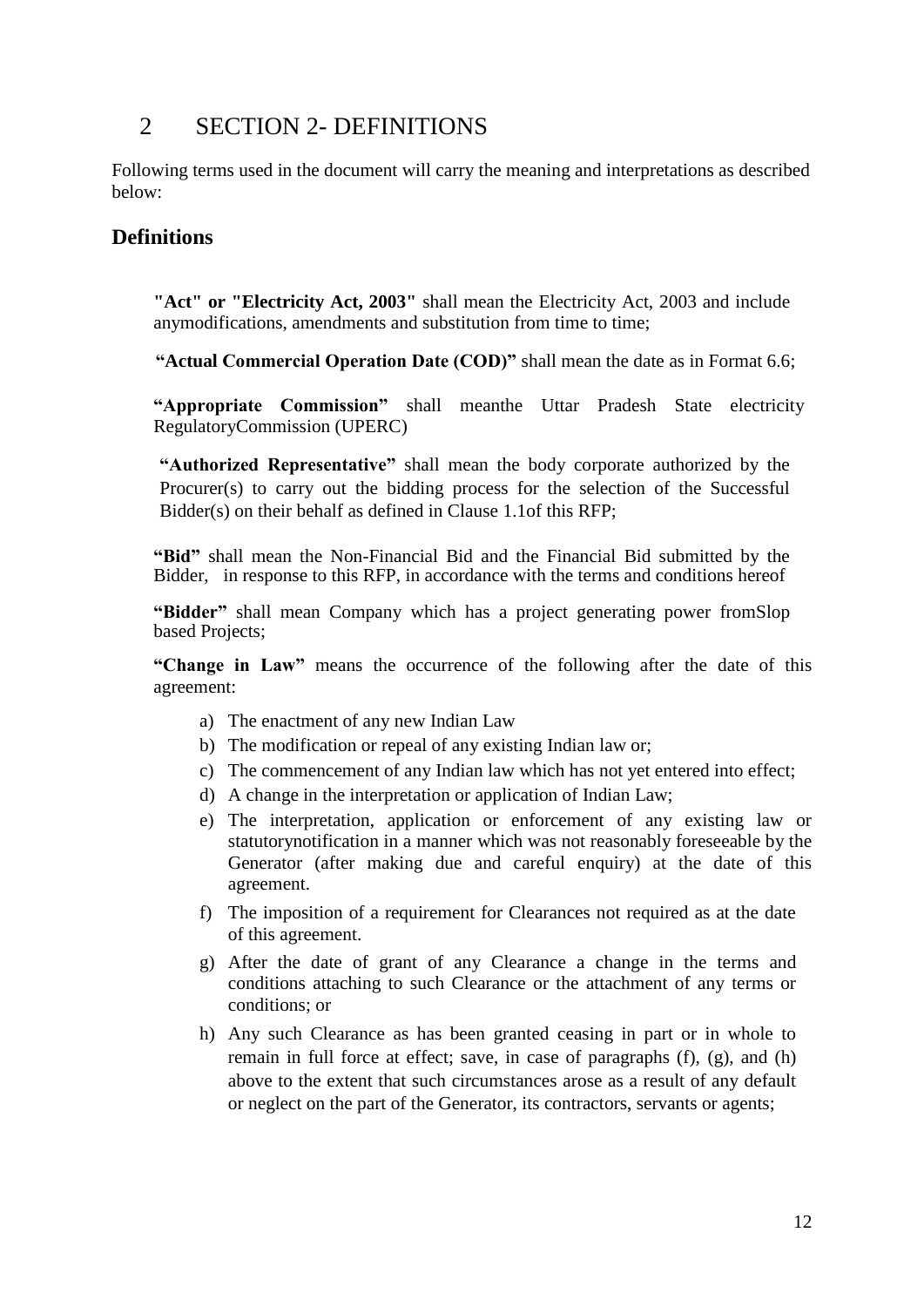**"Company"** shall mean a body corporate incorporated in India under the Companies Act, 1956or the Companies Act, 2013 or Cooperative Societies Registered under Cooperative Societies Act, 1984, as applicable;

**"Competent Authority"** shall mean the Government of India, the Government of the State ofUttar Pradesh and any agency, authority, department, inspectorate, ministry or statutory person (whether autonomous or not) of the Government of India or the Government of the State of Uttar Pradesh;

**"Commercial Operation Date (COD)"** shall mean the date on which Generation Facility startsdelivering power and in case of new projects yet to be commissioned, the date from when it notifies UPPCL in advance the date of commercial operation;

**"Commissioning Date"** shall mean the date on which the Generation facility is synchronised with the grid system;

**"Conflict of Interest"-** A Bidder may be considered to be in a Conflict of Interest with one or more Bidders in the same bidding process under this RFP if they have a relationship with each other, directly or indirectly through a common company, that puts them in a position to have access to information about or influence the Bid of another Bidder;

**"Consents, Clearances and Permits"** shall mean all authorizations, licenses, approvals, registrations, permits, waivers, privileges, acknowledgements, agreements, or concessions required to be obtained from or provided by any concerned authority for the purpose of setting up of the generation facilities and/or supply of power;

**"Contracted Capacity"** shall mean the net capacity of power (in MW) contracted between the Seller and the Procurer at the Interconnection Point as provided in the Selected Bid;

"Discom" or "DISCOM" shall refer to Dakshinanchal Vidyut Vitran Nigam Limited, Kanpur Electricity Supply Company Limited, Madhyanchal Vidyut Vitran Nigam Limited, Paschimanchal Vidyut Vitran Nigam Limited and Purvanchal Vidyut Vitran Nigam Limited;

**"Due Date of Payment"** shall mean in relation to any invoice the day falling **30 Days** after thedate upon which such invoice is submitted. If such day is not a business day, the immediately succeeding business day will be considered as due date for payment;

**"Effective Date"** shall mean the date of execution of Power Purchase Agreement (PPA) byboth the parties and approval of the same by UPERC;

**"Financial Closure or Project Financing agreements", (**applicable only in case of new projects whichare under construction or for capacity augmentation), means arrangement of necessary funds by the bidder either by way of commitment of funds by the company from its internal resources and / or tie-up of funds through a bank / financial institution by way of sanction of loan or letter agreeing to finance.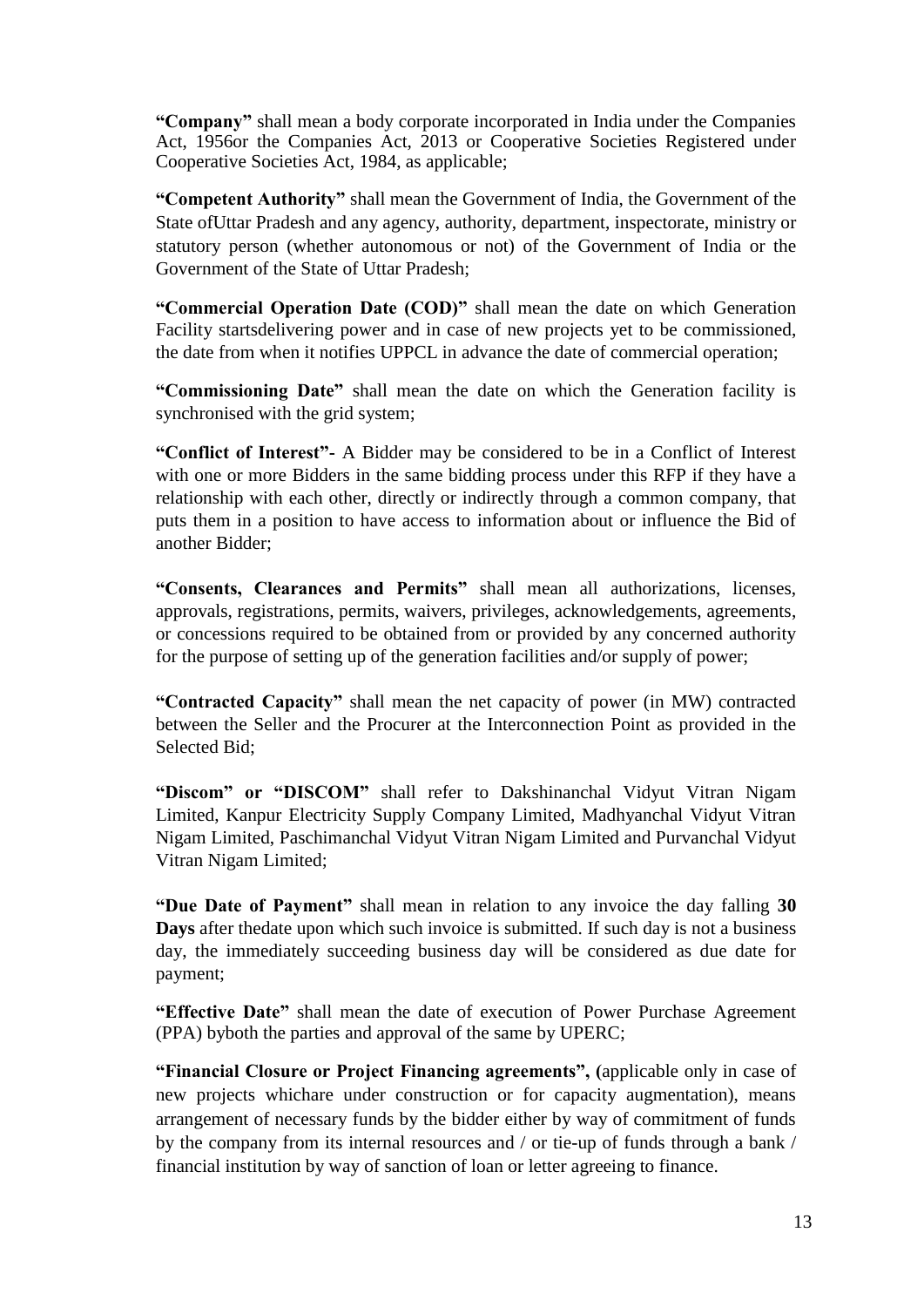#### **"Fuel"** means Slop

**"FY"** shall mean financial year (beginning on 1<sup>st</sup>April and ending on 31<sup>st</sup>March of thefollowing year)

**"Generator"** means the generating company / Society registered under the Companies Act1956 / Co-operative Society Act, 1960, and established to design, finance, own, operate, generate & supply Electricity by using non fossil fuel such as Slop.

**"Generation Facility"** means the electric power generating facility along withassociated Sugar Mill /processing plant to be constructed and owned by Generator or (an independent Generator and a Sugar Mill/ processing plant, located in the state of Uttar Pradesh.

**"GoUP"** means the Government of Uttar Pradesh

**"Installed capacity"** shall mean the total capacity of the slop based power plant.

**"Interconnection Point"** shall mean the interface point of renewable energy generating facilitywith the transmission system or distribution system, as the case may be and shall be the line isolator on outgoing feeder on HV side of generator transformer;

**"Land"** means the land on which the Generation Facility will be constructed.

**"Letter of Intent" or "LOI"** shall mean the letter issued by UPPCL to the Selected Bidder foraward of the Project;

**"Liability"** means any liability (whether known or unknown, asserted or unasserted, absolute orcontingent, accrued or unaccrued, liquidated or unliquidated, and due or to become due), including any liability for Taxes in accordance with the provisions of this Agreement;

**"Minimum Bid Capacity"** shall mean the minimum capacity in MW specified by the Authorized Representative in Clause [1.2.5,](#page-6-1) for which the Bidder is required to submit its Bid;

**"Month"** shall mean calendar month;

**"Ordinary Course of Business"** means the ordinary course of business consistent with pastcustom and practice (including with respect to quantity and frequency) in the same type of undertaking;

#### **"Order means"**

- 1) UPERC CRE Regulations, 2019 and related amendment thereof
- 2) UPERC Orders on Slop based power purchase

3) Any other relevant order issued by any judicial authority including High Court, CERC, APTEL, Supreme Court which may have any impact on the specified arrangement in the bidding process.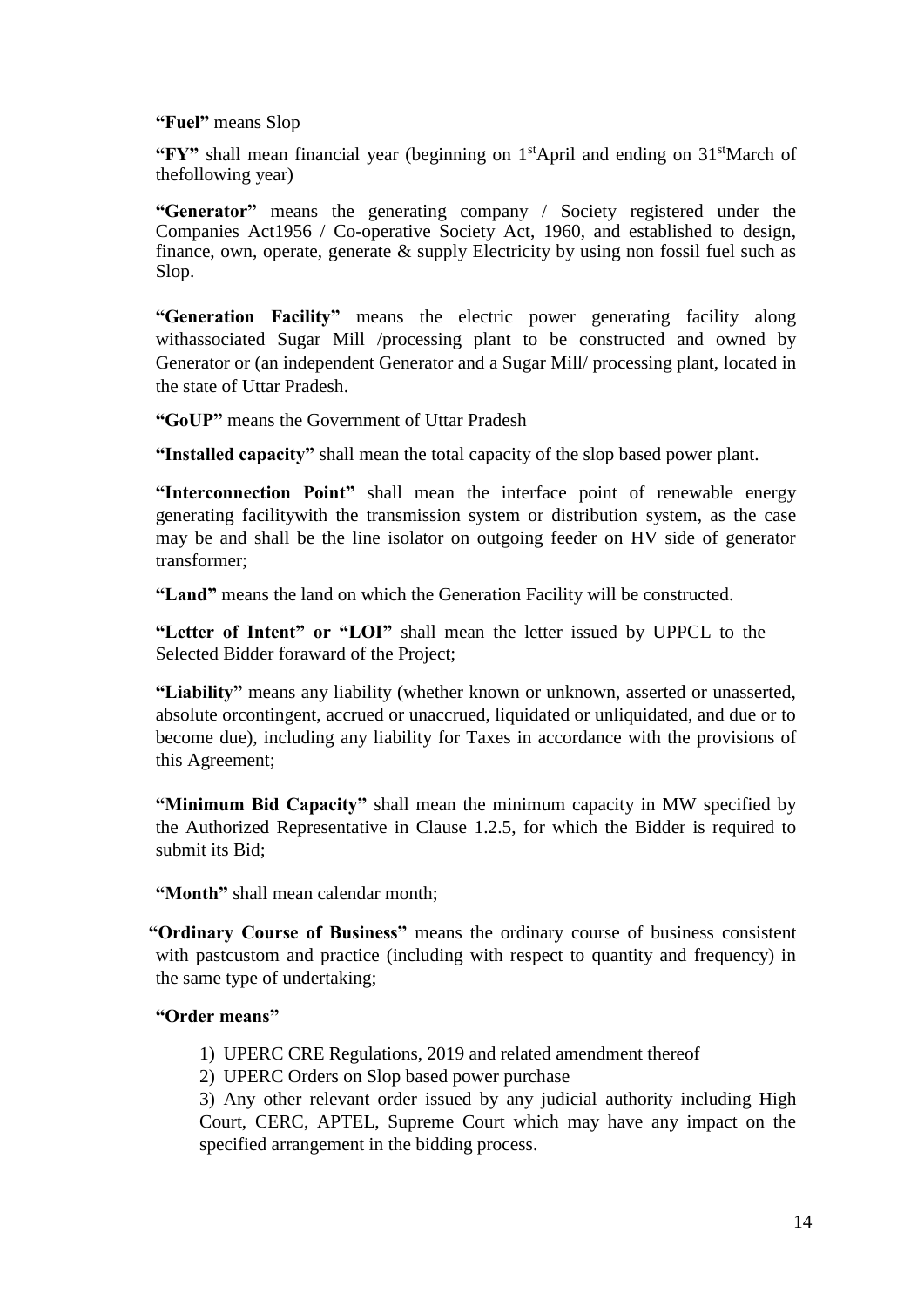**"PPA"** shall mean the Power Purchase Agreement signed between the successful bidder andUPPCL according to the terms and conditions of the standard PPA enclosed with this RFP;

**"Procurers"** mean the entity (ies) as specified in Clause [1.1.1o](#page-6-3)f this RFP;

**"Project"** means the design, supply of equipment, construction and operation of theGeneration Facility and the fuel facility and all other infrastructure facilities including land and water facilities;

**"Qualified Bidder(s)"** shall mean the Bidder(s) who, after evaluation of their Non Financial Bid as per Clauses [4.2a](#page-34-1)nd [4.3,](#page-34-2) stand qualified for opening and evaluation of their Financial Bid;

**"Requisitioned Capacity"** means the total aggregate power of 20 MW (± 25%)proposed to be contracted by the Procurer(s) with the Successful Bidder(s) through this bidding process for supply at the Delivery Point for the term of the PPA as per the terms and conditions specified therein;

**"RFP document"**shall mean the bidding document issued by UPPCL including all attachments, clarifications and amendments thereof vide RFP no.  $UPPCL/$   $2.2$  Dated  $2.3$ 

**"Renewable Purchase Obligation"** as defined in the UPERC Regulations issued and amendedfrom time to time.

**"Scheduled Commercial Operation Date (COD)"** shall mean the date as in Format 6.6 and shall be within FY 2020-21;

**"Selected Bidder or Successful Bidder"** shall mean the Bidder selected pursuant to this RFP to set upthe Project and supply electrical output as per the terms of PPA;

"**Slop"** is the combustible organic matter left after the extraction of the usable products of the sugarcane;

**"STU or State Transmission Utility"** shall mean the Board or the Government Companynotified by the respective State Government under Sub-Section I of Section 39 of the Electricity Act, 2003;

**"Tax"**means and includes a tax, duty, rate, cess, toll, fee etc. levied by the central or stateGovt. or Local authorities under laws of India;

**"Transactions"**mean the sale of electricity by Generator to UPPCL pursuant to theAgreement and all other transactions described in or contemplated by the Agreement;

"**UPERC"** means the Uttar Pradesh Electricity Regulatory Commission;

**"UPPCL"** means the Uttar Pradesh Power Corporation Limited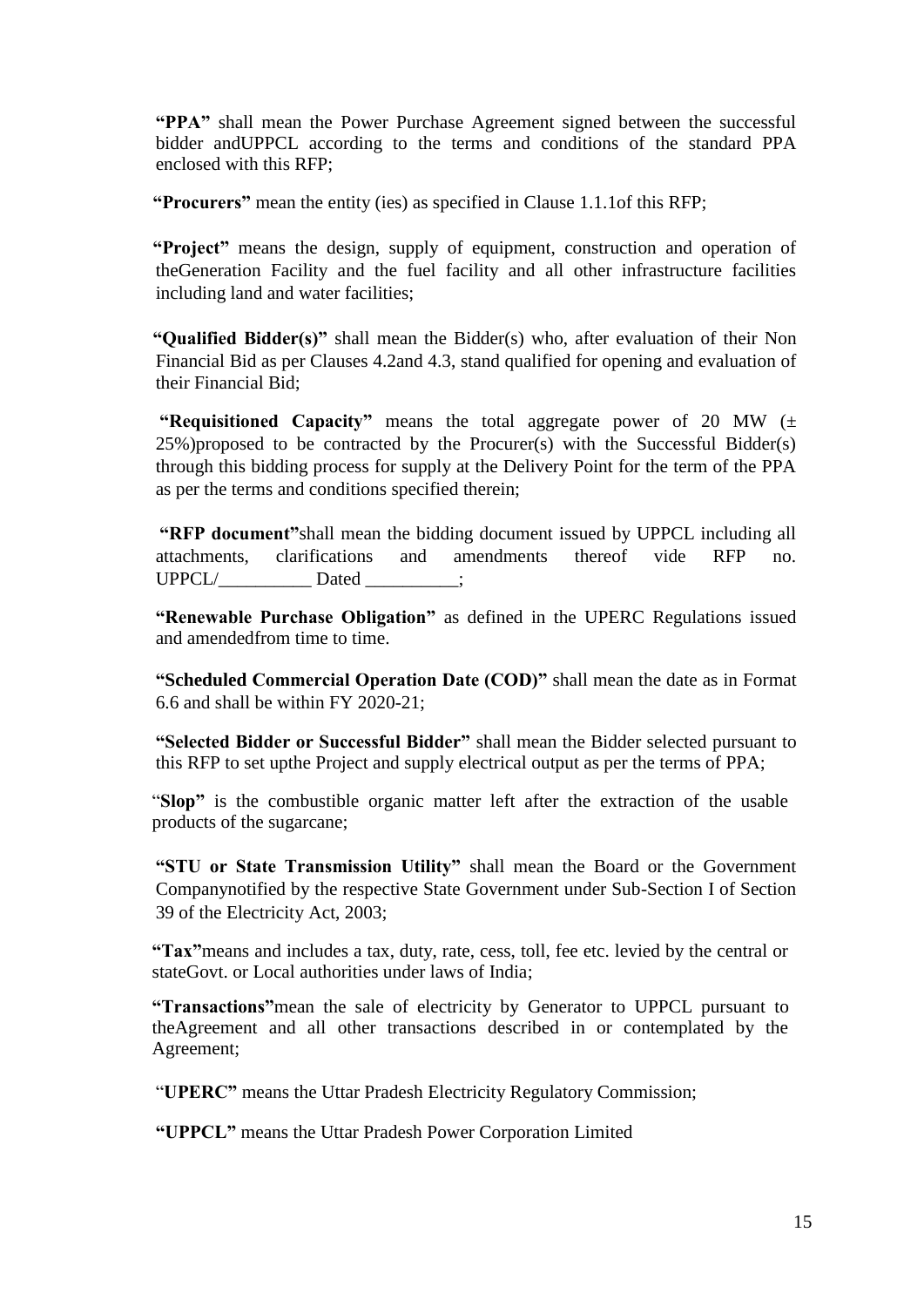# SECTION 3 INSTRUCTION TO BIDDERS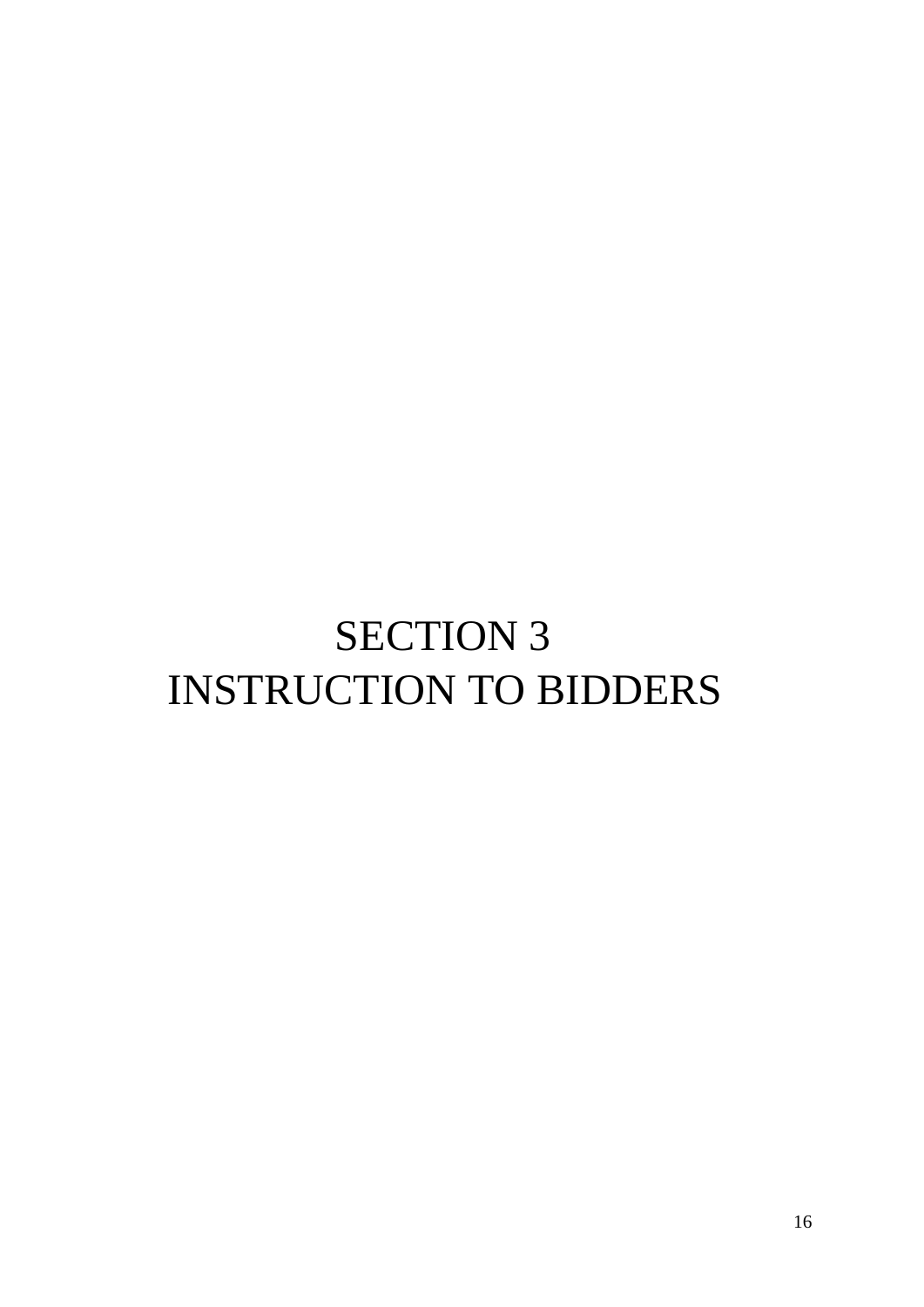# <span id="page-16-0"></span>3 SECTION 3 –INSTRUCTIONS TO BIDDERS

## 3.1 Obtaining RFP Document & Cost of documents

3.1.1 The RFP document can be downloaded from the tender portal [www.etender.up.nic.in](http://www.etender.up.nic.in/)

Note: - Interested bidders have to download the official copy of RFP & other documents after logging into above website by using the Login ID & Password created during registration (Refer Annexure – B). The bidder shall only be eligible to submit/ upload the bid document only after logging into above portal and procuring the official copy of RFP.

3.1.2 Prospective Bidders interested to participate in the bidding process are required to submit their Project proposals in response to this RFP document. Bidding Company will be eligible to participate in the bidding process only on submission of cost of RFP documents. The bids submitted without cost of the RFP document and/or Bank Guarantee shall not be considered for the bidding and such bids shall not be opened by UPPCL.

## **3.2 Total Capacity Offered, Project Location & Scope**

- 3.2.1 Selection of Grid-connected slop-based power Projects for total capacity of 20 MW  $(\pm 25\%)$  will be carried out through e-bidding process. The projects will be setup in Uttar Pradesh State only.
- 3.2.2 The details of the bidders capacity for qualification is as identified below:

| Sr. No         | <b>Scope</b>                          | <b>Details</b>            |
|----------------|---------------------------------------|---------------------------|
|                | Type of the Project                   | Power Project             |
| 2              | Source of the Fuel                    | Slop based                |
| 3              | Location of the Project               | Within Uttar Pradesh only |
| $\overline{4}$ | Requisitioned Installed capacity (MW) | $20 \text{ MW}(\pm 25\%)$ |
| 5              | Minimum Capacity of the Plant of the  | 2 MW                      |
|                | Bidder (MW)                           |                           |

3.2.3 Project Scope: The project holder shall set up Slop based Power project. The grid connectivity shall be the responsibility of the project holder. The project holder shall complete the work of evacuation infrastructure upto nearest UPPCL/UPPTCL substation, at its own cost. All approvals, permits and clearances required for setting up of the Project including those required from State Government and local bodies shall be in the scope of the project holder.

## **3.3 Eligibility for Bidders**

Following conditions shall be applicable to the Bidders for submission of bids against this RFP: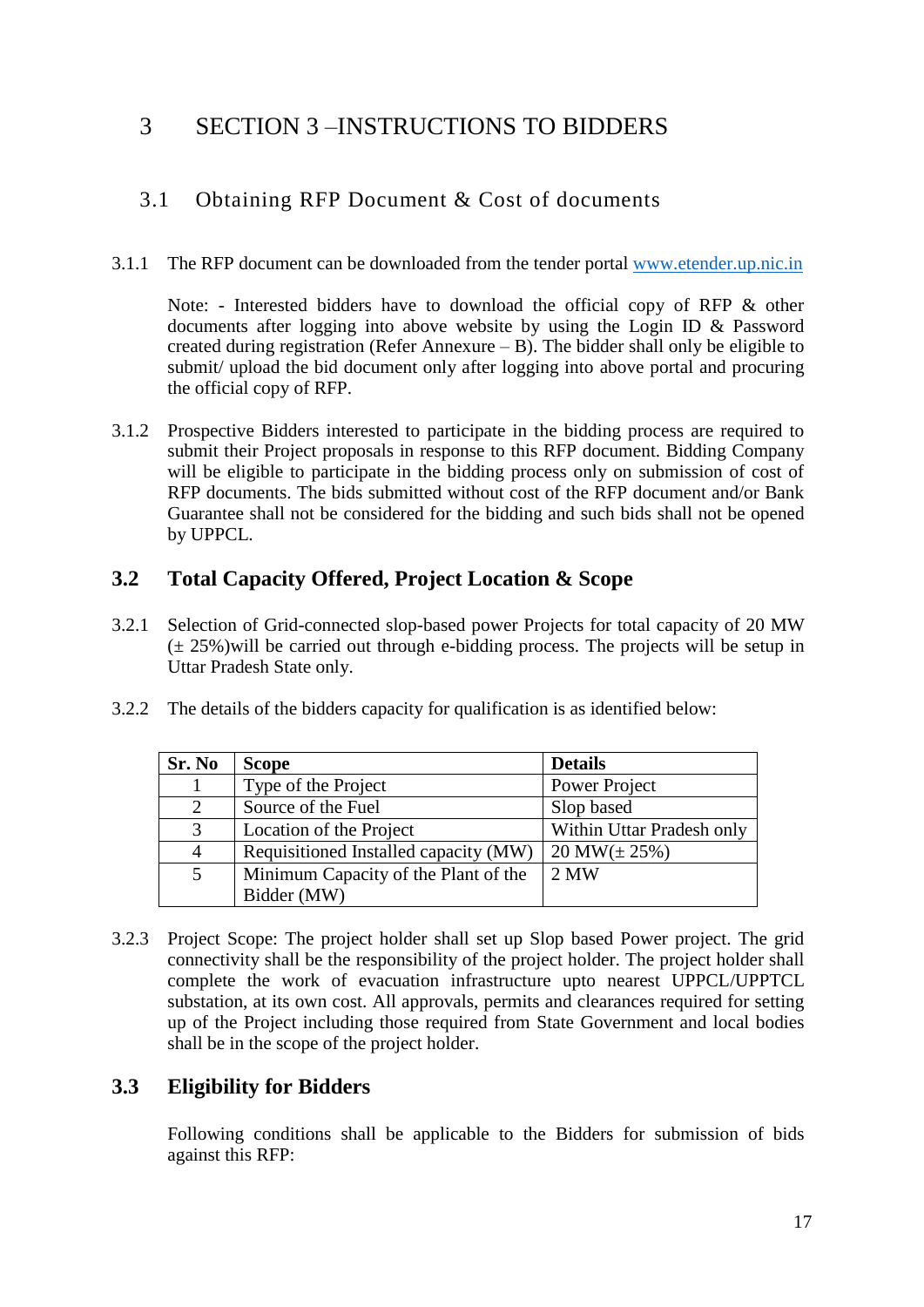- 3.3.1 The bidder should be a corporate entity registered under the Companies Act 1956 or 2013, as applicable or Co-operative societies registered under Co-operative Societies Act, 1984.
- 3.3.2 A bidder can only submit a single application in the prescribed formats as detailed in Claus[e3.16g](#page-24-0)iving details of the projects.
- 3.3.3 Multiple bids for the same project shall make all the bids submitted invalid.
- 3.3.4 No consortium would be allowed under the bidding process.
- 3.3.5 The quantity offered under the bidding process need not be tied-up with any other source at the time of bidding.
- 3.3.6 The evaluation of bids shall be carried out as described in [Section 4.](#page-34-0) The methodology of allocation of projects is elaborated in [Section 4.](#page-34-0)
- 3.3.7 Any entity which has been barred by the Central/ State Government, or any entity controlled by it, from participating in any project has been declared insolvent/ insolvency process has been initiated, and the bar subsists as on the date of Application, would not be eligible to submit an Application.

#### <span id="page-17-0"></span>**3.4 Qualification Requirements**

Short-listing of Bidders will be based on meeting the following criteria:

<span id="page-17-1"></span>3.4.1 Networth and Ceiling Tariff:

Networth: Networth should be equal to or greater than the value calculated at the rate of Rs. 0.50 Crore per MW of capacity offered by the Bidder in its Bid. The computation of networth shall be based on unconsolidated audited annual accounts of any of the last three (3) financial years immediately preceding the Bid Deadline. In case of more than one Financial Bid being submitted by the Bidder, the Networth must be fulfilled by such Bidder for the sum total of the capacities being offered by it in its Financial Bids.

Networth shall be computed in the following manner by the Bidder:

| Networth |                                                                        |
|----------|------------------------------------------------------------------------|
|          | Paid up share capital                                                  |
| Add:     | Reserves                                                               |
|          | <b>Subtract:</b> Revaluation Reserves                                  |
|          | Subtract: Intangible Assets                                            |
|          | Subtract: Miscellaneous Expenditures to the extent not written off and |
|          | carry forward losses                                                   |

For the purposes of meeting financial requirements, only unconsolidated audited annual accounts shall be used. However, audited consolidated annual accounts of the Bidder may be used for the purpose of financial requirements provided the Bidder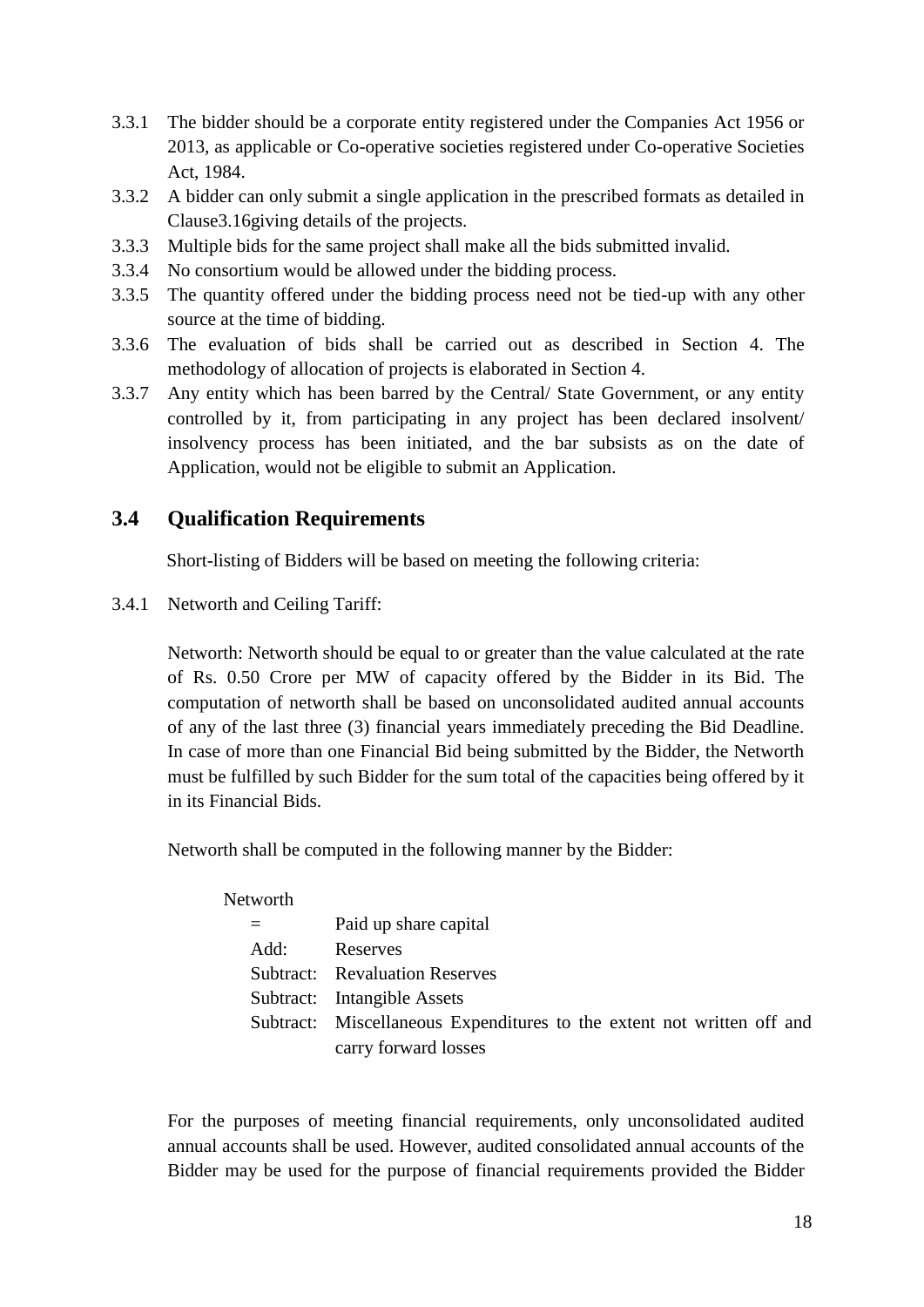has at least twenty six percent (26%) equity in each company whose accounts are merged in the audited consolidated accounts and provided further that the financial capability of such companies (of which accounts are being merged in the consolidated accounts) shall not be considered again for the purpose of evaluation of the Bid.

Bidders shall furnish documentary evidence as per the Format 6.4 (A), duly certified by Managing Director / Chief Executive Officer / Director/Manager, being a full time director on the Board of the Company and the Statutory Auditor in support of their financial capability.

Ceiling Tariff: The Bidder shall quote a Levelised tariff not more than the ceiling Levelised tariff of Rs. 2.899/kWh. Any Bid with Levelised tariff above the ceiling Levelised tariff would be rejected by UPPCL.

- <span id="page-18-0"></span>3.4.2 Consents, Clearances and Permits: For the under construction projects, the Bidder shall submit documentary evidence with regards to the following:
	- a. Land: Requirement of land would be considered as indicated in the proposal filed with the competent authority for seeking environmental clearance
		- (i) To the extent land is to be acquired under the Land Acquisition Act, 1894, the Bidder shall submit copy of notification issued for such land under Section 4 of the Land Acquisition Act, 1894.
		- (ii) For the part of land excluding that to be acquired under Land Acquisition Act 1894, the Bidder shall furnish documentary evidence for land in the form of certificate by concerned and competent revenue/ registration authority for the allotment/ lease (lease period to be more than the life of power plant)/ ownership/ vesting of at least one third of the area of such land.

These evidences shall be supported by a duly notarized sworn affidavit from the developer listing the total land allotted/ under ownership/lease/vested/ acquired for the Power Project.

The affidavit shall certify that the documentary evidence provided by the Bidder in relation to land is true and correct copy of the originals.

- b. Fuel:
	- (i) The Bidder shall submit a duly notarized sworn affidavit to the effect that the fuel used in the Project would only be Slop, with maximum 10% bagasse allowed in the mix. No other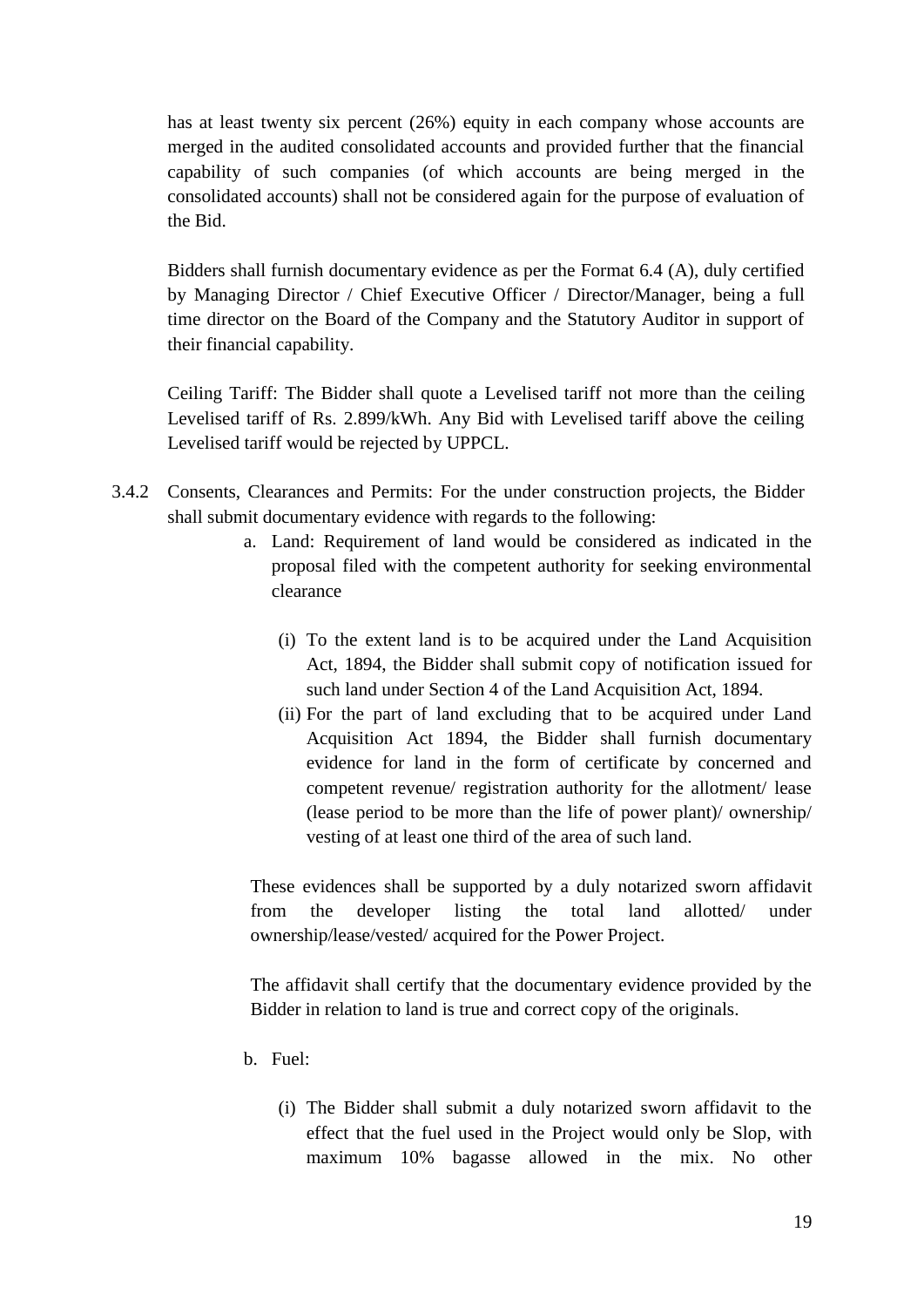Biomass/fossil fuel shall be used by it for supply of power under the Contracted Capacity.

- c. Water: The Bidder shall have obtained in-principle approval from the concerned state irrigation department or any other relevant authority, as may be applicable, for the quantity of water required for the Power Project.
- d. Environmental Clearance: The Bidder shall have submitted the requisite proposal, for the environmental clearance, to the concerned administrative authority responsible for according final approval in the central / state govt. as the case may be.
- e. Forest Clearance: (if applicable for the land of Power Project) The Bidder shall have submitted the requisite proposal, for the forest clearance, to the concerned administrative authority responsible for according final approval in the central / state govt., as the case may be.
- f. If the identified generation source is an existing power station, the Bidder shall submit the documentary evidence regarding commissioning of the power station and available capacity equivalent to the capacity offered in its Bid in lieu of the requirements specified above in this Clause [3.4.2\(](#page-18-0)a) to (e).
- g. Detailed Project Report (DPR)/Feasibility Report of the Project
- h. Details of technology specifications deployed
- i. Grid feasibility letter and Connection Agreementwith the STU

The documentary evidence as per Format 6.4 (A) shall be duly certified by Managing Director / Chief Executive Officer / Director / Manager, being a full time director on the Board of the Company in support of the above Consents, Clearances and Permits and other requirements. In case of any of the above requirement not being fulfilled, the Bidder will submit on a notarized affidavit to meet the same before the Commercial Operation Date.

3.4.3 The bidder is not declared insolvent or insolvency process has not been initiated.

## **3.5 Connectivity with the Grid**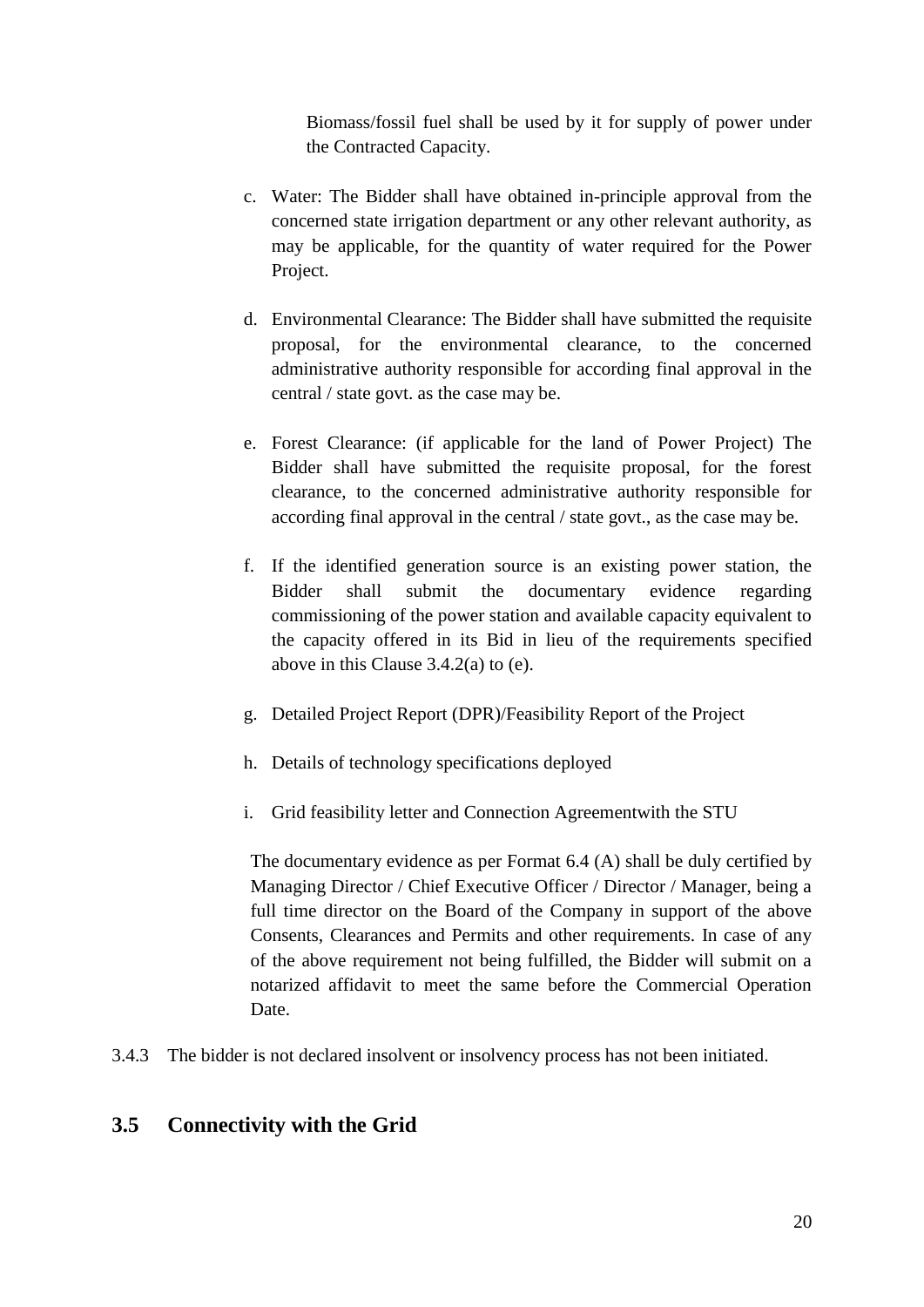- 3.5.1 The bidder shall bear the entire cost of Generation Facility switchyard and interconnection facilities in the premises of the generator up to the point of energy metering (interconnection point).
- 3.5.2 Further the grid connectivity of the project & the erection of evacuation infrastructure beyond the interconnection point up to the nearest UPPCL/UPPTCL substation shall be the responsibility of the bidder.
- 3.5.3 No claims for improper evacuation shall be entertained from bidder and UPPCL shall be totally indemnified against any claims for any reason whatsoever. Any Unstabilization and non-evacuation of power due to any reason whatsoever, at the time of commissioning, UPPCL shall not be held responsible.
- 3.5.4 The bidder will notify UPPCL about the readiness of the Generation Facility for commissioning one month in advance. All the transmission systems required for the power off-take shall be installed, commissioned and tested by UPPCL before the date of commissioning of the generating unit.

## **3.6 Tariff Payable**

- a) The levelised tariff will be considered for the bidding process and will also remain constant throughout the term of the PPA and there shall be no escalation during the contractual period.
- b) Tariff for the contracted power shall be as quoted by the bidder in the "Price Bid".
- c) The rate quoted shall be in INR per kWh upto two decimal point at interconnection point and all charges beyond interconnection point i.e. STU charges, SLDC charges shall be borne by the bidder.
- d) The ceiling levelised tariff of Rs. 2.899 per unit is the upper limit.
- e) For MoD purpose, the tariff shall be bifurcated into fixed charge and variable charge in 50:50 ratio.

## **3.7 Clearances required from the State Government and other local bodies**

3.7.1 All approvals, permits and clearances required for setting up of the Project including those required from State Government and local bodies shall be in the scope of the Bidder.

## <span id="page-20-0"></span>**3.8 Earnest Money Deposit (EMD) and Performance Bank Guarantees (PBG)**

3.8.1 Earnest Money Deposit (EMD) of @ Rs. 1Lakh per MW of exportable capacity offered by the Bidder according to Format 6.3 A and valid for 6 months from the last date of bid submission, shall be submitted by bidder alongwith their bid failing which the bid shall be summarily rejected. The Bank Guarantees towards EMD have to be in the name of the bidding company.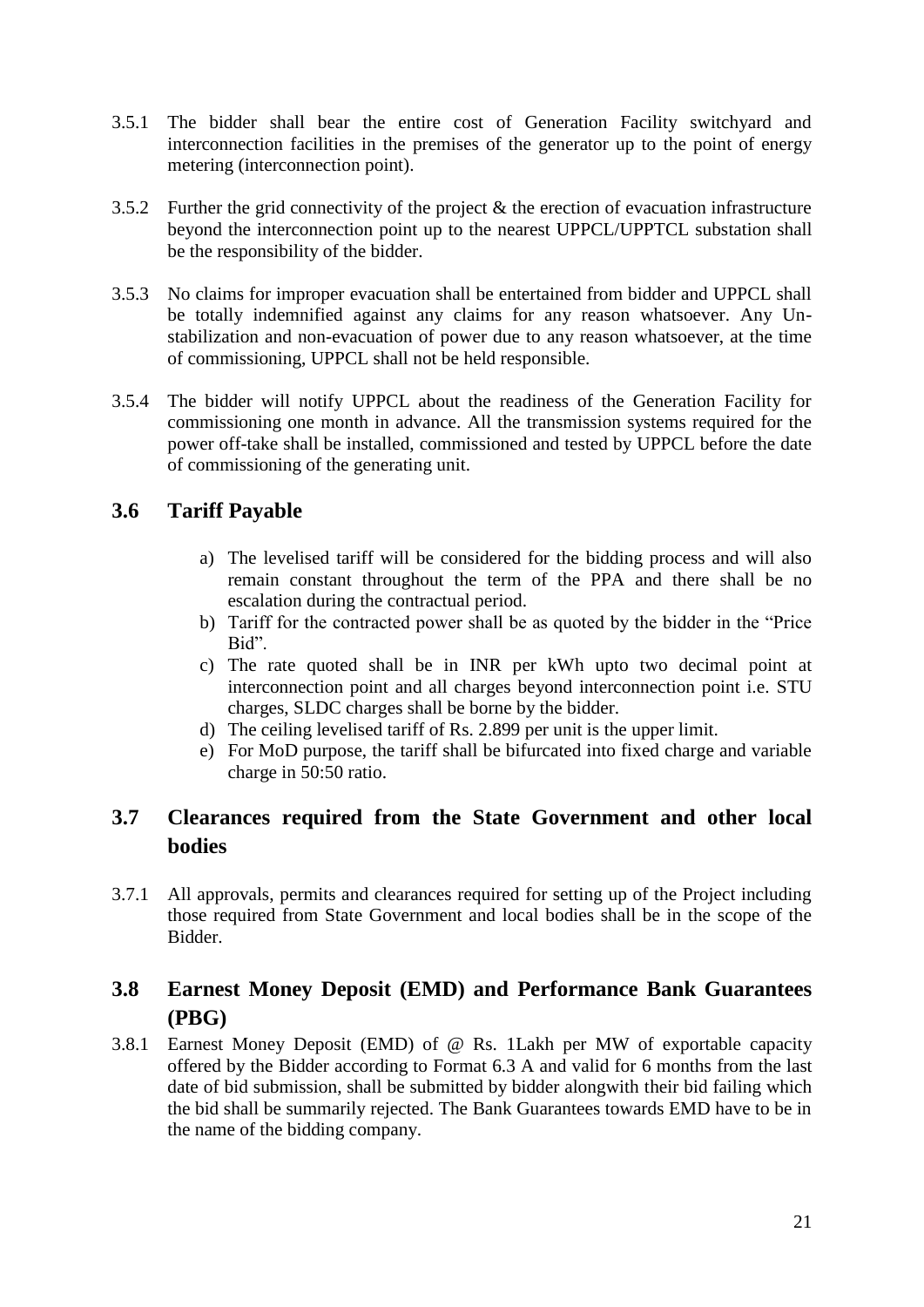<span id="page-21-0"></span>3.8.2 Performance Bank Guarantee (PBG) –for the projects yet to be commissioned, the Bidders selected based on this RFP shall submit Performance Guarantee for a value @ Rs. 10 Lakh / MW of Contracted Capacity within 21 days of issuance of LoI and before signing of PPA. It may be noted that successful Bidders shall submit the Performance Guarantee according to the **Format 6.3 B** for a value  $\omega$  Rs 10 Lakh/MW/Project of Contracted Capacity with a validity period of 20 months from the effective date of PPA.

Successful Bidders with already commissioned projects shall submit a PBG of Rs 10 Lakh/MW/Project of Contracted Capacity with a validity period of 6 months from the effective date of PPA.

PBG of all the Projects shall be returned at the expiry of aforesaid validity periods.

- 3.8.3 All EMD and PBG shall be submitted separately for each project.
- 3.8.4 The Bidder shall furnish the Performance Bank Guarantees (PBGs) from any of the Nationalized Banks having branch in Lucknow to UPPCL.
- 3.8.5 The format of the Bank Guarantees prescribed for EMD (Format 6.3 A) and PBG (Format 6.3 B) shall be strictly adhered to and any deviation from the above Format shall result in rejection of the PBG and consequently, the bid. In case of deviations in the formats of the Bank Guarantees, the corresponding PPA shall not be signed.
- 3.8.6 The bidders of the Projects selected based on this RFP are required to sign PPA with UPPCL within 1 month after the issue of LOI. In case, UPPCL offers to execute the PPA with the Selected Bidder and if the Selected Bidder does not submit the requisite documents as per Clause [3.10](#page-22-0) or does not meet eligibility criteria upon submission of documents or does not execute the PPA within the stipulated time period, then the Bank Guarantee submitted towards EMD shall be encashed by UPPCL and the selected Project(s) shall stand cancelled.
- 3.8.7 The Bank Guarantees have to be executed on non-judicial stamp paper of Rs. 500 as per Stamp Act relevant to the place of execution.
- 3.8.8 All expenditure towards execution of Bank Guarantees such as stamp duty etc. shall be borne by the Bidders.
- 3.8.9 In order to facilitate the Bidders to submit the Bank Guarantee as per the prescribed format and in line with the requirements, checklist at Annexure-A has been attached. Bidders are advised to take note of the above checklist while submitting the Bank Guarantees.
- 3.8.10 After the bidding process is over, UPPCL shall release the bank guarantees towards the EMD of the unsuccessful Bidders within 15 days after the completion of bid process, without any interest or when the Bidding process is cancelled by UPPCL, and in any casewithin 10 (Ten) days of expiry of Bid Validity period.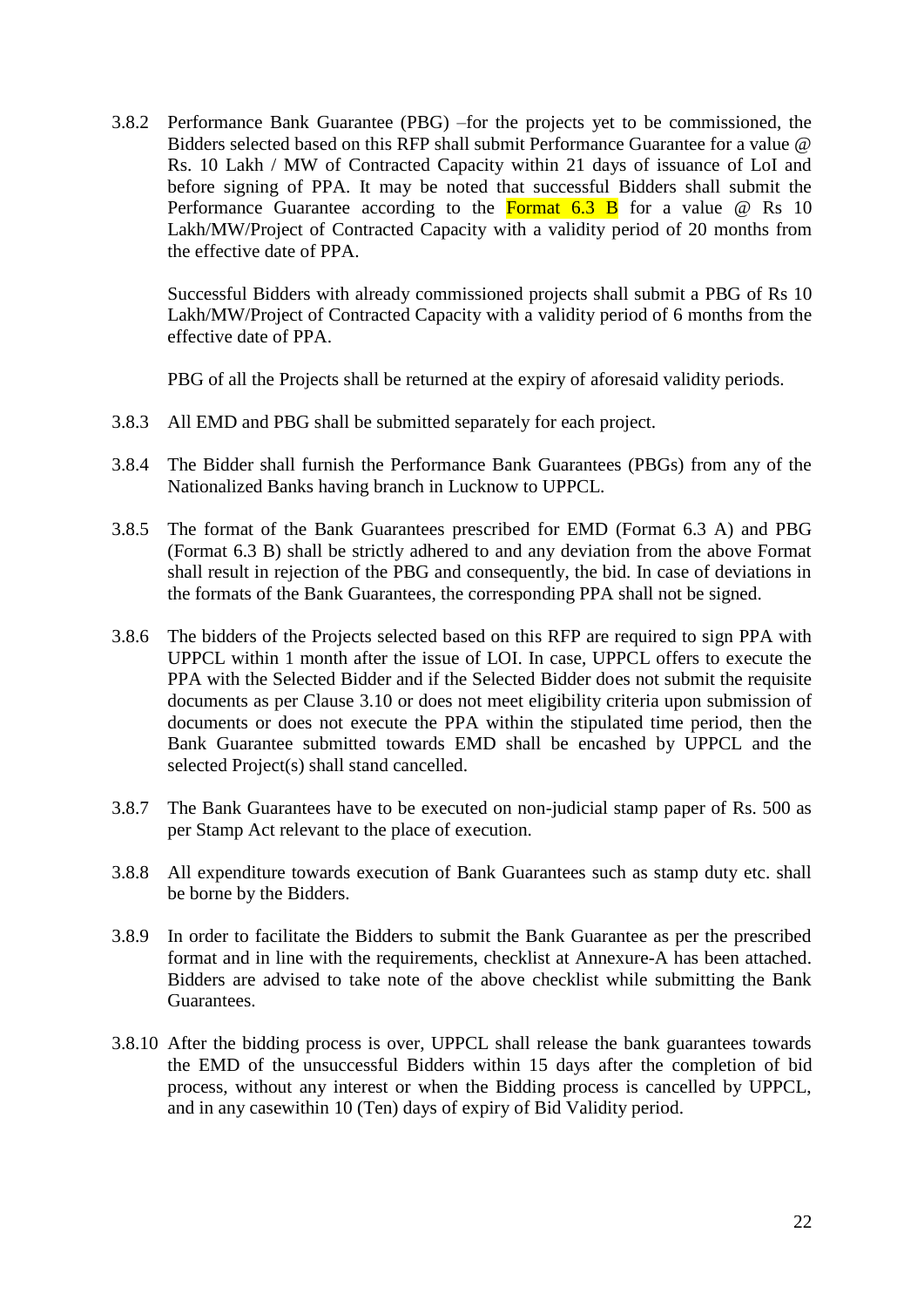- 3.8.11 The PBG of bidders shall be returned to the bidder in terms of Clause [3.8.2](#page-21-0) and as per Terms of PPA, after taking into account any liquidated damages due to delays in commissioning as per Clause [3.12.](#page-23-0)
- 3.8.12 UPPCL shall not be liable to pay any interest on the Bid Security deposit so made and the same shall be interest free.
- 3.8.13 The Bid shall be summarily rejected if it is not accompanied by Bid Security.

#### **3.9 Forfeiture of EMD**

- 3.9.1 The BG towards EMD shall be encashed by UPPCL in following cases:
	- 1. If the bidder withdraws or varies the bid after due date and time of bid submission and during the validity of the bid;
	- 2. In case, UPPCL offers to execute the PPA with the Selected Bidder and if the Selected Bidder does not submit the requisite documents as per Clause [3.10o](#page-22-0)r does not execute the PPA within the stipulated time period;
	- 3. If after issuance of LOI, it is found that the documents furnished by the bidders during RFP are misleading or misrepresented in any way;
	- 4. If the bidder fails to furnish required Performance Bank Guarantee in accordance with clause [3.8.](#page-20-0)

#### <span id="page-22-0"></span>**3.10 Power Purchase Agreement**

- 3.10.1 UPPCL shall enter into Power purchase agreement (PPA) with Bidders selected based on this RFP. A copy of standard draft Power Purchase Agreement to be executed between UPPCL and the selected bidder will be made available on [www.etender.up.nic.in.](http://www.etender.up.nic.in./) The PPA shall be signed within 01 month from the date of issue of Letter of Intent (LoI) (for e.g. If the LOI is dated 15.01.2010, then the last date of signing of PPA shall be 14.02.2020). The PPA will be executed between UPPCL and selected bidder for each Project. The PPAs shall be valid for a maximum period of 10 years as per provisions of PPA.
- 3.10.2 Before signing of PPA with the selected Bidders, UPPCL will verify the documents furnished by the Bidders at the time of submission of response to RFP with a copy of complete documentary evidence supported with the original documents. Bidders will be required to furnish the documentary evidence for meeting the RFP Qualification Requirement mentioned at Clause [3.4.](#page-17-0) If at this stage it is found that the documents furnished by the Bidders are false / misleading or misrepresented in any way, then the provisions contained in this RFP will be applicable.
- 3.10.3 Successful bidders will have to submit the required documents to UPPCL within 21 days from the issue of Letter of Intent (LOI). In case of delay in submission of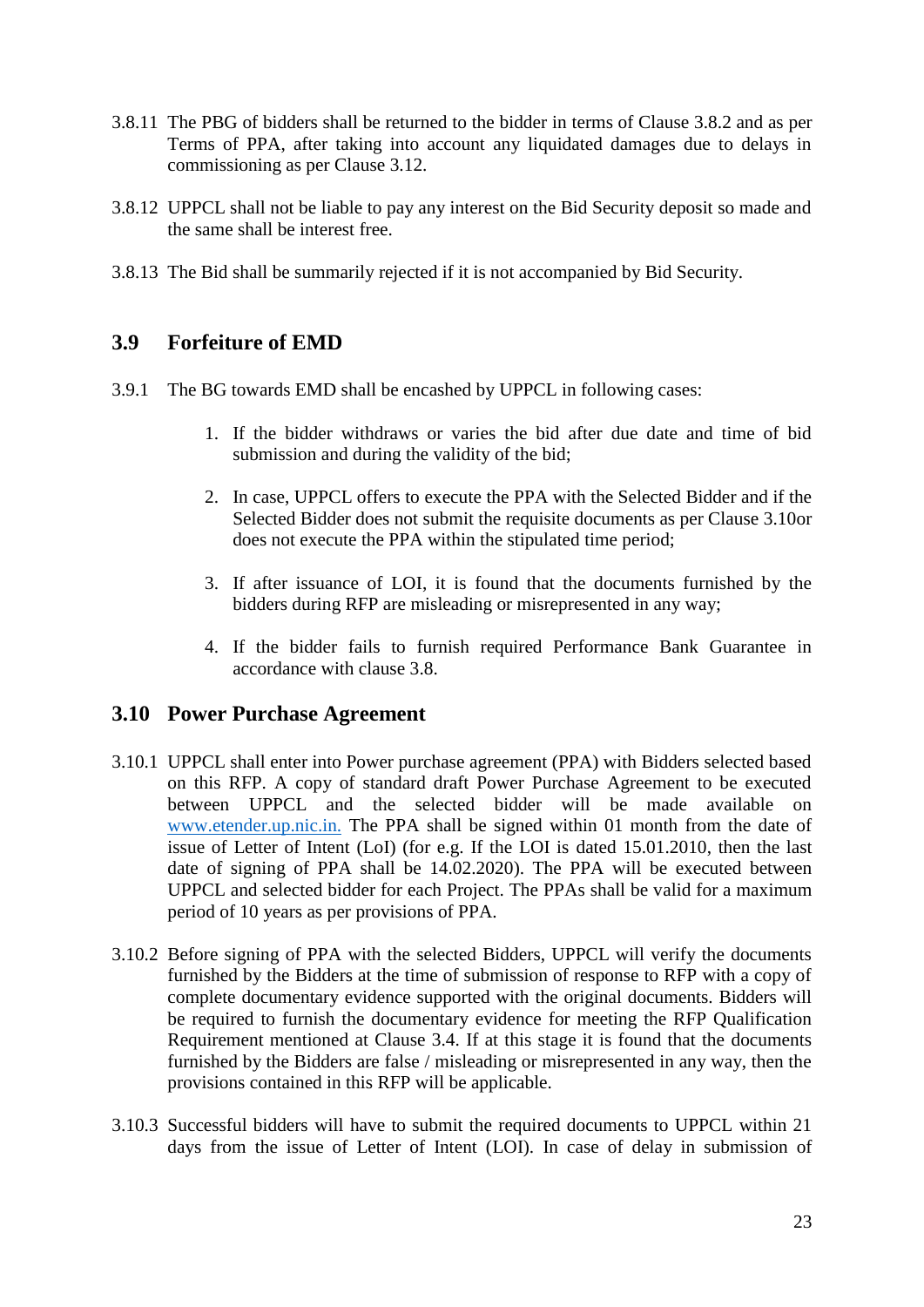documents beyond the 21 days as mentioned above, UPPCL shall not be liable for delay in verification of documents and subsequent delay in signing of PPA.

#### **3.11 Financial Closure or Project Financing Arrangements**

3.11.1 The Project shall have already achieved Financial Closure. In this regard the bidder shall submit a certificate regarding Financial Closure from financing agencies.

## <span id="page-23-0"></span>**3.12 Commissioning Schedule and Liquidated Damage for Delay in Commissioning**

- 3.12.1 The Project shall be commissioned within FY 2020-21. In this regard, SLDC shall certify successful commissioning of the Project. In case of failure to achieve this milestone, provisions of PPA as mentioned below shall apply: -
- 3.12.2 UPPCL shall encash the Performance Bank Guarantee in the following manner:
	- A. Delay up to one month 20% of the PBG amount shall be encashed as penalty for the first month of delay, calculated on per day basis; e.g. for a Project of 10 MW exportable capacity, if commissioning is delayed by 18 days from the scheduled date, then the penalty shall be: 20% of PBG amount X (18/30).
	- B. Delay of more than one month and up to three months UPPCL will encash remaining amount from Performance BG worked out on per day basis. e.g. for a Project of 10 MW exportable capacity, if commissioning is delayed by 61 days from the scheduled date, then the penalty shall be: 80% of PBG amount X ((61-30)/60).
	- C. The maximum time period allowed for commissioning of the Project with encashment of Performance Bank Guarantee shall be limited to 3 months from 31.3.2021. In case, the Commissioning of the Project is delayed beyond the above 3 months, the PPA will stand terminated.
	- D. For the purpose of calculations for penalty, the month shall be considered consisting of 30 days.
	- E. The above treatment shall also be applicable in case commencement of supply from the already commissioned Projects is delayed.

#### **3.13 Commercial Operation Date (COD)**

- 3.13.1 The Commercial Operation Date (COD) shall be considered as the date as certified by Generator. The maximum 10 year tenure of PPA shall be considered from the date of establishment of CoD.
- 3.13.2 Commissioning of Project will be on a date, when the project meets the criteria defined for project commissioning. The testing power injected during this period prior to establishment of CoD shall be treated as lapsed.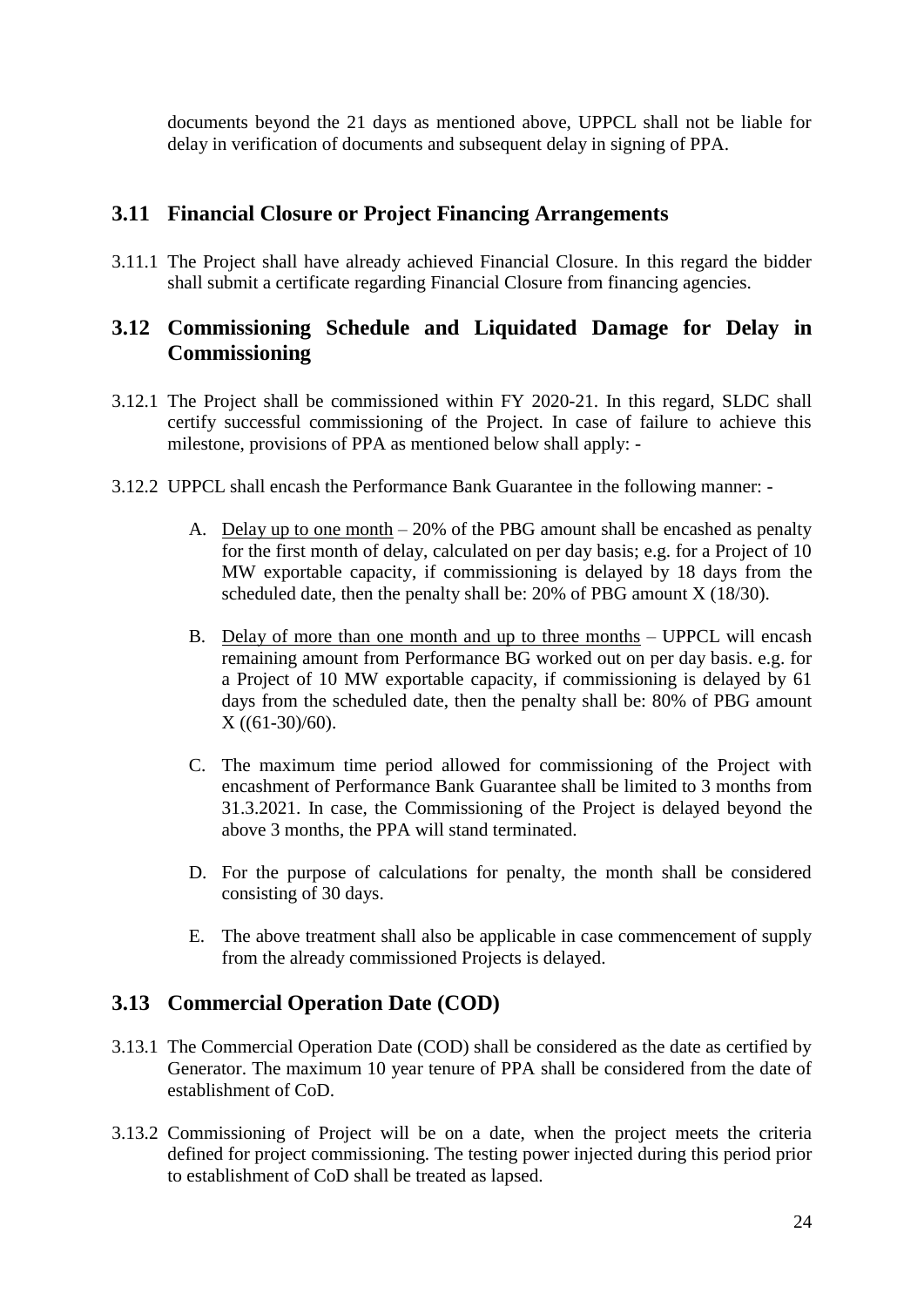## **3.14 Energy Accounting**

3.14.1 For New Projects or capacity enhancement, the energy accounting shall start from the date of COD and for existing project, the energy charge starts from the date of supply of power or in accordance with the UPERC Regulations/Orders in this respect.

#### **3.15 Structuring of the Bid selection process**

- 3.15.1 Single stage bidding has been envisaged under this RFP. Bidders have to submit both Technical bid and Financial bid in response to this RFP online and hard copy of the document which are mentioned in the clause [3.18t](#page-26-0)o be submitted to the office of UPPCL. However, the financial bid needs to be submitted online only. The preparation of bid proposal has to be in the manner described in Clause [3.18.](#page-26-0)
- 3.15.2 Capacity offered under this RFP is 20 MW( $\pm$  25%). The Bidders may submit their proposals enclosed in the manner described in Clause [3.18.](#page-26-0)

#### <span id="page-24-0"></span>**3.16 Instructions to Bidders for structuring of bid proposals in Response to RFP**

The bidder shall submit single response to RFP.Detail Instructions to be followed by the bidders for online submission of response to RFP as stated at Annexure –B and Annexure-C.

Submission of bid proposals by Bidders in response to RFP shall be in the manner described below:

- A. Covering Letter as per Format 6.1.
- B. Earnest Money Deposit (EMD) in the form as per Format 6.3 (A)
- C. Performance Guarantee (to be submitted before signing of PPA as specified in Clause [3.8.2\)](#page-21-0) in the form as per Format 6.3 (B) (to be filled outseparately for each Project).
- D. Board Resolution as per Format 6.2 duly certified by Company Secretary or the Director of the Bidder in favour of person signing the response to RFP and in the event of selection of the projects, to sign the PPA.
- E. A disclosure statement as per Format 6.4 regarding participation of any related companies in the bidding process.
- F. Format 6.6 for preliminary details of Slop based power project.
- G. Other Attachments
	- (i) Memorandum of Association, Article of Association needs to be attached along with the bid. The bidder should also highlight the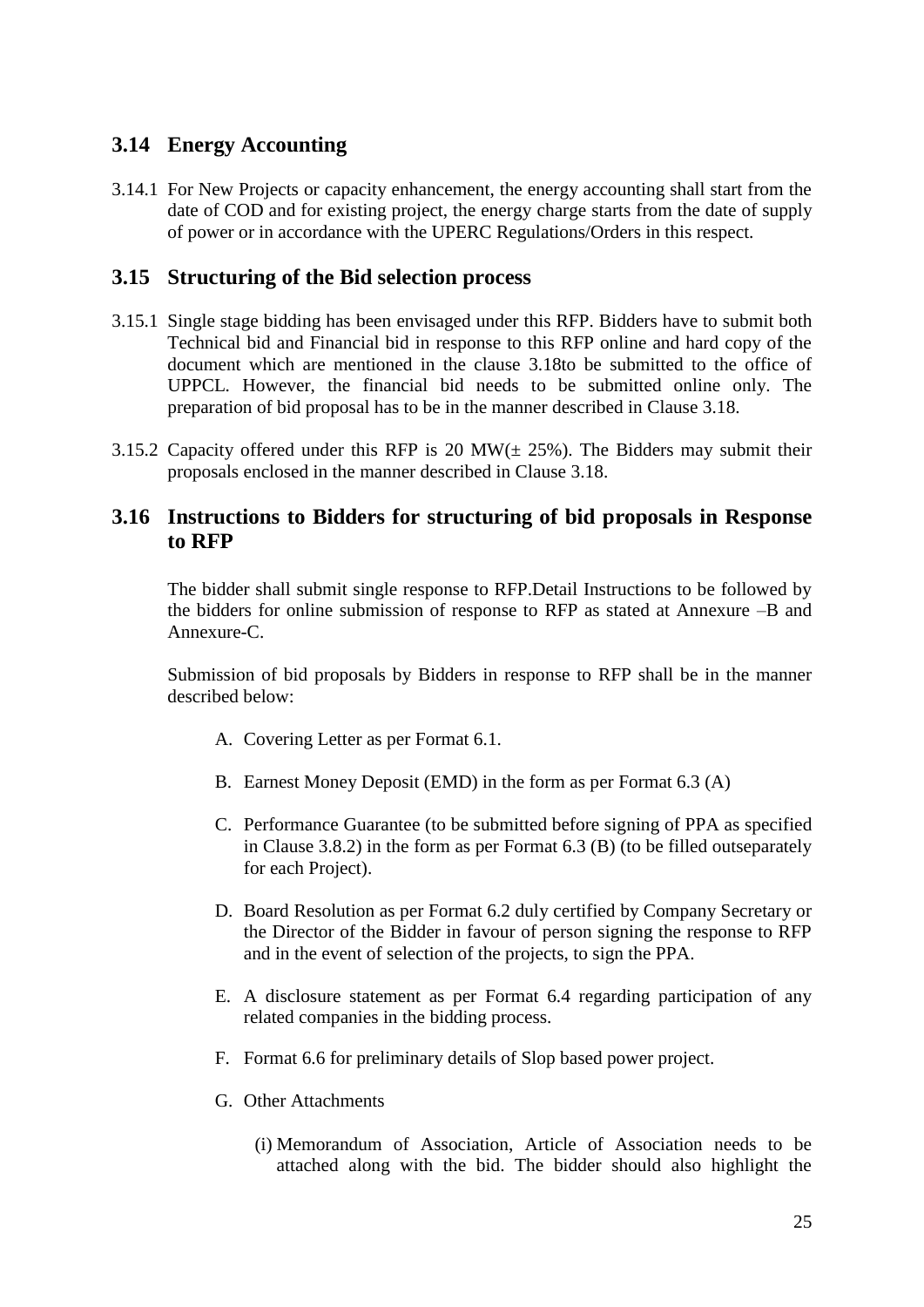relevant provision which highlights the objects relating to Power/ Energy/ Renewable Energy development. In case, there is no mention of the above provisions in the MoA/AoA of the bidding company, the same has to be amended and submitted prior to signing of PPA, if the bidder is selected as Successful bidder.

(ii)Certificate of Incorporation of Bidding Company.

(iii) Relevant documents as specified in Clause [3.18.](#page-26-0)

#### **3.17 Important notes and instructions to Bidders**

- 3.17.1 Wherever information has been sought in specified formats, the Bidders shall fill in the details as per the prescribed formats and shall refrain from any deviations and referring to any other document for providing any information required in the prescribed format.
- 3.17.2 The Bidders shall be shortlisted based on the declarations made by them in relevant provisions of RFP. The documents submitted online will be verified before signing of PPA as specified in Clause [3.10.](#page-22-0)
- <span id="page-25-0"></span>3.17.3 If the Bidder conceals any material information or makes a wrong statement or misrepresents facts or makes a misleading statement in its response to RFP, in any manner whatsoever, UPPCL reserves the right to reject such response to RFP and/or cancel the Letter of Intent, if issued, and the Bank Guarantee provided up to that stage shall be encashed. Bidder shall be solely responsible for disqualification based on their declaration in the submission of response to RFP.
- 3.17.4 If the event specified at Clause [3.17.3i](#page-25-0)s discovered after the Effective Date of PPA, consequences specified in PPA shall apply.
- 3.17.5 Response submitted by the Bidder shall become the property of UPPCL and UPPCL shall have no obligation to return the same to the Bidder.
- 3.17.6 All documents of the response to RFP (including RFP, PPA and all other documents uploaded on the tender portal as part of this RFP) submitted online must be signed by the person authorized by the Board as per Format 6.2.
- 3.17.7 The response to RFP shall be submitted as mentioned in Clause [3.16.](#page-24-0) No change or supplemental information to a response to RFP will be accepted after the scheduled date and time of submission of response to RFP. However, UPPCL reserves the right to seek additional information from the Bidders, if found necessary, during the course of evaluation of the response to RFP.
- 3.17.8 All the information should be submitted in English language only.
- 3.17.9 Bidders shall mention the name of the contact person and complete address of the Bidder in the covering letter.
- 3.17.10 Response to RFP that are incomplete, which do not substantially meet the requirements prescribed in this RFP, will be liable for rejection by UPPCL.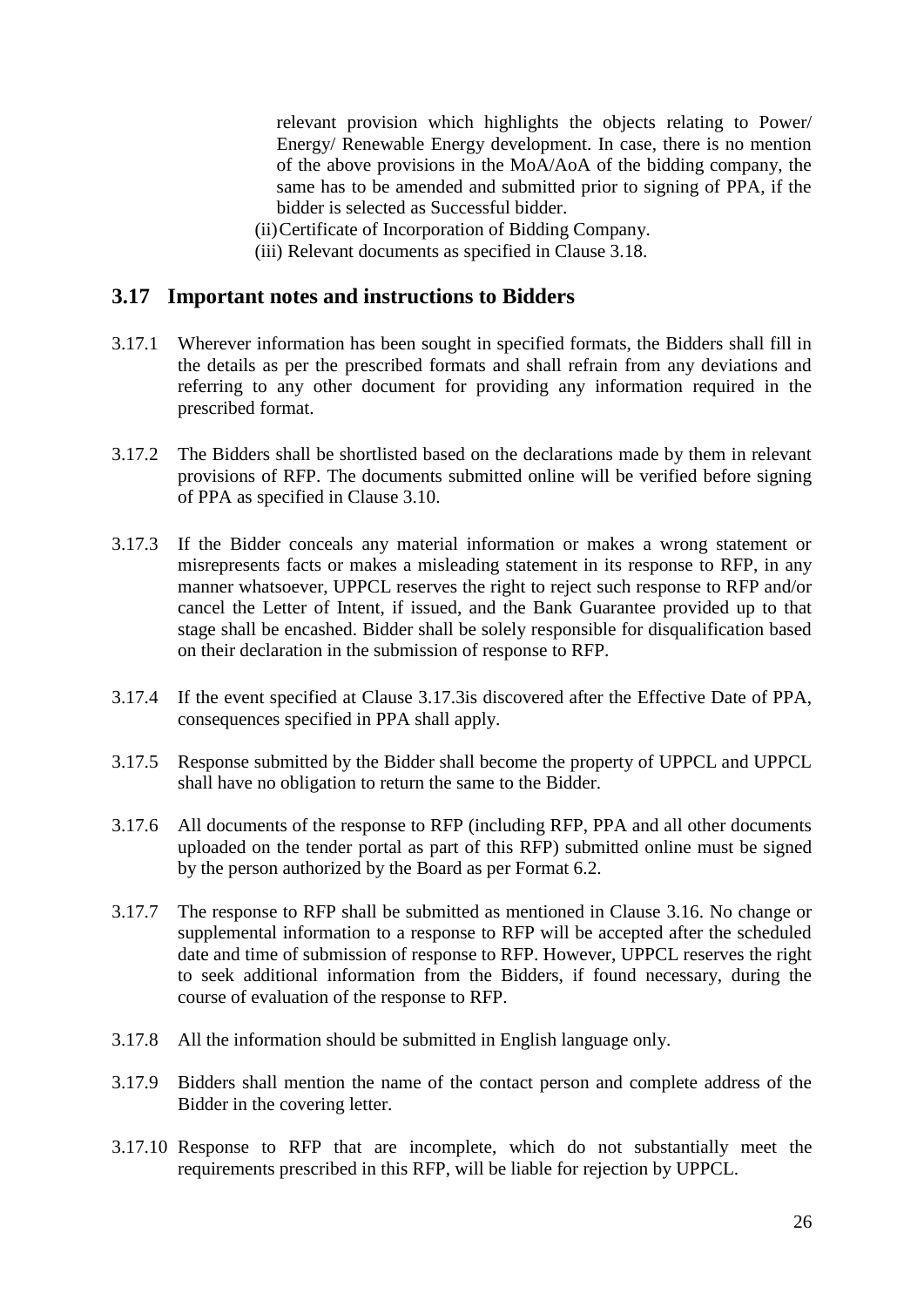- 3.17.11 Response to RFP not submitted in the specified formats will be liable for rejection by UPPCL.
- 3.17.12 Bidders delaying in submission of additional information or clarifications sought will be liable for rejection.
- 3.17.13 Non-submission and/or submission of incomplete data/ information required under the provisions of RFP shall not be construed as waiver on the part of UPPCL of the obligation of the Bidder to furnish the said data/information unless the waiver is in writing.
- 3.17.14 Only Lucknow Courts shall have exclusive jurisdiction in all matters pertaining to this RFP.
- 3.17.15Any of the following conditions shall cause the Bid to be "Non-responsive":
	- A. Delay in filing of the bid post the due-date;
	- B. Non-submission of Cost of RFP as mentioned in the Bid Information Sheet.
	- C. Non-submission of EMD in acceptable form along with RFP document
	- D. Response to RFP not received by the due date and time of bid submission;
	- E. Non-submission of the original documents mentioned at Clause [3.18](#page-26-0) by due date and time of bid submission;
	- F. Bid is conditional or has any qualification;
	- G. In case it is found that the Bidding Company have submitted more than one response to this RFP, then all these bids submitted shall be treated as nonresponsive and rejected.

## <span id="page-26-0"></span>**3.18 Method of Submission of Response to RFP by the bidder**

#### 3.18.1 **Method of Submission**

- i. The entire Bid Submission would be online on NIC Portal and the Bidder would be required to upload the necessary scanned Bid documents such as Bid Bond, Tender Fees, Non Financial Bid and Financial Bid electronically.
- ii. The Bidder would be required to submit the original Bid Bond, Tender Fees and the Non Financial Bid including the original copies of Power of Attorney, affidavits, undertaking, etc to the issuing authority at the date and time mentioned in this RFP in 1 original set (clearly marked as "ORIGINAL") and two (2) photocopied sets (clearly marked as "COPY OF BID"). It is clarified that the Financial Bid only needs to be submitted electronically.
- iii. It may be noted that Non-Financial Bid shall not contain any information/document relating to Financial Bid. If Non-Financial Bid contains any such information / documents, the Authorized Representative shall not be responsible for premature opening of the Financial Bid.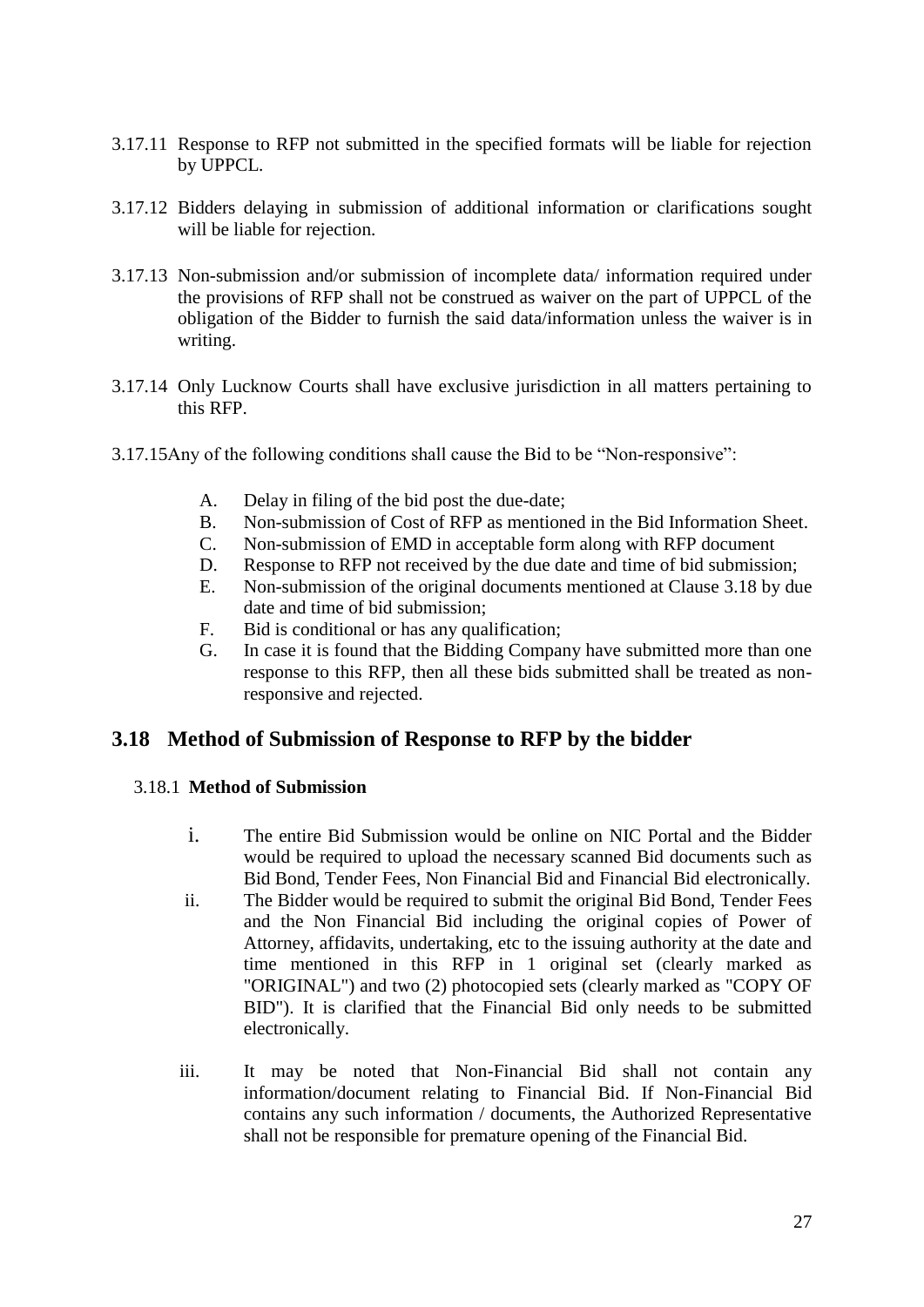- iv. All pages of the Bid, except for the Bid security, and any other document executed on non-judicial stamp paper, forming part of the Bid and corrections in the Bid, if any, must be signed by the authorized signatory on behalf of the Bidder. It is clarified that the same authorized signatory shall sign all pages of the Bid. However, any published document submitted with the Bid shall be signed by the authorized signatory at least on the first and last page of such document.
- v. No change or supplemental information to a Bid will be accepted after the Bid Deadline, unless the same is requested for by the Authorized Representative as per Clause [3.18.3\(](#page-29-0)vi).
- vi. Provided that a Bidder shall always have the right to withdraw or modify its Bid before the Bid Deadline. In cases where the Bid is withdrawn by the Bidder before the Bid Deadline, then such Bid shall be returned unopened.
- vii. Bidder must ensure that all documents uploaded on e-tender Portal as files or zipped folders, contain valid files and are not corrupt or damaged due to any processing at bidder PC system like zipping etc. It shall be the responsibility of Bidder himself for proper extractability of uploaded zipped files. Any error/ virus creeping into files/folder from client end PC system cannot be monitored by e-tender software/ server and will be Bidder's responsibility only. In case the files are non-extractable or illegible otherwise, then the Bidder's authorized representative shall be given one chance by Tender Opening Committee to open & demonstrate the contents of Bid data downloaded from the e-tender Portal in his presence. If, even after above chance, the Bidder is unable to open & demonstrate the contents of Bid data downloaded from the e-tender Portal in his presence then no fresh Bid in any form, soft or hard copies, shall be accepted by tendering authority and his Bid shall be summarily rejected and treated as nonresponsive.
- viii. The Bidder is requested to go through the NIC Portal Link for "Bidders Manual Kit"- (https://etender.up.nic.in/nicgep/app?page=BiddersManualKit&service=pag e) and go through the instructions carefully for online bid submission and familiarize themselves with the method and process of bidding.

#### <span id="page-27-0"></span>3.18.2 **Documents to be submitted**

The bidder has to submit the documents in original as part of Response to RFP to the address mentioned in Bid Information Sheet before the due date and time of bid submission.

A. Online & Offline

The following documents forming part of technical bid shall be submitted electronically and in hard copyby the Bidders in the manner provided below: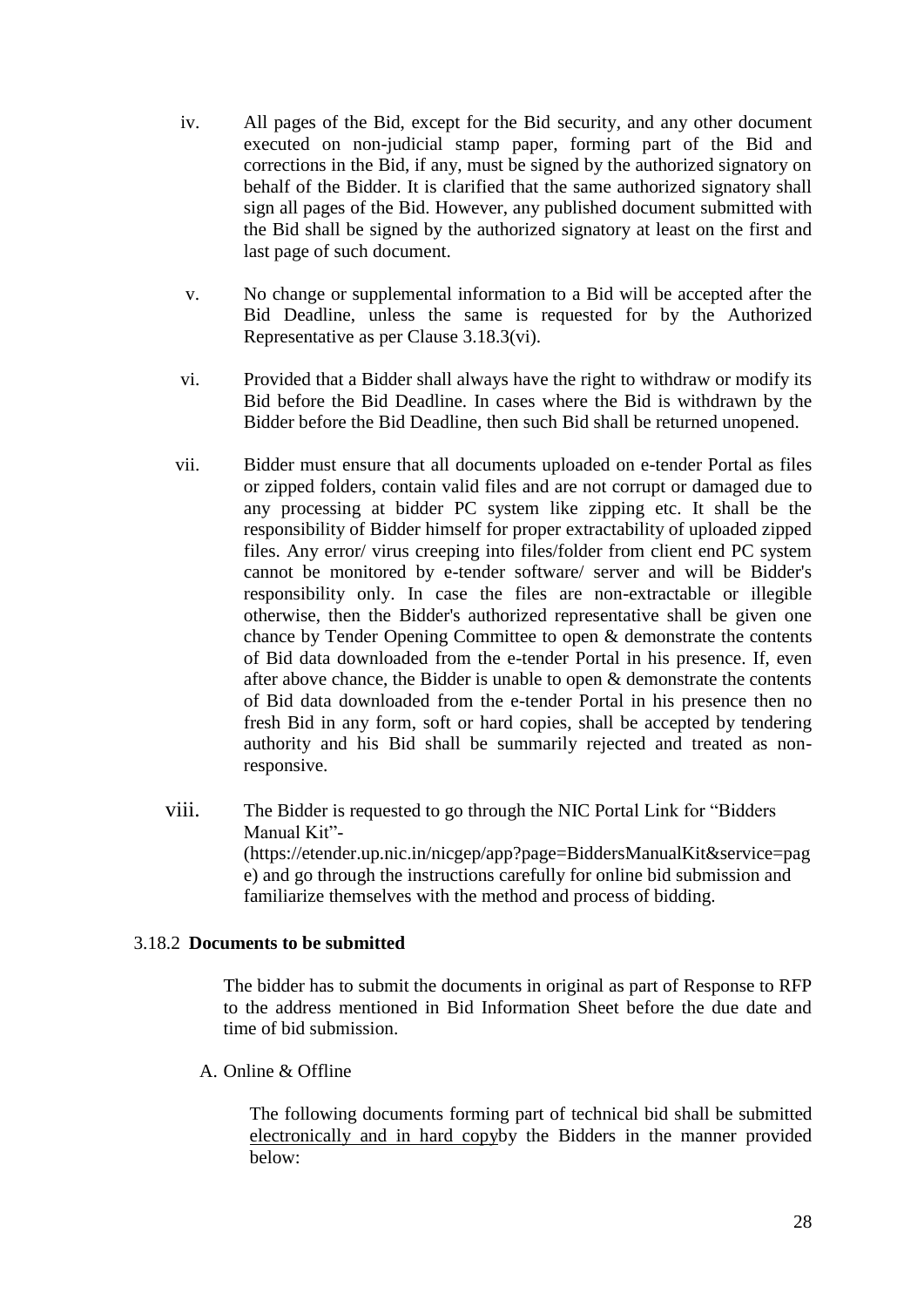- (i) Covering Letter as per Format 6.1.
- (ii) Earnest Money Deposit (EMD) in the form as per Format 6.3 (A)
- (iii) Performance Guarantee (to be submitted before signing of PPA as specified in Clause 3.8.2) in the form as per Format 6.3 (B) (to be filled outseparately for each Project)
- (iv) Board Resolution as per Format 6.2 duly certified by Company Secretary or the Director of the Bidder in favour of person signing the response to RFP and in the event of selection of the projects, to sign the PPA
- (v) A disclosure statement as per Format 6.4 regarding participation of any related companies in the bidding process
- (vi) Format 6.6 for preliminary details of Slop based power project.
- (vii)Another Attachments
	- a) Memorandum of Association, Article of Association needs to be attached along with the bid. The bidder should also highlight the relevant provision which highlights the objects relating to Power/ Energy/ Renewable Energy development.
	- b) Certificate of Incorporation of Bidding Company.
	- c) Relevant documents as specified in Clause [3.18.](#page-26-0)
- B. Only Online

Financial Bid as per Format 6.5 shall be submitted only online

The Bidder shall inter-alia take into account the following while preparing and submitting the Financial Bid as per the prescribed Format 6.5, duly signed by an authorized signatory.

- (i) The Bidder shall submit their Tariff at the Interconnection Point and shall specify the same in its Financial Bid as prescribed in Format 6.5 of this RFP;
- (ii) More than one Bid can be submitted by the Bidder for supply of power provided that not more than one Bid from a Bidder is from the same generation source and each Bid is separately submitted in accordance with this Clause [3.18.2](#page-27-0)
- (iii)The Qualification Requirements for the Bidder would be evaluated for the total quantum of power offered by a Bidder from various generation sources.
- (iv)The Bidder may quote for any quantum of power up to the Requisitioned Capacity for the entire term of the PPA, subject to the Minimum Bid Capacity.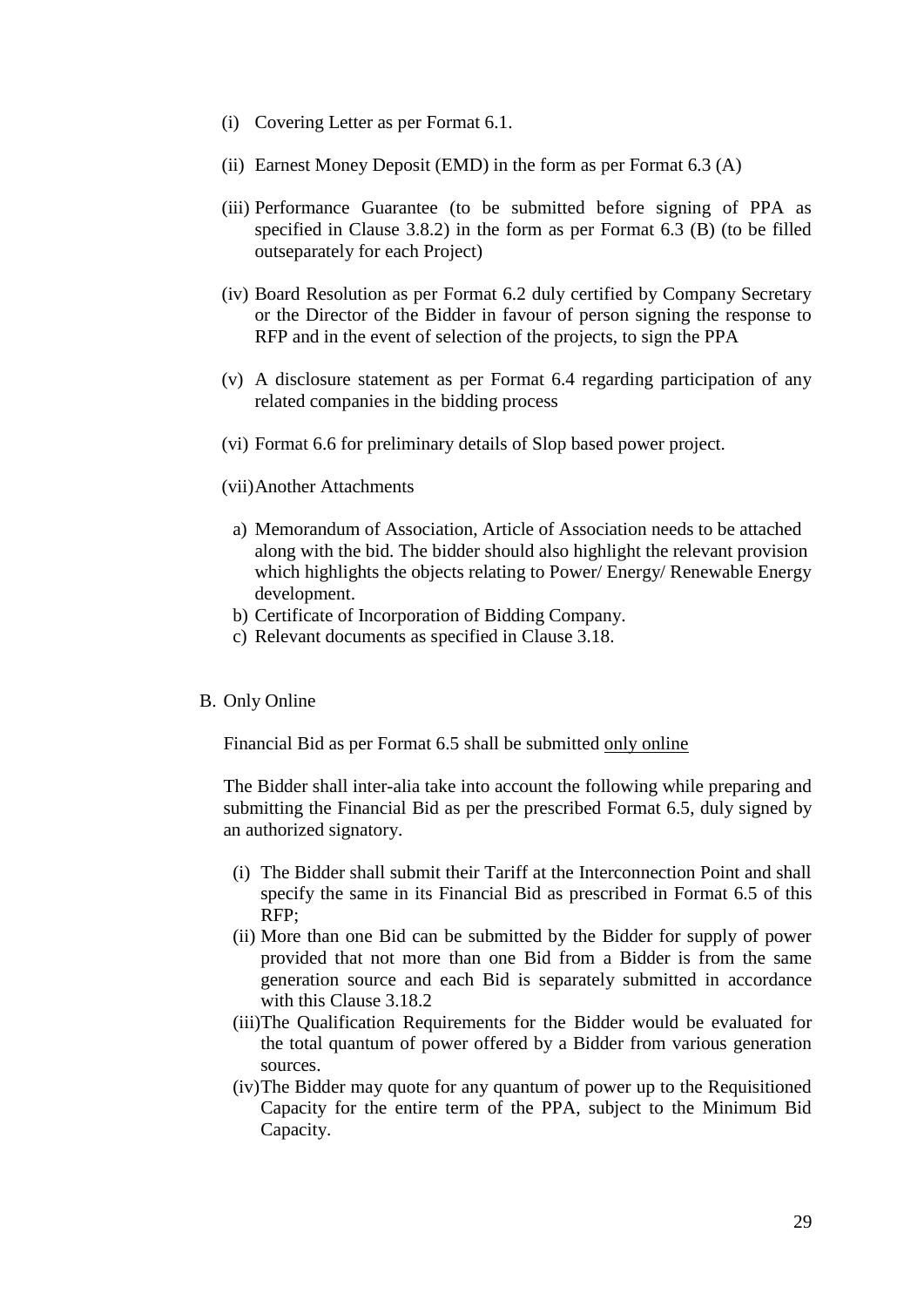- (v) From each generation source, the Bidder may submit fractions of total capacity offered which it is willing to supply at the same tariff as specified in Format 6.5.
- (vi)The Tariff, as in Format 6.5, shall be an all inclusive Tariff up to the Interconnection Point and no exclusions shall be allowed. The Bidder shall take into account all costs including capital and operating costs, statutory taxes, levies, duties while quoting such Tariff. It shall also include any applicable transmission costs and transmission losses from the generation source up to the Interconnection Point. Availability of the inputs necessary for supply of power shall be ensured by the Seller and all costs involved in procuring the inputs (including statutory taxes, duties, levies thereof) at the plant location must be reflected in the Tariff.
- (vii) The Bidders should factor in the cost of the secondary fuel into the Tariff and no separate reimbursement shall be allowed on this account.
- C. Commencement of Supply of Power to Procurer(s)

The Seller shall at all times be responsible, at its own cost and risk for the commencement of supply power to the Procurer(s) as per the terms of the PPA.

D. Wherever information has been sought in specified formats, the Bidders shall furnish the details as per the prescribed formats and shall refrain from referring to any other document for providing any information required in the prescribed format.

#### <span id="page-29-0"></span>3.18.3 **The Bidder should note that:**

A. If any Bidder conceals any material information or makes a wrong statement or misrepresents facts or makes a misleading statement in its Bid, in any manner whatsoever in order to create circumstances for the acceptance of its Bid, the Procurer/ Authorized Representative reserves the right to reject such Bid or cancel the Letter of Intent, if issued. If such event is discovered after the Effective Date, consequences specified in the PPA shall apply.

B. If for any reason the Bid of any Successful Bidder is rejected or Letter of Intent issued to such Successful Bidder is cancelled, the Authorized Representative may:

- a) Consider the next lowest Financial Bid from other than the Successful Bidder(s) whose Bids are responsive and valid; or
- b) Annul the bid process; or
- c) Take any such measure as may be deemed fit in the sole discretion of the Procurer/ Authorized Representative , as applicable]'

C. Bid submitted by the Bidders, within the Bid Deadline, shall become the property of the Procurer/ Authorized Representative and shall not be returned to the Bidders;

D. Language of the Bid shall be English only;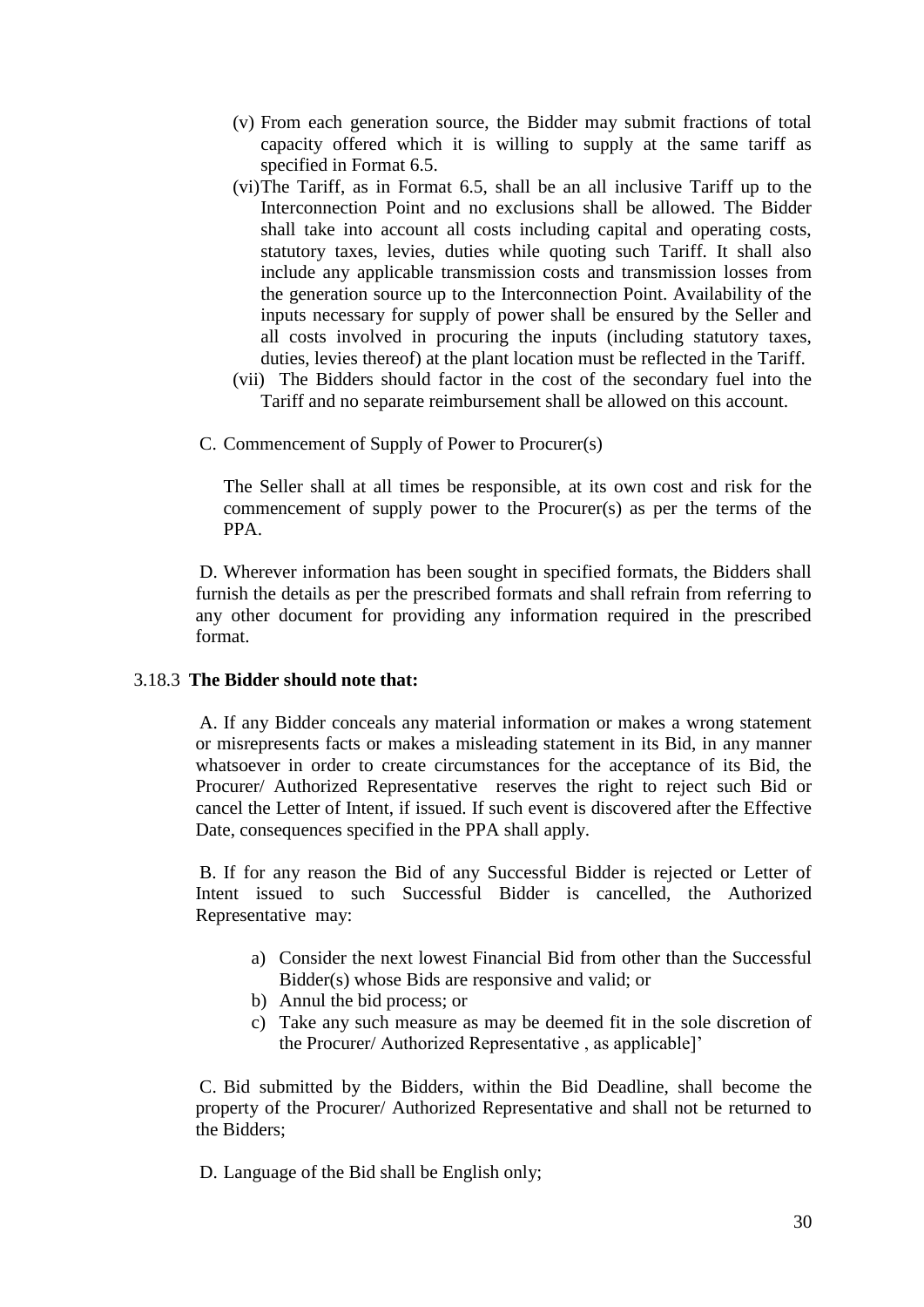E. Bidders shall mention the name of the contact person and complete address of the Bidder in the covering letter as per Format 6.1;

F. The Authorized Representative may, at its sole discretion, ask for additional information/ document and/ or seek clarifications from a Bidder after the Bid Deadline, inter alia, for the purposes of removal of inconsistencies or infirmities in its Bid. However, no change in the substance of the Quoted Tariff shall be sought or permitted by the Procurer/ Authorized Representative.

G. Non submission and / or submission of incomplete data / information required under the provisions of the RFP shall not be construed as waiver on the part of the Authorized Representative of the obligation of the Bidders to furnish the said data / information unless the waiver is in writing.

H. The Procurer/ Authorized Representative may verify the Bidder's financial data by checking with the Bidder's lenders / bankers / financing institutions / any other person as necessary.

I. This RFP document includes statements, which reflect the various assumptions arrived at by the Procurer/ Authorized Representative in order to give a reflection of the current status in the RFP. These assumptions may not be entirely relied upon by the Bidders in making their own assessments. This RFP does not purport to contain all the information each Bidder may require and may not be appropriate for all persons. Each Bidder should conduct its own investigations and analysis and should check the accuracy, reliability and completeness of the information in this RFP and obtain independent advice from appropriate sources.

#### 3.18.4 **Bidder to inform itself fully**

A. The Bidder shall make independent enquiry and satisfy itself with respect to all the required information, inputs, conditions and circumstances and factors that may have any effect on its Bid. Once the Bidder has submitted the Bid, the Bidder shall be deemed to have examined the laws and regulations in force in India, the grid conditions, and fixed its price taking into account all such relevant conditions and also the risks, contingencies and other circumstances which may influence or affect the supply of power. Accordingly, the Bidder acknowledges that, on being selected as Successful Bidder, it shall not be relieved from any of its obligations under the RFP Documents nor shall be entitled to any extension of time for commencement of supply or financial compensation for any reason whatsoever.

B. In their own interest, the Bidders are requested to familiarize themselves with the Electricity Act, 2003, the Income Tax Act 1961, the Companies Act, 2013, the Customs Act, the Foreign Exchange Management Act 1999, IEGC, the Environment Protection Act 1986 and Forest (Conservation) Act 1980, the Land Acquisition Act 1984, the regulations framed by regulatory commissions and all other related acts, laws, rules and regulations prevalent in India, as amended from time to time. The Authorized Representative shall not entertain any request for clarifications from the Bidders regarding the same. Non-awareness of these laws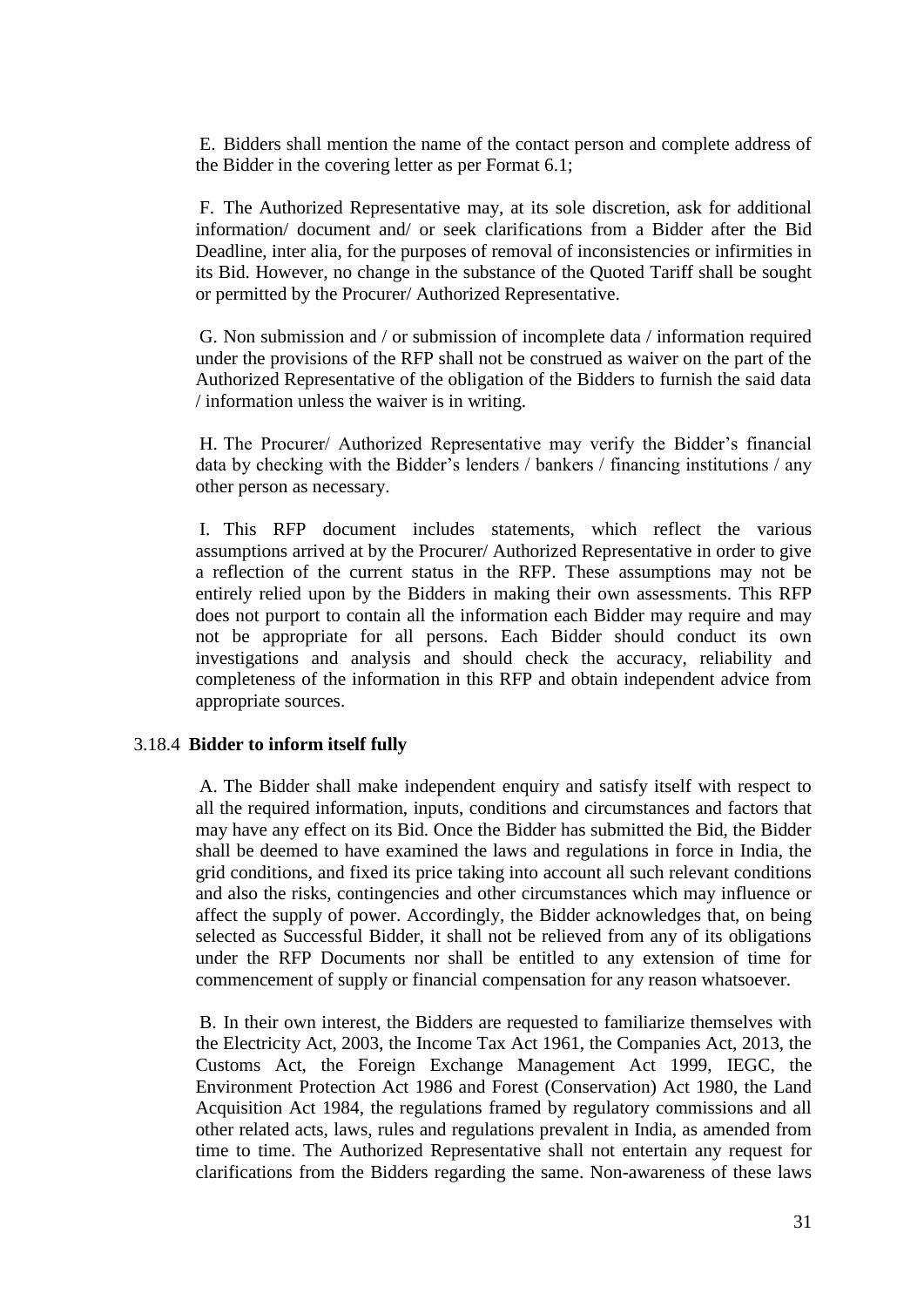or such information shall not be a reason for the Bidder to request for extension in Bid Deadline. The Bidder undertakes and agrees that, before submission of its Bid; all such factors as generally stated above, have been fully investigated and considered while submitting the Bid.

C. The Bidder shall familiarize itself with the procedures and time frames required to obtain all Consents, Clearances and Permits required for the supply of power to Procurer(s). The Procurer(s) shall have no liability to obtain any of the Consents, Clearances and Permits required for setting up of the generation facilities and/ or supply of power.

D. Minimum Equity holding/Equity Lock-In

The aggregate equity share holding of the Bidder in the issued and paid up equity share capital of the Seller shall not be less than the following:

- (i) Fifty One percent (51%) from Effective Date up to a period of (2) two years after commencement of supply of power; and
- (ii) Twenty Six (26%) for a period of three (3) years thereafter.

E. Similarly, in case of the Successful Bidder being a Bidding Company, the minimum aggregate equity share holding of the investing entity(ies) in the issued and paid up equity share capital of the Project Company, if formed, shall be the same as specified in Clause 2.7.1.

#### **3.2 Validity of the Response to RFP**

3.2.1 The Bidder shall submit the response to RFP which shall remain valid up to the date of the pre-bid meeting or any other last date of submission of response to RFP ("Bid Validity"). UPPCL reserves the right to reject any response to RFP which does not meet the aforementioned validity requirement.

## **3.3 Bid Preparation cost**

3.3.1 The Bidder shall be responsible for all the costs associated with the preparation of the response to RFP and participation in discussions and attending pre-bid meeting(s), etc. UPPCL shall not be responsible in any way for such costs, regardless of the conduct or outcome of the bid process.

## **3.4 Clarifications/Pre-Bid meeting/ Enquires/Amendments**

- i. Clarifications/Doubts, if any, on RFP document may be emailed and/or through UPPCL portal.
- ii. UPPCL will make effort to respond to the same in the Pre Bid Meeting to be held as mentioned in the Bid Information Sheet. A compiled list of such questionnaire and UPPCL's response will be uploaded on the website www.etender.up.nic.in. If necessary, amendments, clarifications, elaborations shall be issued by UPPCL which will be notified on the tender portal. No separate reply/intimation will be given for the above, elsewhere.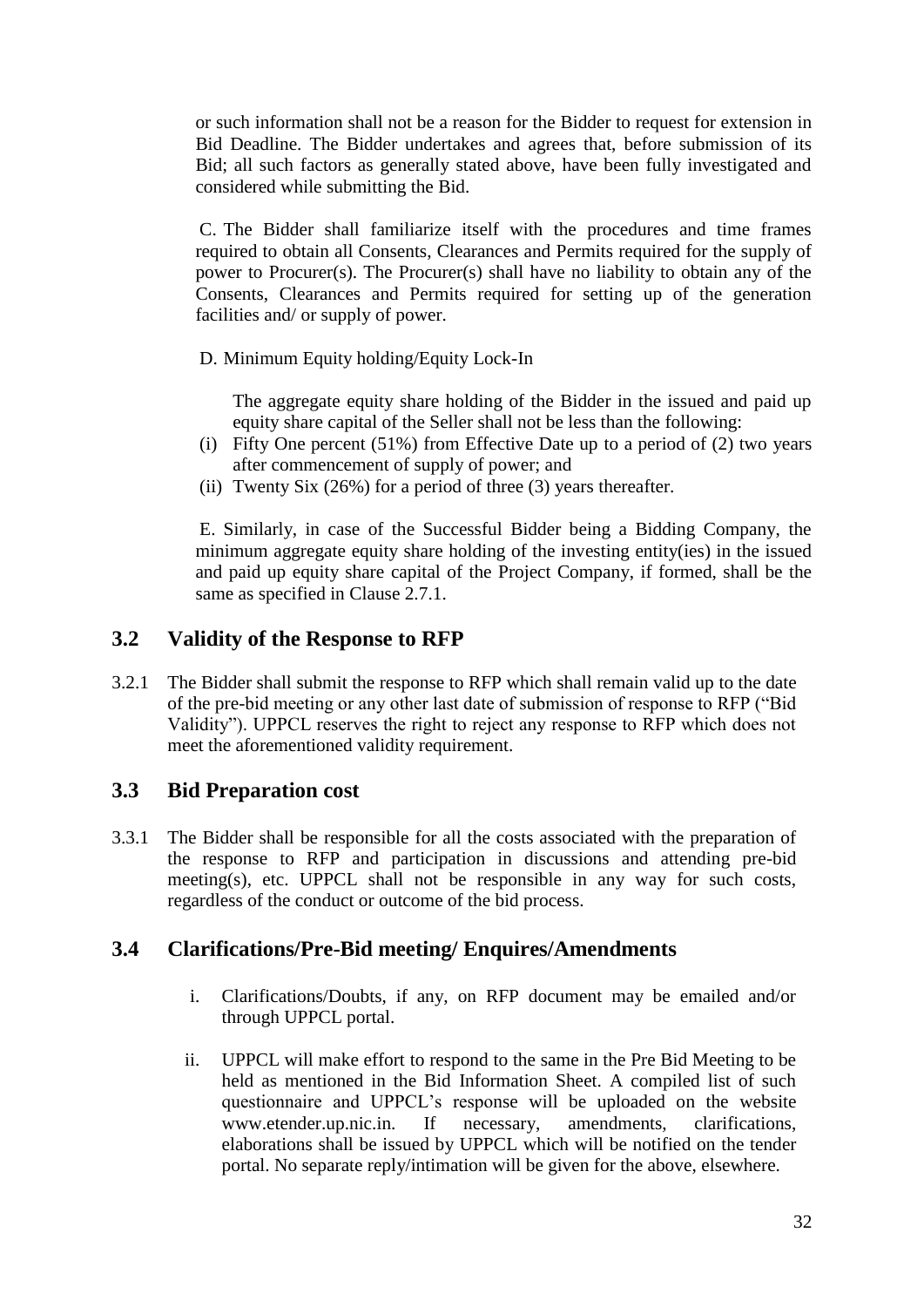- iii. A Pre Bid Meeting shall be held as mentioned in the Bid Information sheet (venue to be notified later on UPPCL's website).
- iv. Enquiries/ clarifications may be sought by the Bidder from:

| <b>UPPCL:</b> |  |  | Name of the Authorized Person of   Contact Details: |
|---------------|--|--|-----------------------------------------------------|
|               |  |  |                                                     |
|               |  |  |                                                     |

## **3.5 Right of UPPCL to reject a Bid**

3.5.1 UPPCL reserves the right to reject any or all of the responses to RFP or cancel the RFP or annul the bidding process for any project at any stage without assigning any reasons whatsoever and without thereby any liability.

#### **3.6 Post LoI Compliances**

- 3.6.1 Timely completion of all the milestones i.e. signing of PPA, meeting Financial Closure Requirements/Conditions Subsequent (PPA), Commissioning etc. will be the sole responsibility of bidder. UPPCL shall not be liable for issuing any intimations/reminders to bidders for timely completion of milestones &/or submission of compliance documents.
- 3.6.2 Any checklist shared with bidder by UPPCL for compliance of above mentioned milestones to be considered for the purpose of facilitation only. Any additional documents required as per the conditions of Guidelines, RFP, PPA must be timely submitted by the bidder.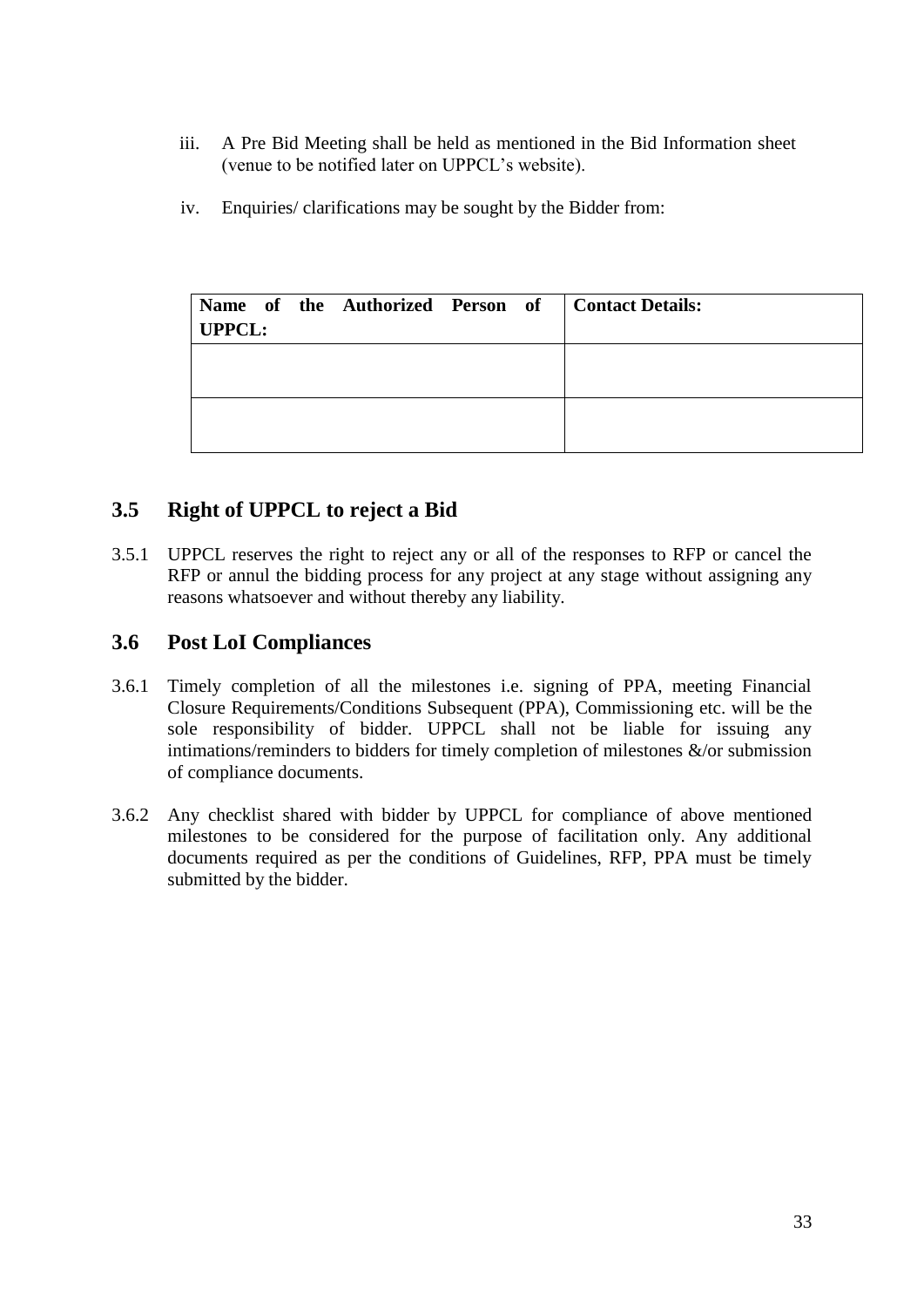# SECTION 4 - BID EVALUATION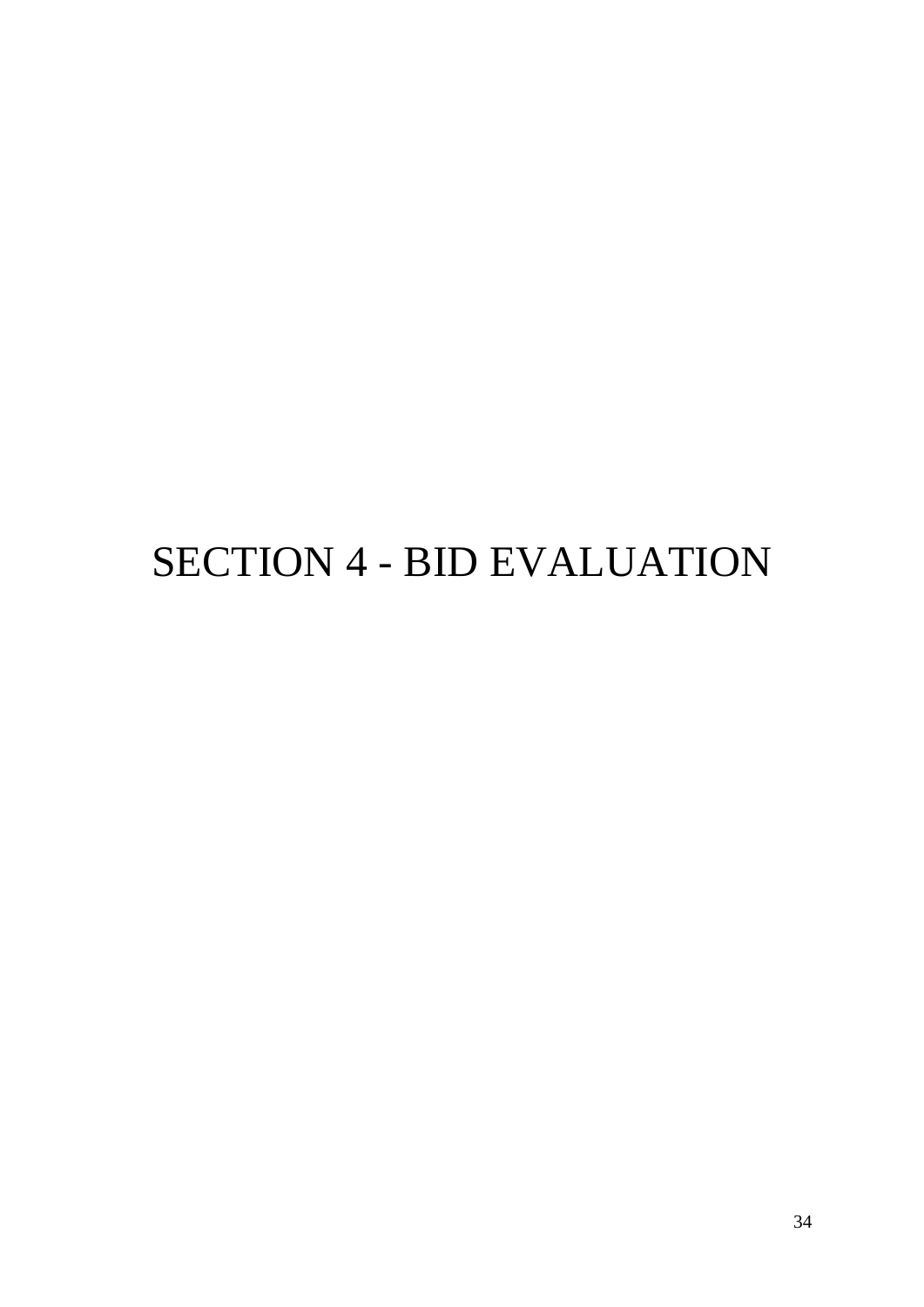# <span id="page-34-0"></span>**4 SECTION 4 - BID EVALUATION METHODOLOGY**

#### **4.1 Bid Evaluation**

The evaluation process comprises the following four steps:

Step I- Responsiveness check of Non Financial Bid

Step II- Evaluation of Bidder's fulfillment of Qualification Requirements as per Clause [3.4](#page-17-0)

Step III- Evaluation of Financial Bid

Step IV- Successful Bidder(s) selection

#### <span id="page-34-1"></span>**4.2 STEP I – Responsiveness check of Non Financial Bid**

The Non Financial Bid submitted by Bidders shall be scrutinized to establish responsiveness to the requirements laid down in the RFP. Subject to Clause [3.18.3](#page-29-0) (F), any of the following may cause the Bid to be considered "Non-responsive", at the sole discretion of Authorized Representative:

- Bids that are incomplete, i.e. not accompanied by any of the applicable formats inter alia covering letter, power of attorney supported by a board resolution, applicable board resolutions, applicable undertakings, format for disclosure, valid Bid Bond, Consortium Agreement;
- Bid not signed by authorized signatory and / or stamped in the manner indicated in this RFP;
- Material inconsistencies in the information / documents submitted by the Bidder, affecting the Qualification Requirements;
- Information not submitted in the formats specified in this RFP:
- A Bidder submitting more than one Bid from the same generation source or participating in more than one Bid as a Member of Bidding Consortium;
- Bid validity being less than that required as per this RFP;
- Bid being conditional in nature:
- Bid not received by the Bid Deadline;
- Bid having Conflict of Interest;
- More than one Member of the Bidding Consortium or a Bidding Company using the credentials of the same Parent Company / Affiliate;
- Bidder delaying in submission of additional information or clarifications sought by Authorized Representative as applicable;
- Bidder makes any misrepresentation as specified in Clause [3.18.3](#page-29-0)

Each Bid shall be checked for compliance with the submission requirements set forth in this RFP before the evaluation of Bidder's fulfilment of Qualification Requirement is taken up.

#### <span id="page-34-2"></span>**4.3 STEP II– Evaluation of Bidder's fulfilment of Qualification Requirements**

4.3.1 Evaluation of Bidder's Qualification will be carried out based on the information furnished by the Bidder as per the prescribed formats and related documentary evidence in support of meeting the Qualification Requirements as specified in Clause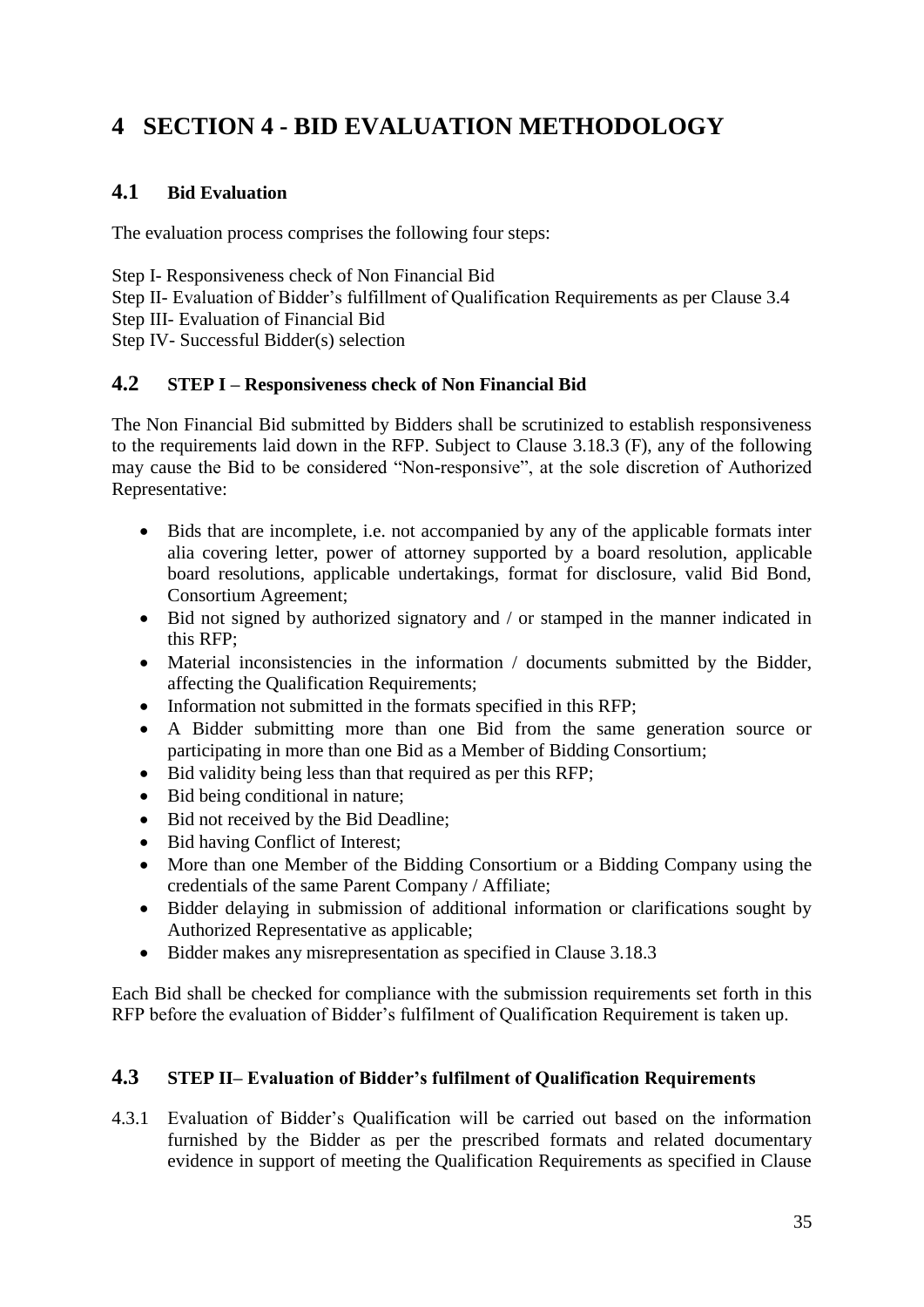[3.4.](#page-17-0) Non-availability of information and related documentary evidence for the satisfaction of Qualification Requirements may cause the Bid to be non-responsive.

#### **4.4 Step III - Evaluation of Financial Bid**

4.4.1 Financial Bids of the Qualified Bidders shall be opened in presence of the representatives of such Qualified Bidders, who wish to be present, as per the timelines indicated in the RFP, or such other date as may be intimated by Authorized Representative to the Bidders. The evaluation of Financial Bid shall be carried out based on the information furnished in Financial Bid.

Provided however, in case Financial Bid of only one Qualified Bidder OR two Qualified Bidders having any affiliate company or companies of the Procurer(s) remain(s) after the responsiveness check (Step I), the Financial Bid of such Bidder(s) shall not be opened and the matter shall be referred to the Commission and the selection of the Successful Bidder shall then be at the sole discretion of the Commission.

- 4.4.2 Financial Bid not in conformity with the requirements of this RFP shall be rejected.
- 4.4.3 The Bidders shall quote the Levelised tariff within the ceiling Tariff prescribed in Clause [3.4.1.](#page-17-1)
- 4.4.4 Any Bid with Levelised tariff above the ceiling Levelised tariff prescribed in Clause [3.4.1w](#page-17-1)ould be rejected by UPPCL.

#### <span id="page-35-0"></span>**4.5 STEP IV – Successful Bidder(s) Selection**

- 4.5.1 Bids qualifying in Step III shall only be evaluated in this stage.
- 4.5.2 The Levelized Tariff for all Financial Bids of Qualified Bidders shall be ranked from the lowest to the highest.
- 4.5.3 The Bidder with the lowest Levelized Tariff shall be declared as the Successful Bidder for the quantum of power (in MW) offered by such Bidder in its Financial Bid.
- 4.5.4 In the event that two or more Bidders quote the same amount of Levelised Tariff for (a) the full Capacity Required; (b) one full Capacity Required and other part of the Capacity Required; (c) Capacity totalling more than the Capacity Required and (d) Capacity totalling to the Capacity Required (the "Tie Bidders"), the Authorised Representative shall identify the Selected Bidder under (a) by draw of lots, which shall be conducted, with prior notice, in the presence of the Tie Bidders who choose to attend; under (b) by declaring the Bidder who has offered full Capacity Required as the Selected Bidder; under (c) by declaring the Bidder with maximum Capacity as first Selected Bidder and other Bidder as second Selected Bidder with remaining Capacity and under (d) by declaring both the Bidders as the Selected Bidder with respective Capacity.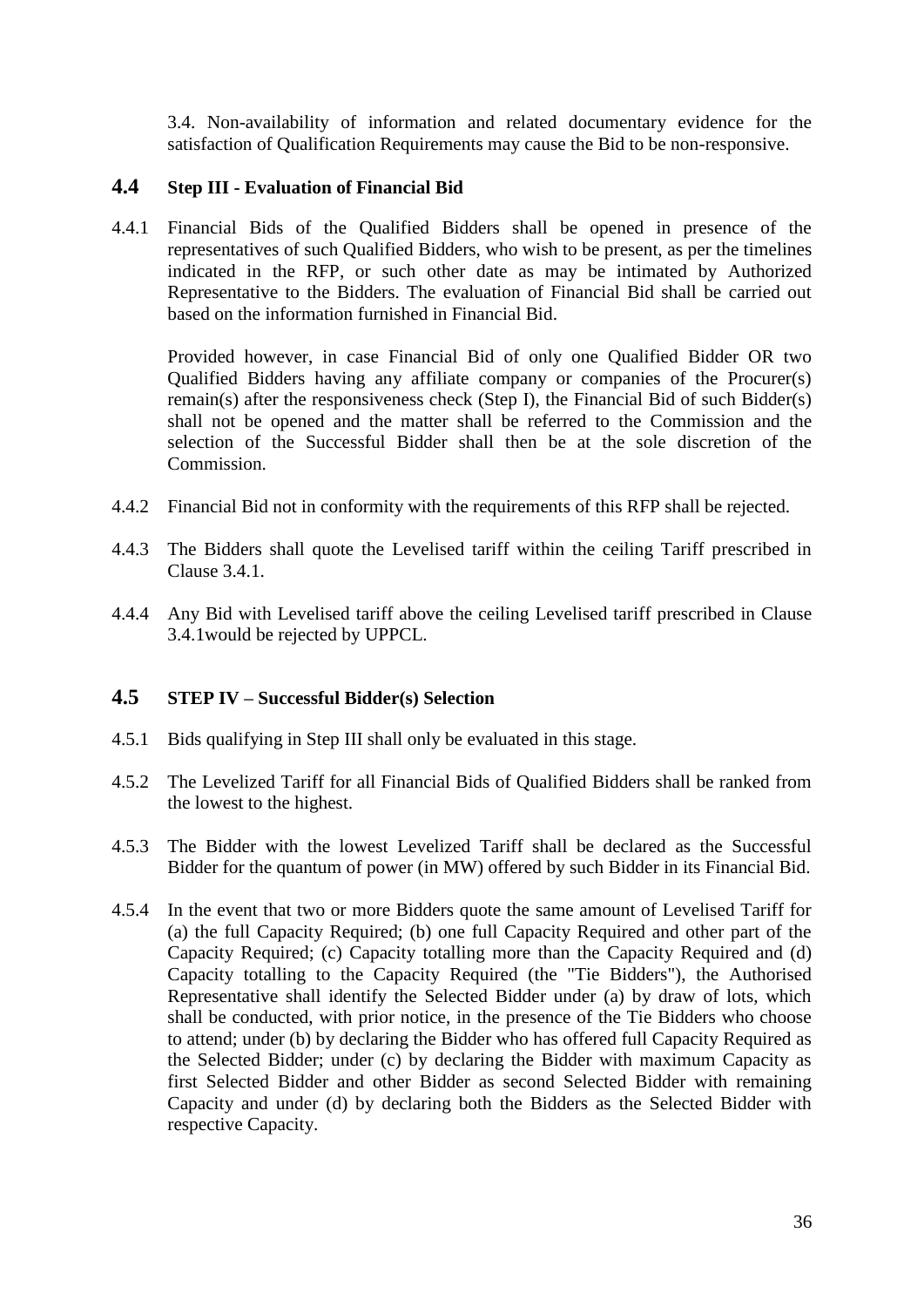- 4.5.5 In the event that the Lowest Bidder withdraws or is not selected for any reason in the first instance or the capacity required is not met by the Lowest Bidder (the "first round of bidding"), the Authorized Representative may invite all the remaining Bidders to revalidate or extend their respective Bid Bond, as necessary, and match the Bid of the aforesaid Lowest Bidder (the "second round of bidding"). If in the second round of bidding, only one Bidder matches the Lowest Bidder, it shall be the Selected Bidder. If two or more Bidders match the said Lowest Bidder in the second round of bidding, then the Bidder whose Bid was lower as compared to other Bidder(s) in the first round of bidding shall be the Selected Bidder. For example, if the third and fifth lowest Bidders in the first round of bidding offer to match the said Lowest Bidder in the second round of bidding, the said third lowest Bidder shall be the Selected Bidder. It is hereby clarified that the Authorized Representative will not accept the entire capacity offered of the last Lowest Bidder in the order of progression, in the event the Requisitioned Capacity gets fulfilled by a part thereof.
- 4.5.6 In the event that no Bidder offers to match the Lowest Bidder in the second round of bidding, the Authorized Representative may, in its discretion, invite fresh Bids (the "third round of bidding") from all Bidders except the Lowest Bidder of the first round of bidding, or annul the Bidding Process, as the case may be. In case the Bidders are invited in the third round of bidding to revalidate or extend their Bid Bond, as necessary, and offer fresh Bids, they shall be eligible for submission of fresh Bids provided, however, that in such third round of bidding only such Bids shall be eligible for consideration which are lower than the Bid of the second lowest Bidder in the first round of bidding.
- 4.5.7 At any step during the selection of Successful Bidder(s), the Procurer / Authorized Representative reserves the right to increase / decrease the Requisitioned Capacity by up to twenty percent (25%) of the quantum indicated in Clause [1.3.1.](#page-8-1)
- 4.5.8 The Letter(s) of Intent shall be issued to all such Successful Bidder(s) selected as per the provisions of this Clause [4.5](#page-35-0)
- 4.5.9 Each Successful Bidder shall unconditionally accept the LOI, and record on one (1) copy of the LOI, "Accepted Unconditionally", under the signature of the authorized signatory of the Successful Bidder and return such copy to the Procurer/ Authorized Representative within seven (7) days of issue of LOI.
- 4.5.10 If the Successful Bidder, to whom the Letter of Intent has been issued does not fulfill any of the conditions specified in this RFP, the Procurer / Authorized Representative reserves the right to annul the award of the Letter of Intent of such Successful Bidder. Further, in such a case, the provisions of Clause [3.18.3](#page-29-0) (B) shall apply.
- 4.5.11 The Procurer / Authorized Representative, in its own discretion, has the right to reject all Bids if the Levelised Tariffs are not aligned to the prevailing market prices.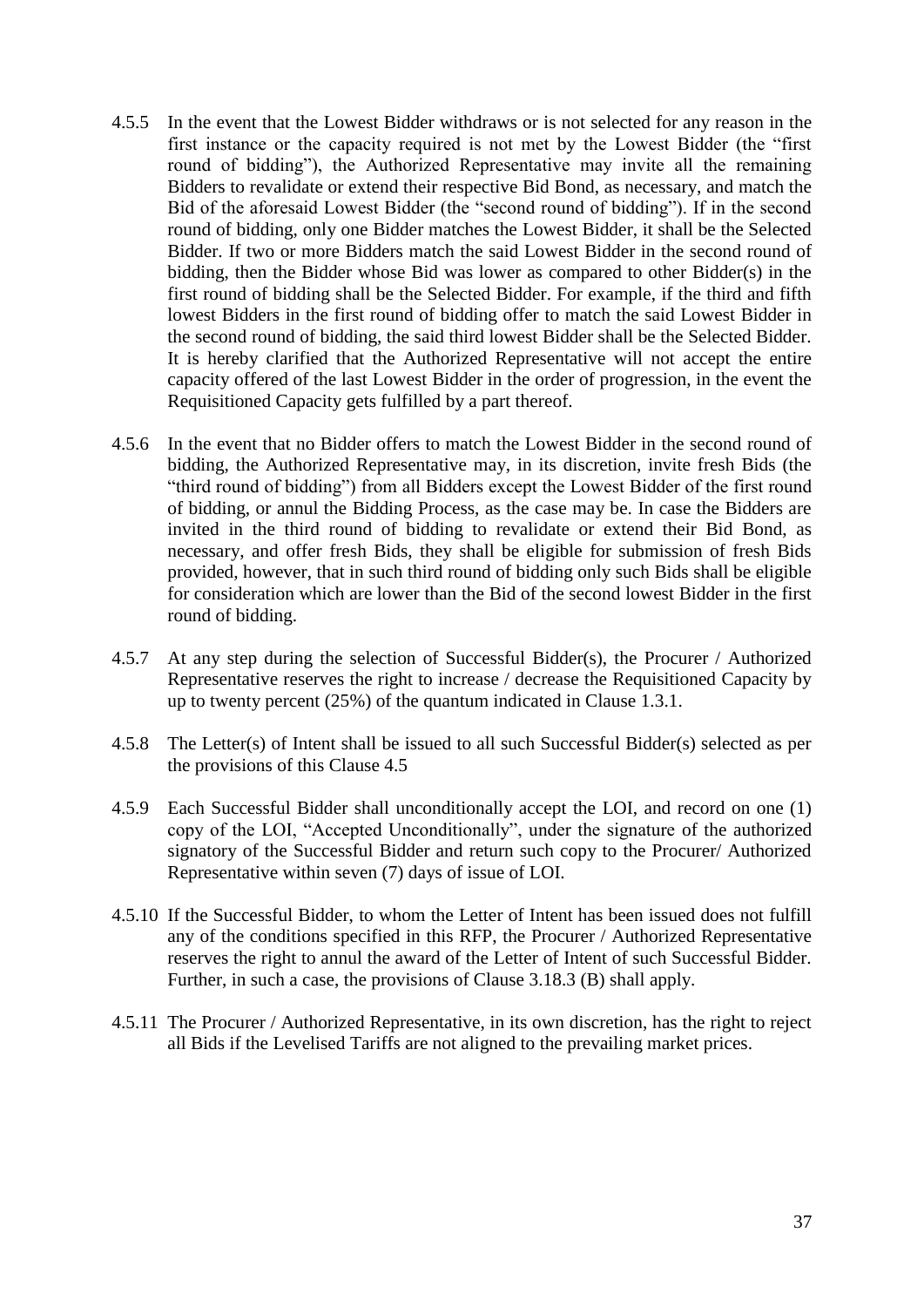# SECTION 5 - OTHER PROVISIONS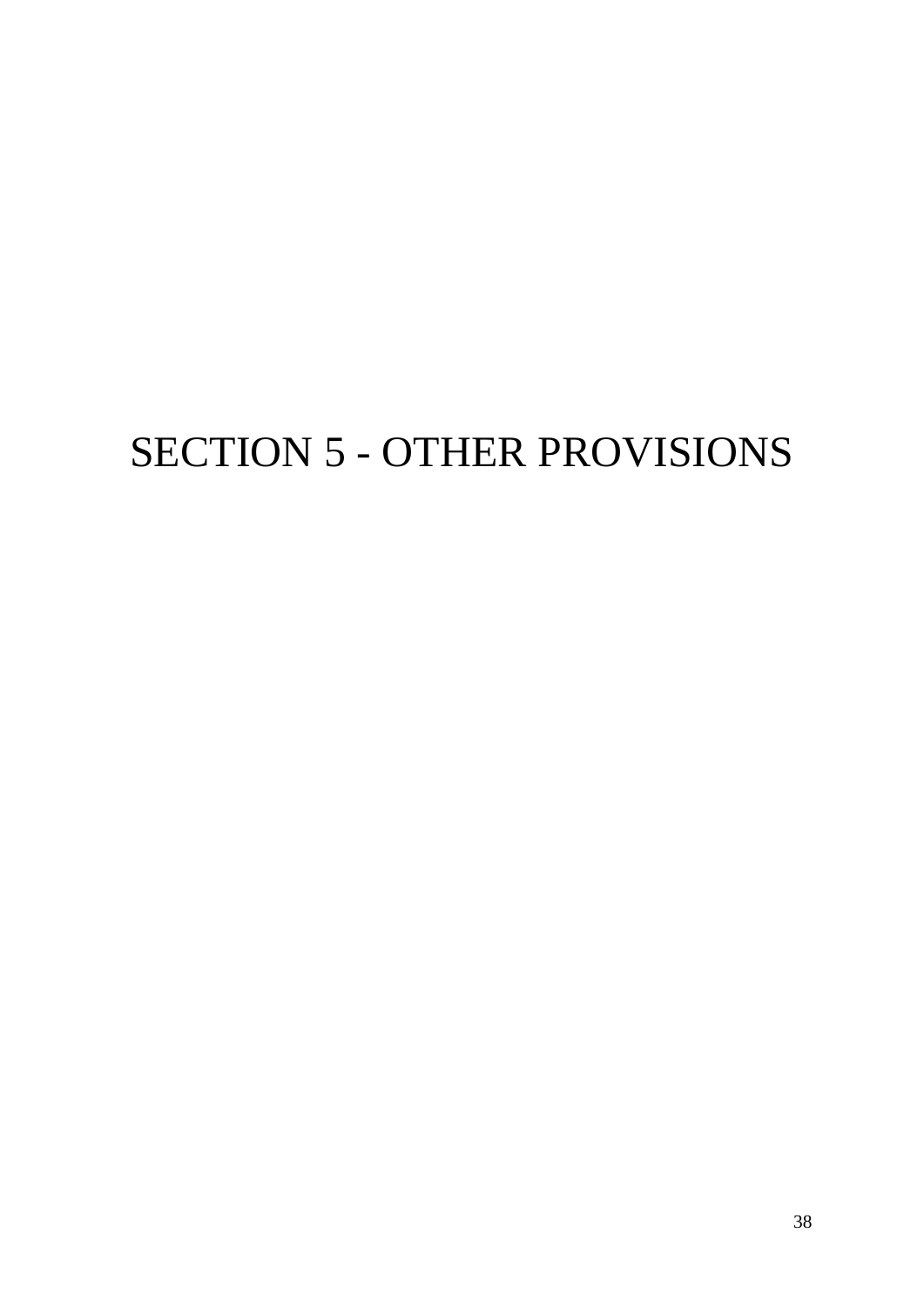## <span id="page-38-0"></span>**5 SECTION 5 - OTHER PROVISIONS**

## **5.1 Role of State Transmission Utility**

- 5.1.1 It is envisaged that the State Transmission Utility will provide transmission system to facilitate the evacuation of power from the Projects which may include the following:
	- i. Provide connectivity to the Projects with the grid
	- ii. Support during commissioning of projects
	- iii. Coordination for evacuation of power

#### **5.2 Power to Remove Difficulties**

5.2.1 If any difficulty arises in giving effect to any provision of these guidelines or interpretation of the guidelines or there is a requirement to modify the guidelines for better implementation, the matter will be referred to UPERC for this purpose. Thereafter, clarifications/modifications/ rectification of anomalies, may be issued with approval of UPERC.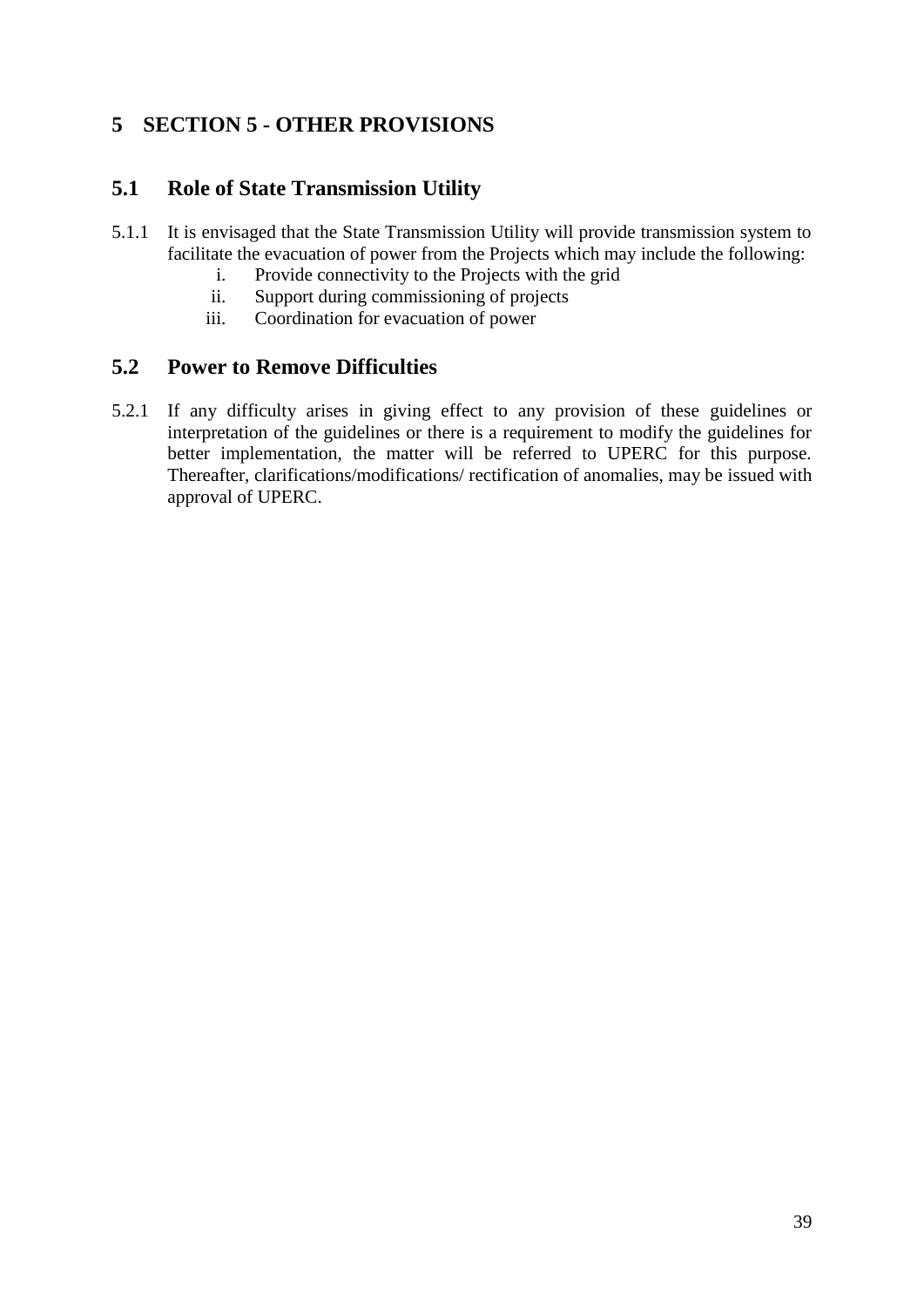## <span id="page-39-0"></span>**6 SECTION 6 – FORMATS FOR BID SUBMISSION**

The following formats are required to be submitted as part of the RFP. These formats are designed to demonstrate the Bidder's compliance with the Qualification Requirements set forth in Clause 3.4 of Section 3 and other submission requirements specified in the RFP.

- i. Format of Covering Letter (Format 6.1)
- ii. Format for Board Resolutions (Format 6.2)
- iii. Format for EMD (Format 6.3 A)
- iv. Format for PBG (Format 6.3 B)
- v. Format for Disclosure (Format 6.4)
- vi. Format For Qualification Requirement (Format 6.4 A)
- vii. Format for submission of financial bid (Format 6.5)
- viii. Format for preliminary details of Slop based power project (Format 6.6)
	- ix. Check List for Bank Guarantees (Annexure-A)
	- x. Special Instructions to Bidders (Annexure-B)

The Bidder may use additional sheets to submit the information for his detailed response.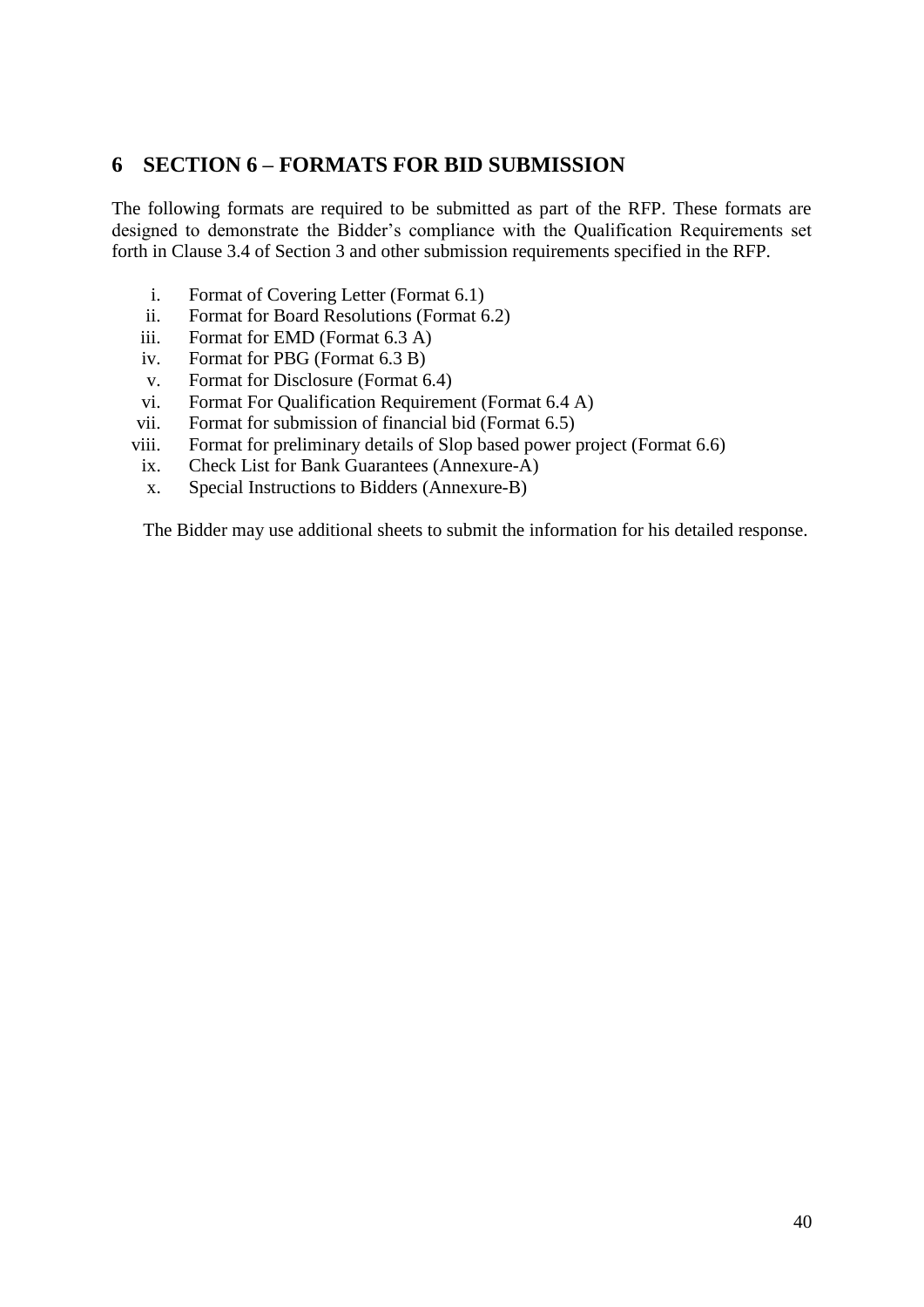#### **Format - 6. 1 - Covering Letter**

(The covering letter should be on the Letter Head of the Bidding Company)

| Date:           | Reference No:                                |
|-----------------|----------------------------------------------|
| From:           | (Insert name and address of Bidding Company) |
| Tel.#:          |                                              |
| E-mail address# |                                              |

#### To **Chief Engineer (PPA) 14th Floor, Shakti Bhawan Extension, 14- Ashok Marg, Lucknow-226001**

Sub: Response to RFP No ------------- dated ----- for procurement of power generated from Slop based projects in Uttar Pradesh.

Dear Sir,

We, the undersigned ....... [insert name of the 'Bidder'] having read, examined and understood in detail the RFP including Qualification Requirements in particular, terms and conditions of the standard PPA for supply of power for …… years to UPPCL hereby submit our response to RFP. We confirm that neither we nor any of our Parent Company/ Affiliate/ Ultimate Parent Company has submitted Bid other than this Bid directly or indirectly in response to the aforesaid RFP.We also confirm that we directly or indirectly have not submitted response to RFP for more than cumulative capacity of \_\_\_\_\_ MW, including this response to RFP. We are submitting application for the following Slop based Project(s): -

| S.No | Location | Installed Capacity in MW   Capacity offered under RFP<br>in MW |
|------|----------|----------------------------------------------------------------|
|      |          |                                                                |

- 1. We give our unconditional acceptance to the RFP, dated ……………..…. [Insert date in dd/mm/yyyy], standard PPA, attached thereto, issued by UPPCL. In token of our acceptance to the RFP, PPA along with the amendments and clarifications issued by UPPCL, the same have been digitally signed by us on the tender portal in response to RFP. We shall ensure that the PPA is executed as per the provisions of the RFP and provisions of PPA shall be binding on us. Further, we confirm that the Project is commissioned on dated …………… / shall be commissioned within FY 2020-21 (or insert expected date).
- 2. Earnest Money Deposit (EMD) (please read Clause 3.8 carefully before filing) We have enclosed EMD of Rs. ……………… (insert amount) in the form of bank guarantee no……... (insert bank guarantee number) dated ………... (insert date of bank guarantee) as per format 6.3 A from ………. [insert name of bank providing bank guarantee) and valid upto …... in terms of clause 3.8 of this RFP. The total capacity of the project offered by us is ………… MW (insert capacity proposed)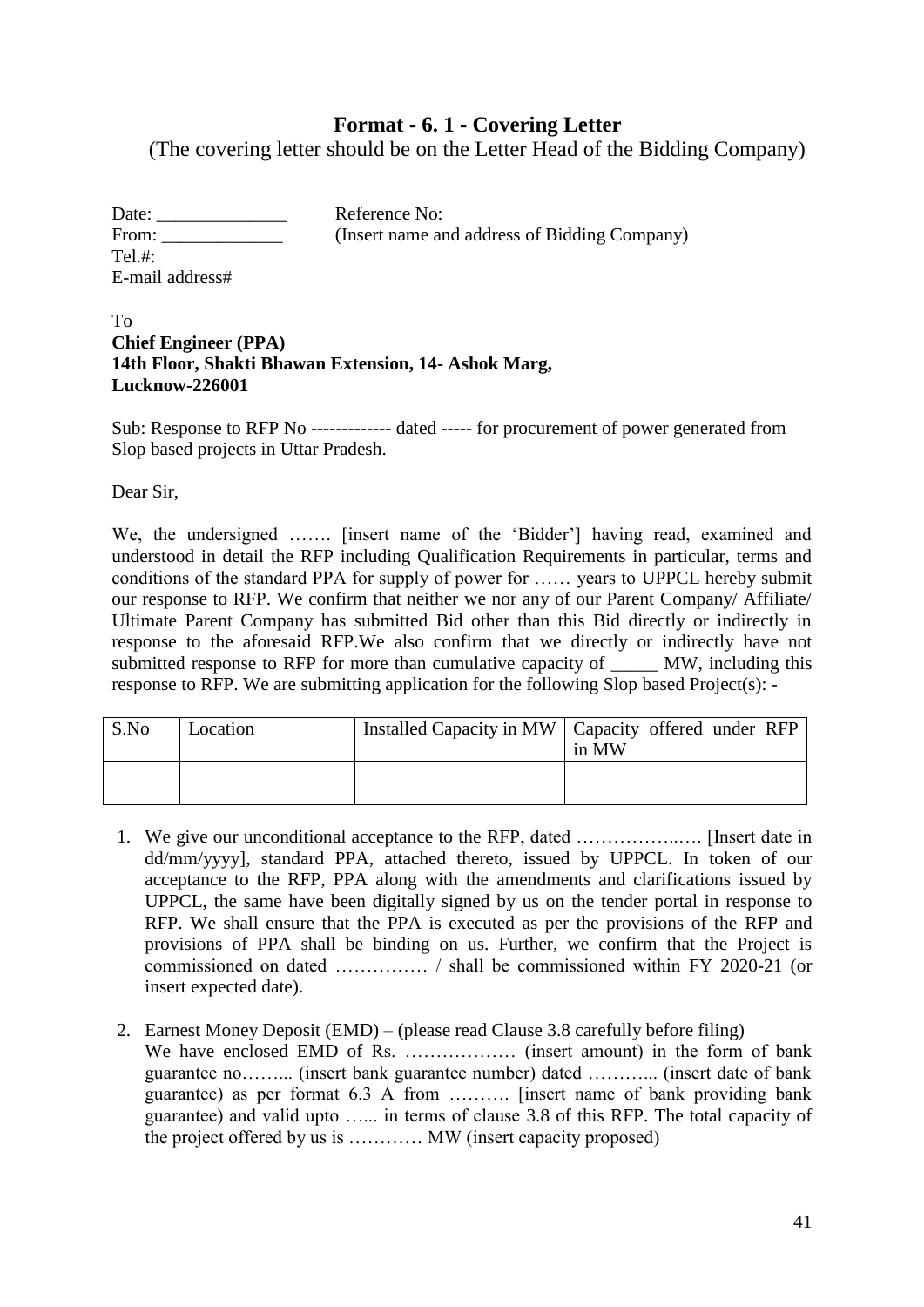- 3. We hereby declare that in the event our Project(s) get selected and we are not able to submit Bank Guarantee of the requisite value(s) towards PBG for the selected Projects within due time as mentioned in Clause 3.8 on issue of LOI by UPPCL for the selected Projects and/or we are not able to sign PPA with UPPCL within 1 month of issue of LOI by UPPCL for the selected Projects, UPPCL shall have the right to encash the EMD submitted by us and return the balance amount (if any) for the value of EMD pertaining to unsuccessful capacity.
- 4. We have submitted our response to RFP strictly as per Section 6 (Formats) of this RFP, without any deviations, conditions and without mentioning any assumptions or notes in the said Formats.

#### 5. Acceptance

We hereby unconditionally and irrevocably agree and accept that the decision made by UPPCL in respect of any matter regarding or arising out of the RFP shall be binding on us. We hereby expressly waive and withdraw any deviations and all claims in respect of this process.

- 6. Familiarity with Relevant Indian Laws & Regulations: We confirm that we have studied the provisions of the relevant Indian laws and regulations as required to enable us to submit this response to RFP, execute the PPA in the event of our selection as Successful Bidder.
- 7. We are submitting our response to the RFP with formats duly signed as desired by you in the RFP online for your consideration.
- 8. It is confirmed that our response to the RFP is consistent with all the requirements of submission as stated in the RFP, including all clarifications and amendments and subsequent communications from UPPCL.
- 9. The information submitted in our response to the RFP is correct to the best of our knowledge and understanding. We would be solely responsible for any errors or omissions in our response to the RFP.
- 10. We confirm that all the terms and conditions of our Bid are valid up to (Insert date in dd/mm/yyyy) for acceptance (i.e. a period of one hundred eighty (180) days from the last date of submission of response to RFP).

#### 11. Contact Person

Details of the representative to be contacted by UPPCL are furnished as under:

| Name:        |  |  |  |  |  |  |  |  |  |  |  |  |  |
|--------------|--|--|--|--|--|--|--|--|--|--|--|--|--|
| Designation: |  |  |  |  |  |  |  |  |  |  |  |  |  |
| Company:     |  |  |  |  |  |  |  |  |  |  |  |  |  |
| Address:     |  |  |  |  |  |  |  |  |  |  |  |  |  |
| Phone Nos.:  |  |  |  |  |  |  |  |  |  |  |  |  |  |
| Mobile Nos.: |  |  |  |  |  |  |  |  |  |  |  |  |  |
| Fax Nos.:    |  |  |  |  |  |  |  |  |  |  |  |  |  |
|              |  |  |  |  |  |  |  |  |  |  |  |  |  |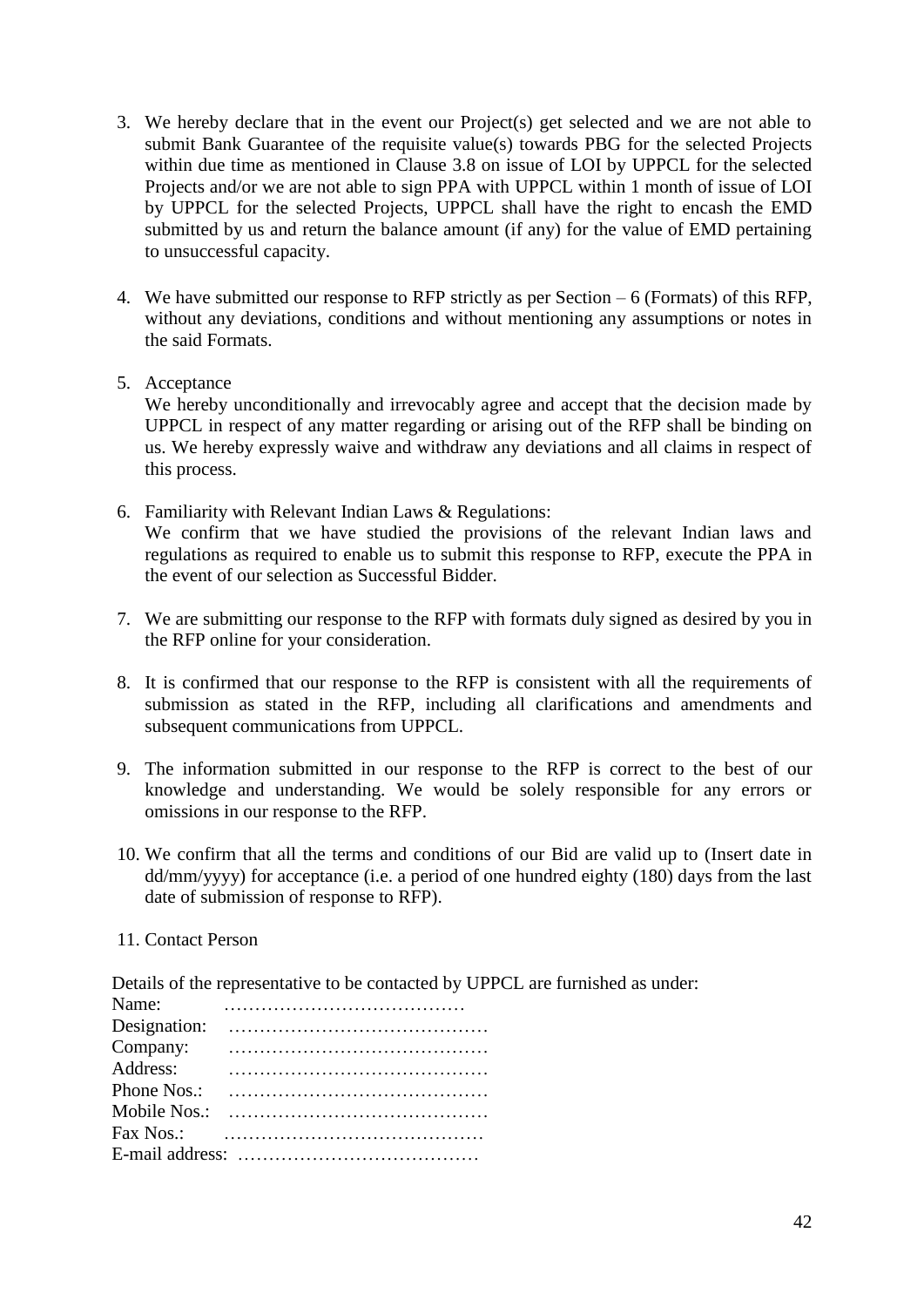12. We have neither made any statement nor provided any information in this Bid, which to the best of our knowledge is materially inaccurate or misleading. Further, all the confirmations, declarations and representations made in our Bid are true and accurate. In case this is found to be incorrect after our selection as Successful Bidder, we agree that the same would be treated as a Seller's event of default under PPA and consequent provisions of PPA shall apply.

Dated the day of \_, 20\_\_\_

Thanking you,

Yours faithfully,

(Name, Designation and Signature of Person Authorized by the board as per Clause 3.16 (D)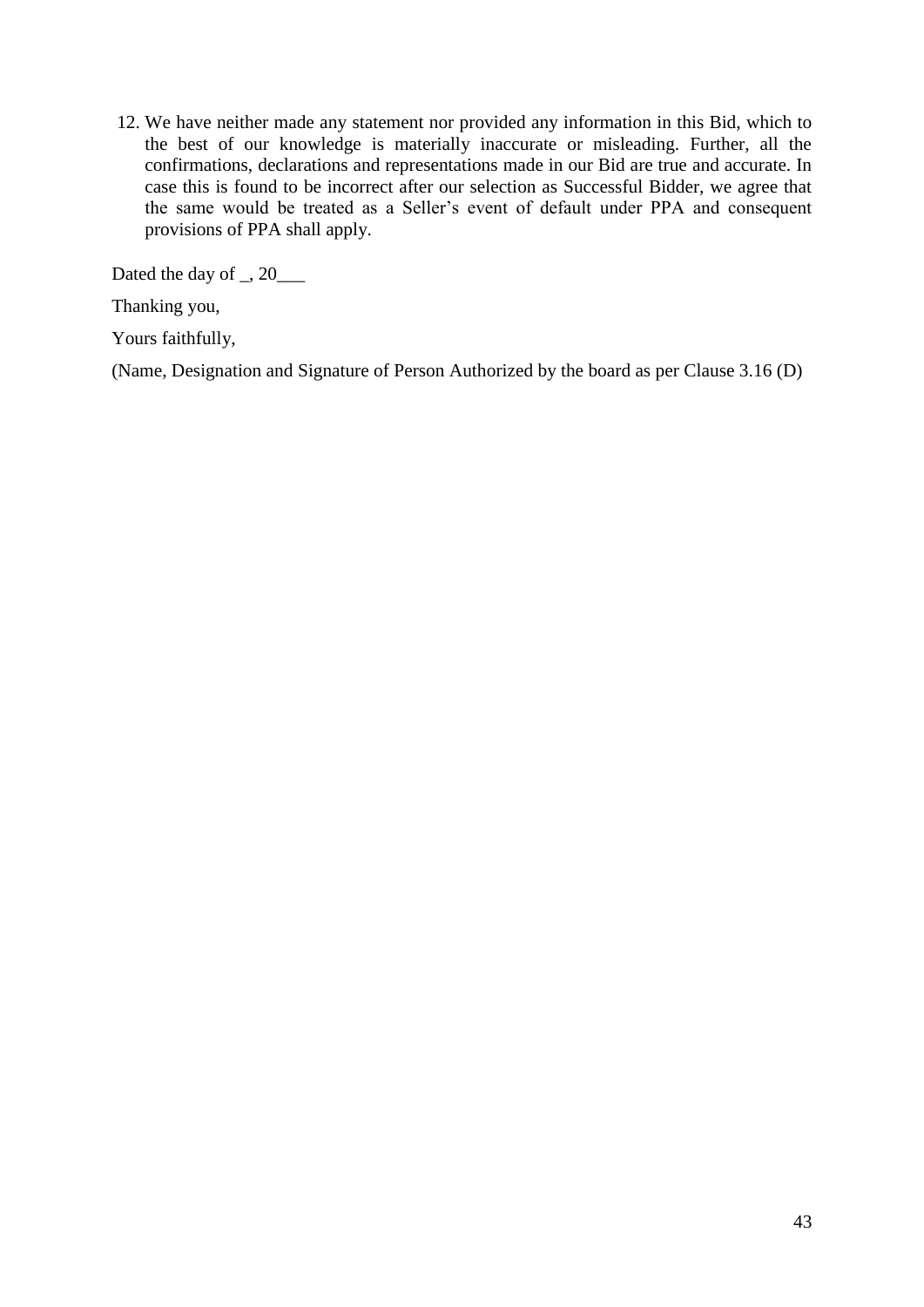## **Format - 6. 2 - Format for Board Resolution**

The Board, after discussion, at the duly convened Meeting on ………… (Insert date), with the consent of all the Directors present and in compliance of the provisions of the Companies Act, 1956 or Companies Act 2013, as applicable, passed the following Resolution:

**RESOLVED THAT** Mr/Ms………………., be and is hereby authorized to do on our behalf, all such acts, deeds and things necessary in connection with or incidental to our response to RFP under RFP No. ………….. for 'Selection of \_\_\_\_ MW Grid Connected Slop based Projects' in Uttar Pradesh, including signing and submission of all documents and providing information / response to RFP to UPPCL, representing us in all matters before UPPCL, and generally dealing with UPPCL in all matters in connection with our bid for the said Project.

**(To be provided by the Bidding Company) Certified true copy ---------------------------**

**(Signature, Name and stamp of Company Secretary)** 

#### **Notes:**

1) This certified true copy should be submitted on the letterhead of the Company, signed by the Company Secretary/ Director.

2) The contents of the format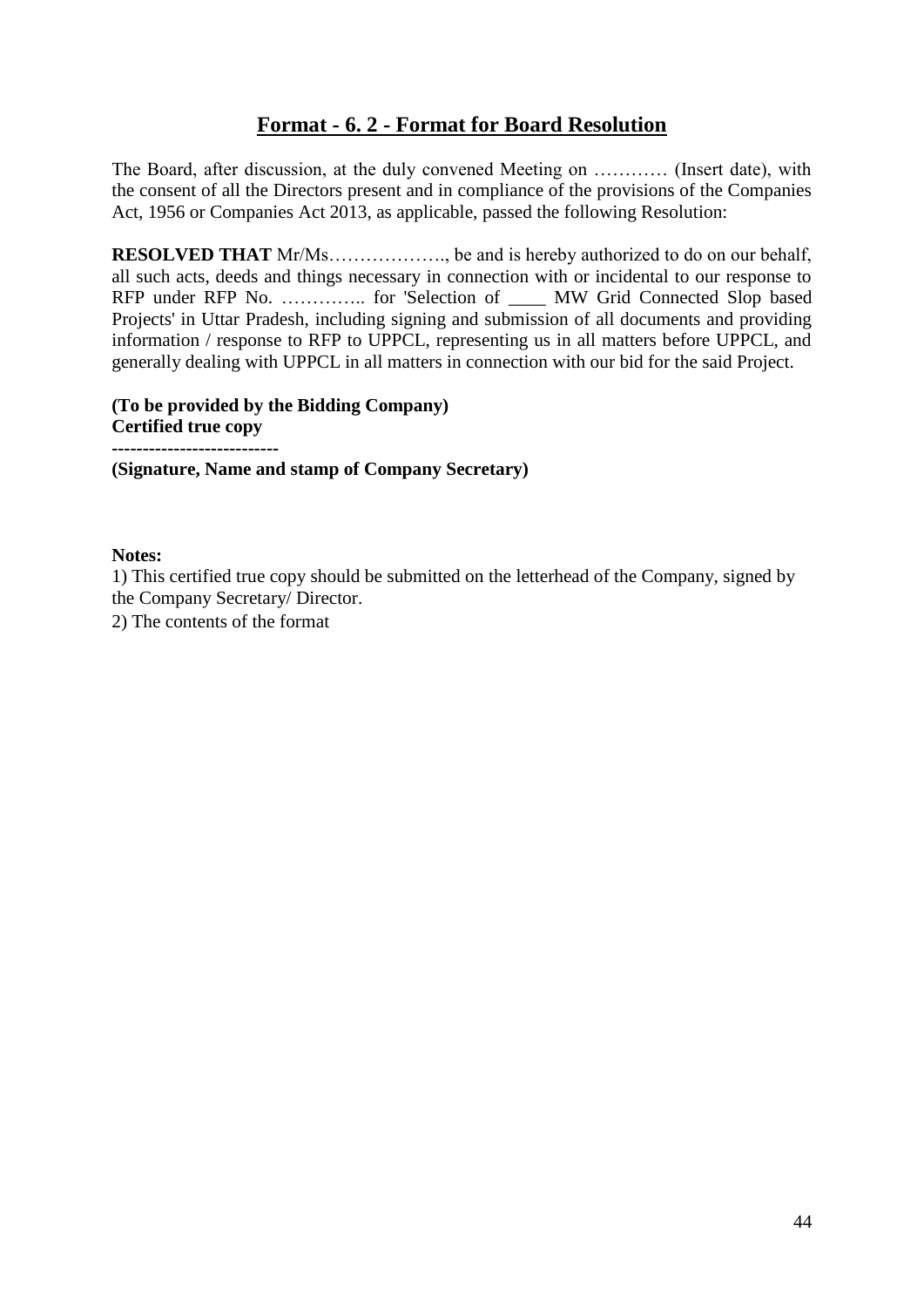## **Format - 6.3 A- Format of Earnest Money Deposit (EMD) for Slop based project**

(To be on non-judicial stamp paper of appropriate value as per Stamp Act relevant to place of execution.)

Ref. \_\_\_\_\_\_\_\_\_\_ Bank Guarantee No. \_\_\_\_\_\_\_\_\_\_\_ Date:

In consideration of the …………….. (Insert name of the Bidder) submitting the Bid inter alia for supply of Slop based power on long term basis through competitive bidding procedure for meeting the requirements of Procurer(s) in response to the RFP dated ……………. issued by Uttar Pradesh Power Corporation Ltd., (hereinafter referred to as Authorized Representative) and such Authorized Representative agreeing to consider the Bid of ……… [Insert the name of the Bidder] as per the terms of the RFP, the ……………………… (Insert name and address of the bank issuing the Bid Bond, and address of the head office) (here in after referred to as "Guarantor Bank") hereby agrees unequivocally, irrevocably and unconditionally to pay to the Procurer/ Authorized Representative or its authorized representative at Lucknow forthwith on demand in writing from the Procurer/ Authorized Representative or any representative authorized by it in this behalf an amount not exceeding Rupees ……………… (Rs………….…….) only [Insert amount that derived on the basis of Rs. 1lakhs per MW multiplied with the total quantum of power offered by the Bidder], on behalf of M/s. ………………………..[Insert name of the Bidder].

This guarantee shall be valid and binding on the Guarantor Bank up to and including ………….and shall not be terminable by notice or any change in the constitution of the Guarantor Bank or by any other reasons whatsoever and our liability hereunder shall not be impaired or discharged by any extension of time or variations or alternations made, given, or agreed with or without our knowledge or consent, by or between concerned parties.

Our liability under this Guarantee is restricted to Rupees ……………………….. (Rs... ………….) only. Our Guarantee shall remain in force until …………………or its authorized representative shall be entitled to invoke this Guarantee until ……………….

The Guarantor Bank hereby expressly agrees that it shall not require any proof in addition to the written demand from the Procurer/ Authorized Representative or its authorized representative, made in any format, raised at the above mentioned address of the Guarantor Bank, in order to make the said payment to the Procurer/ Authorized Representative or its authorized representative.

The Guarantor Bank shall make payment hereunder on first demand without restriction or conditions and notwithstanding any objection, disputes, or disparities raised by the Bidder or any other person. The Guarantor Bank shall not require UP Power Corporation Limited or its authorized representative to justify the invocation of this BANK GUARANTEE, nor shall the Guarantor Bank have any recourse against the Procurer/ Authorized Representative or its authorized representative in respect of any payment made hereunder.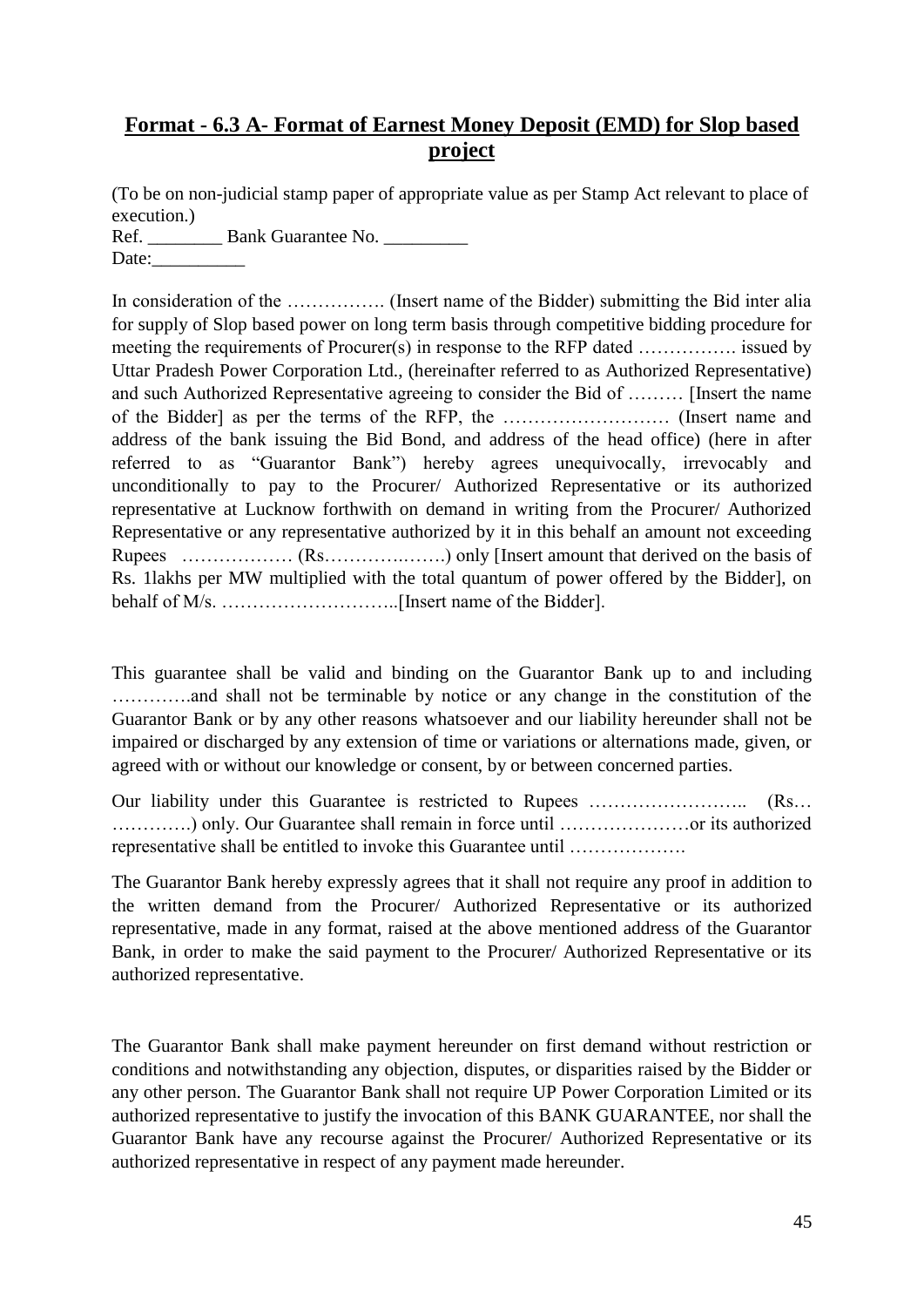This BANK GUARANTEE shall be interpreted in accordance with the laws of India and the courts at Lucknow shall have exclusive jurisdiction.

The Guarantor Bank represents that this BANK GUARANTEE has been established in such form and with such content that it is fully enforceable in accordance with its terms as against the Guarantor Bank in the manner provided herein.

This BANK GUARANTEE shall not be affected in any manner by reason of merger, amalgamation, restructuring, liquidation, winding up, dissolution or any other change in the constitution of the Guarantor Bank.

This BANK GUARANTEE shall be a primary obligation of the Guarantor Bank and accordingly, the Procurer/ Authorized Representative or its authorized representative shall not be obliged before enforcing this BANK GUARANTEE to take any action in any court or arbitral proceedings against the Bidder, to make any claim against or any demand on the Bidder or to give any notice to the Bidder to enforce any security held by Procurer its authorized representative or to exercise, levy or enforce any distress, diligence or other process against the Bidder.

The Guarantor Bank acknowledges that this BANK GUARANTEE is not personal to the Procurer(s) and may be assigned, in whole or in part, (whether absolutely or by way of security) by the Procurer(s) to any entity to whom it is entitled to assign its rights and obligations under the RFP Documents.

The Guarantor Bank hereby agrees and acknowledges that ………………………… [Insert name of the Procurer(s)] shall have a right to invoke this Bank Guarantee either in part or in full, as it may deem fit.

Notwithstanding anything contained hereinabove, our liability under this Guarantee is restricted to Rs .……………………………….. (Rs……………… only) and it shall remain in force until …………………with an additional claim period of thirty (30) days thereafter. We are liable to pay the guaranteed amount or any part thereof under this BANK GUARANTEE only if Procurer or its authorized representative serves upon us a written claim or demand.

In witness whereof the Bank, through its authorized officer, has set its hand and stamp on this …………….. day of ……………………… at …………………….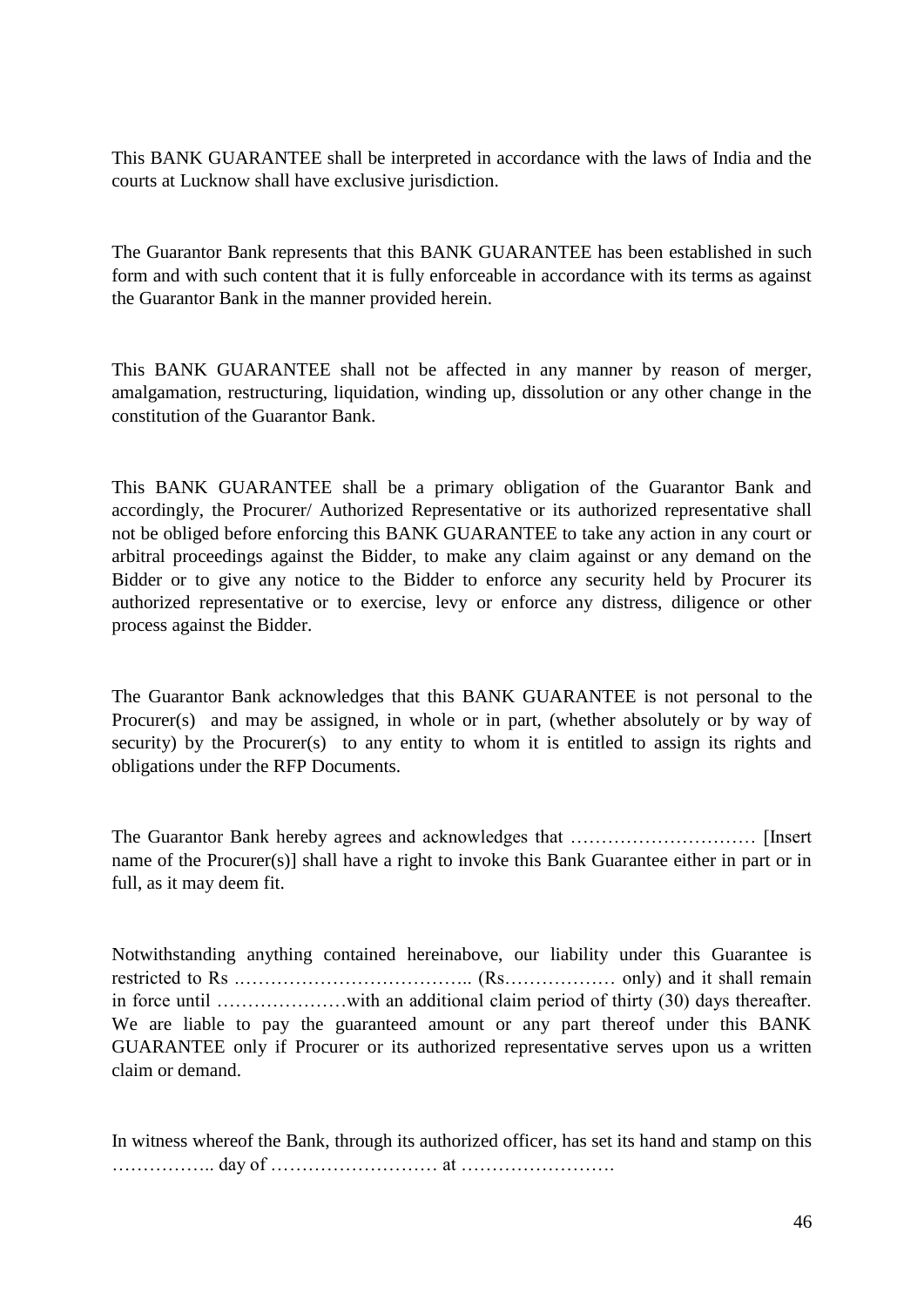#### Witness:

|                   | Signature                   |
|-------------------|-----------------------------|
| Signature         |                             |
| Name and address. | Name:                       |
|                   | Designation with Bank Stamp |
| Signature         |                             |
| Name and address  |                             |

Attorney as per power of attorney No. …………………

For: ……………………………………………. [Insert Name of the Bank]

Banker's Stamp and Full Address:

Dated this ………………… day of …………… 20…..

Note: The Stamp Paper should be in the name of the Executing Bank.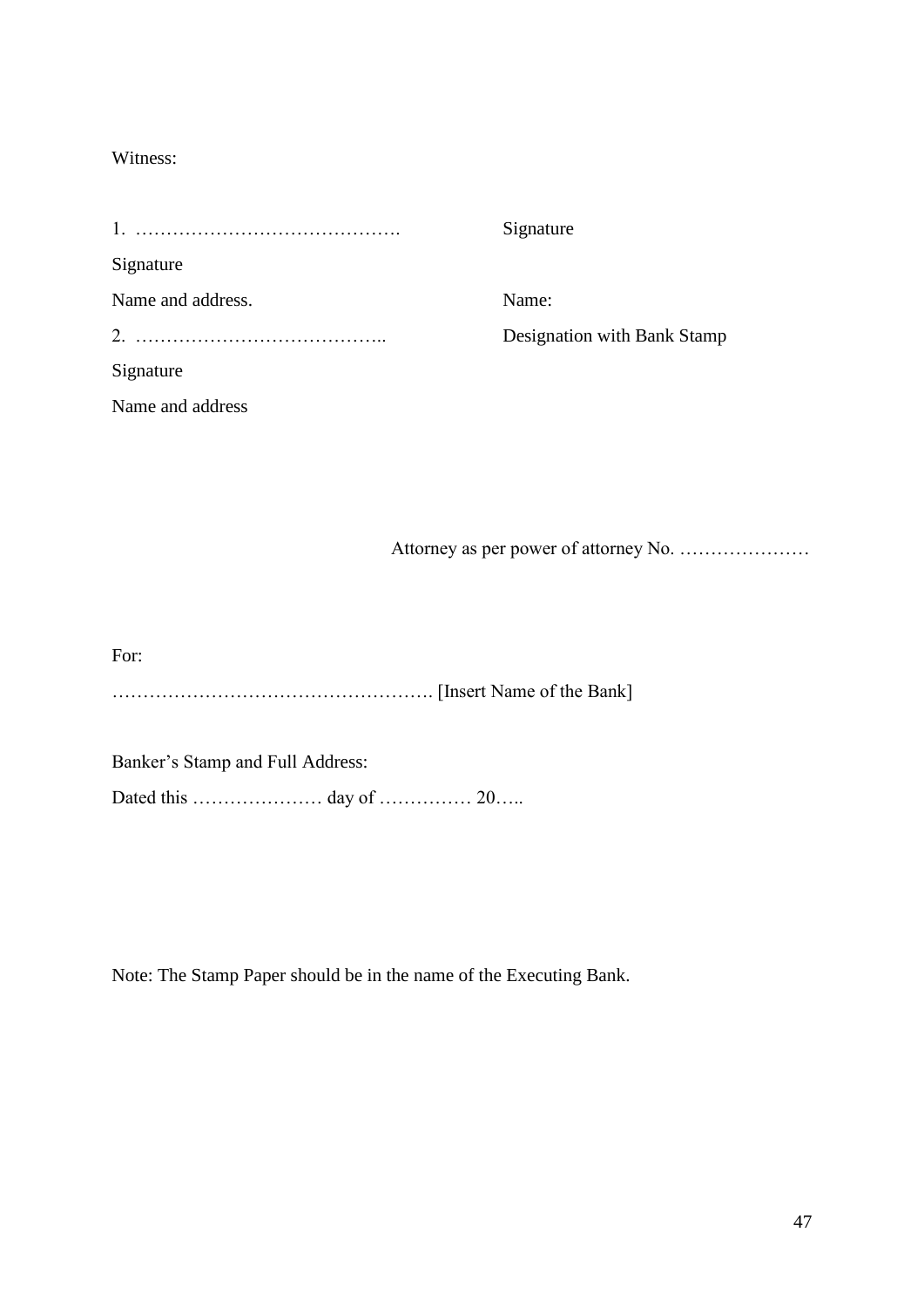## **Format – 6.3 B - Format for Performance Bank Guarantee for Slop based Power Project**

(to be submitted separately for each Project)

(To be on non-judicial stamp paper of appropriate value as per Stamp Act relevant to place of execution.)

In consideration of the ……………………..[Insert name of the Successful Bidder with address] agreeing to undertake the obligations under the PPA and the other RFP Documents and UP Power Corporation Limited (herein after referred to as Procurer(s)), agreeing to execute the RFP Documents with the Successful Bidder for procurement of Slop based power on long term basis through competitive bidding procedure for meeting the requirements of the Procurer(s), the ………………………………. [Insert name and address of the bank issuing the guarantee and address of the head office] (hereinafter referred to as "Guarantor Bank") hereby agrees unequivocally, irrevocably and unconditionally to pay to the Procurer(s) at –………………………………[Insert address of Procurer(s)] forthwith on demand in writing from the Procurer(s) or any Officer authorized by it in this behalf, any amount up to and not exceeding Rupees ………………………….. only [Insert the amount of the bank guarantee computed on the basis of ten (10) lakhs/MW with respect to the Contracted Capacity of the Procurer(s) as per the terms of PPA] on behalf of M/s. …………………………………. [Insert name of the Successful Bidder].

This guarantee shall be valid and binding on the Guarantor Bank up to and including ………… and shall in no event not be terminable by notice or any change in the constitution of the Bank or the term of the PPA or by any other reasons whatsoever and our liability hereunder shall not be impaired or discharged by any extension of time or variations or alternations made, given, or agreed with or without our knowledge or consent, by or between parties to the respective agreement.

Our liability under this Guarantee is restricted to Rs. ……………………. (Rs. …………………………….. only). Our Guarantee shall remain in force until …………. The Procurer(s) shall be entitled to invoke this Guarantee up to thirty (30) days of the last date of the validity of this Guarantee by issuance of a written demand to invoke this guarantee.

The Guarantor Bank hereby expressly agrees that it shall not require any proof in addition to the written demand from the Procurer(s), made in any format, raised at the above mentioned address of the Guarantor Bank, in order to make the said payment to the Procurer(s).

The Guarantor Bank shall make payment hereunder on first demand without restriction or conditions and notwithstanding any objection by, ……………………….. [Insert name of the Successful Bidder] and/or any other person. The Guarantor Bank shall not require the Procurer(s) to justify the invocation of this BANK GUARANTEE, nor shall the Guarantor Bank have any recourse against the Procurer(s) in respect of any payment made hereunder.

This BANK GUARANTEE shall be interpreted in accordance with the laws of India and the courts at Lucknow shall have exclusive jurisdiction.

The Guarantor Bank represents that this BANK GUARANTEE has been established in such form and with such content that it is fully enforceable in accordance with its terms as against the Guarantor Bank in the manner provided herein.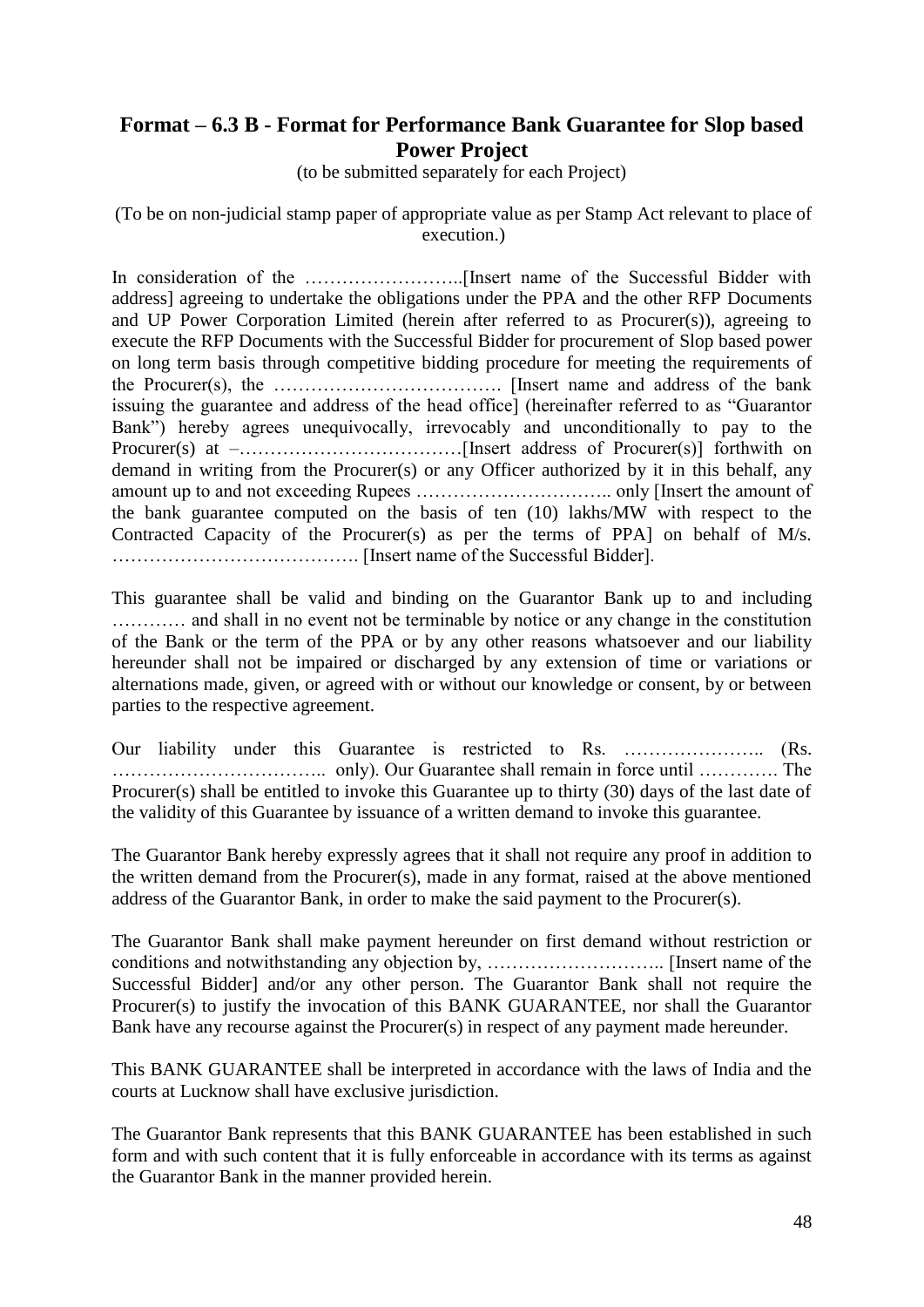This BANK GUARANTEE shall not be affected in any manner by reason of merger, amalgamation, restructuring, liquidation, winding up, dissolution or any other change in the constitution of the Guarantor Bank.

This BANK GUARANTEE shall be a primary obligation of the Guarantor Bank and accordingly the Procurer(s) shall not be obliged before enforcing this BANK GUARANTEE to take any action in any court or arbitral proceedings against the Successful Bidder/Seller, to make any claim against or any demand on the Successful Bidder/Seller or to give any notice to the Successful Bidder/Seller or to enforce any security held by the Procurer(s) or to exercise, levy or enforce any distress, diligence or other process against the Successful Bidder/Seller.

The Guarantor Bank acknowledges that this BANK GUARANTEE is not personal to the Procurer(s) and may be assigned, in whole or in part, (whether absolutely or by way of security) by the Procurer(s) to any entity to whom it is entitled to assign its rights and obligations under the PPA.

The Guarantor Bank hereby agrees and acknowledges that the Procurer(s) shall have a right to invoke this Bank Guarantee either in part or in full, as it may deem fit.

Notwithstanding anything contained hereinabove, our liability under this Guarantee is restricted to Rs. ………………….. crores (Rs. ………………….. crores only) and it shall remain in force until ………………………[Date to be inserted on the basis of Article …………….of PPA], with an additional claim period of thirty (30) days thereafter. This BANK GUARANTEE shall be extended from time to time for such period, as may be desired by …………………………………….. [Insert name of the Successful Bidder/Seller]. We are liable to pay the guaranteed amount or any part thereof under this Bank Guarantee only if the Procurer(s) serves upon us a written claim or demand.

In witness whereof the Bank, through its authorized officer, has set its hand and stamp on this …………….. day of ……………………… at …………………….

Witness:

1. ……………………………………. Signature Name and Address. Name: 2. ………………………………….. Designation with Bank Stamp Name and Address

Attorney as per power of attorney No. …………………

For: ……………………………………………. [Insert Name of the Bank]

Banker's Stamp and Full Address: Dated this ………………… day of …………… 20…..

Notes: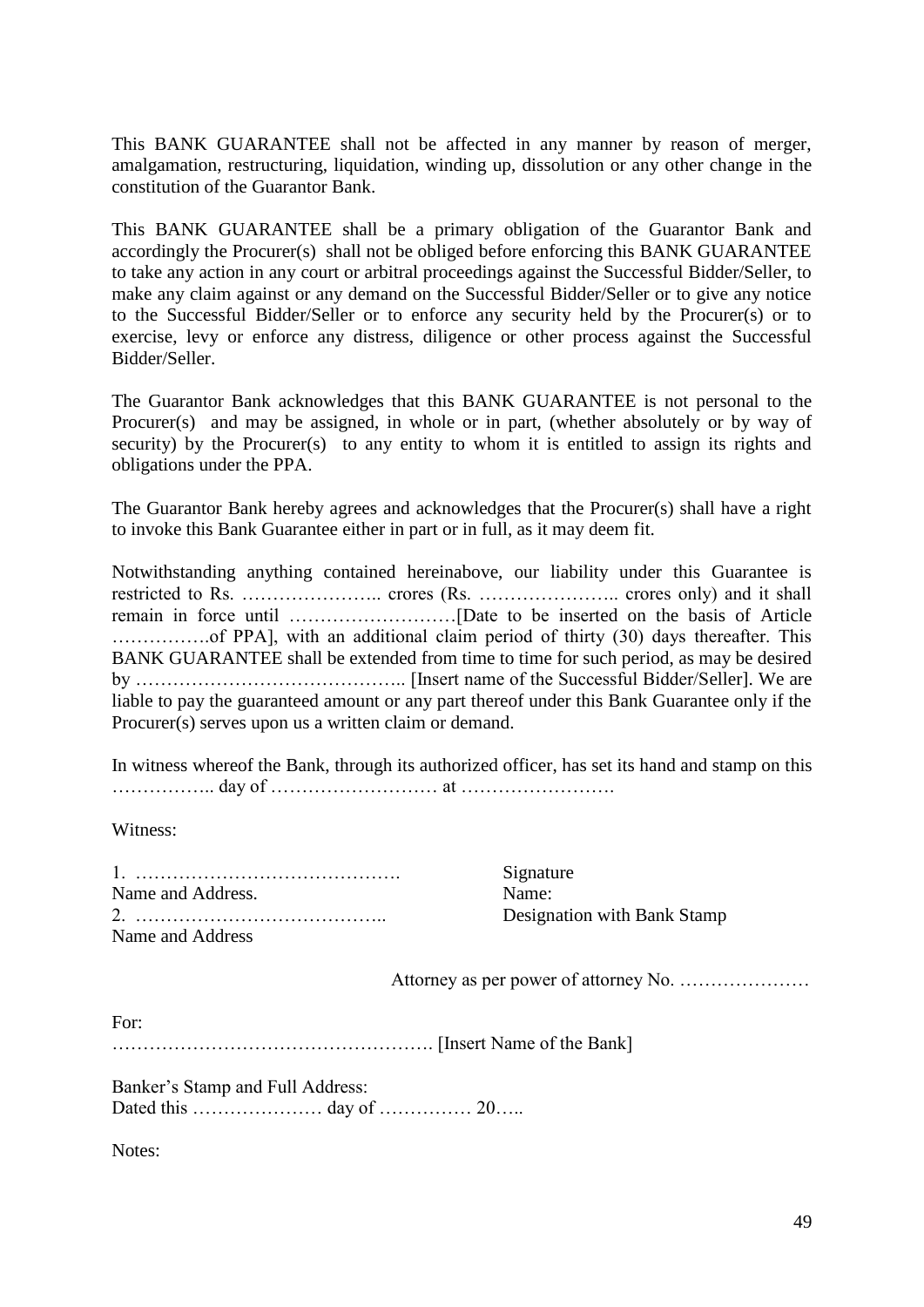i. The Stamp Paper should be in the name of the Executing Bank. This date shall be one (1) month after the Bid Validity.

#### **Format - 6. 4 - Format for Disclosure**

[On the letter head of Bidding Company]

#### **Disclosure**

To: Chief Engineer (PPA) 14th Floor, Shakti Bhawan Extension, 14-Ashok Marg, Lucknow-226001

Sub: Bidders' Disclosure for Bid for supply of slop based power to Procurer(s) in response to the RFP dated …………….

We hereby declare that the following companies with which we have direct or indirect relationship are also separately participating in this bidding process as per following details

| Sl. No. | Name of the Company | Relationship |
|---------|---------------------|--------------|
|         |                     |              |
| ∸-      |                     |              |
| J.      |                     |              |

Further we confirm that we don't have any Conflict of Interest with any other Bidder participating in this bid process.

Signature of Chief Executive Officer / Managing Director / Manager

Notes:

1. Managing Director/ Chief Executive Officer, being a full time director in the Board of the Bidding Company/ Lead Member in case of a Consortium.

2. In case of Manager, the Company should confirm through a copy of Board Resolution attested by Company Secretary that the concerned person is appointed as Manager. The Company Secretary shall also certify that the Company does not have a Managing Director or Chief Executive Officer.

3. In case there is no such company please fill in the column "Name of the Company" as Nil and under column of Relationship as "Not Applicable".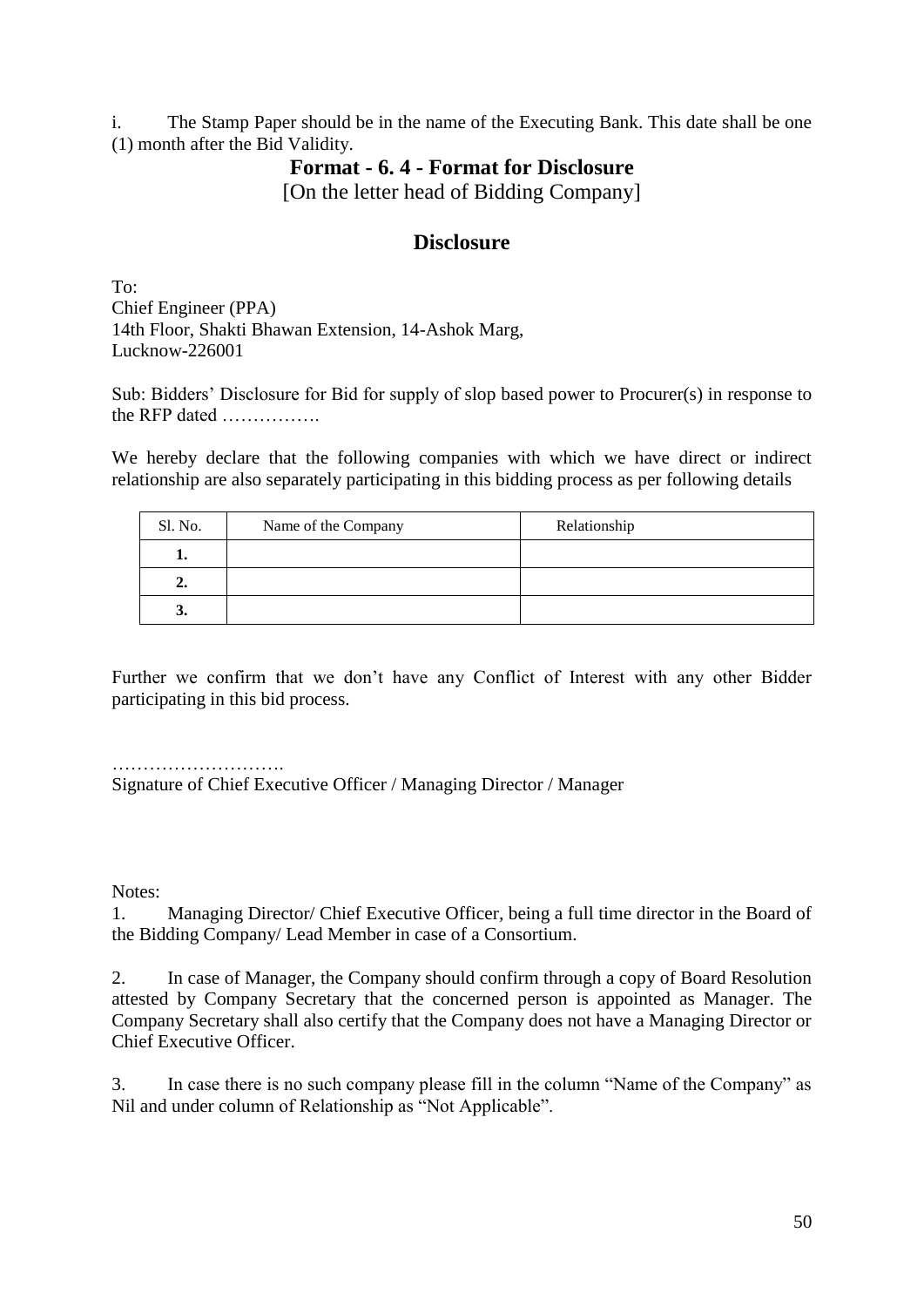#### **Format - 6.4 A - FORMAT FOR QUALIFICATION REQUIREMENT (AS PER CLAUSE 3.4.1)**

**(This format should be on the Letter Head of the Bidding Company)**

**To, Chief Engineer (PPA) 14th Floor, Shakti Bhawan Extension, 14- Ashok Marg, Lucknow-226001**

#### **Dear Sir,**

Sub: Bid for procurement of Slop based power on longterm basis through competitive bidding procedure in response to the RFP dated ..................

We hereby submit following details/documents in support of meeting the Qualification Requirements prescribed in Clause 3.4.1

#### 1. Land:

- (a) In case the total land, is being acquired under the Land Acquisition Act 1894: We declare that the total land, as indicated in the application filed with the competent authority for seeking environmental clearance, is being acquired under the Land Acquisition Act 1894 and copy of notification issued for such land under Section 4 of the Land Acquisition Act, 1894 is enclosed.
- (b) In case land is not being acquired under Land Acquisition Act 1894: We declare that the Area of land allotted/ or for which lease has been executed for a period of ….. [indicate no. Of years]/ or taken under possession or/ which is under ownership/ vesting is: ............. [Insert the area of land]

We declare that the aforesaid area is at least one third of the total area of the land as indicated in the application filed with the competent authority for seeking environmental clearance. The documentary evidence along with duly notarized sworn affidavit as mentioned in clause 3.4.2 (a) are enclosed.

(c) In case the total land is proposed to be acquired under both the provision (a) & (b):

For ….. Acres of land being acquired under Land Acquisition Act 1894, Section 4 notification is enclosed, and

For the part of land excluding that to be acquired under Land Acquisition Act 1894, area of land allotted/ on lease for a period of …..[indicate no. of years]/ in ownership/vesting is ………Acres, which is at least one-third of balance land as indicated in the application filed with the competent authority for seeking environmental clearance along with documentary evidence and a duly notarized sworn affidavit as mentioned in clause 3.4.2 (a) are enclosed.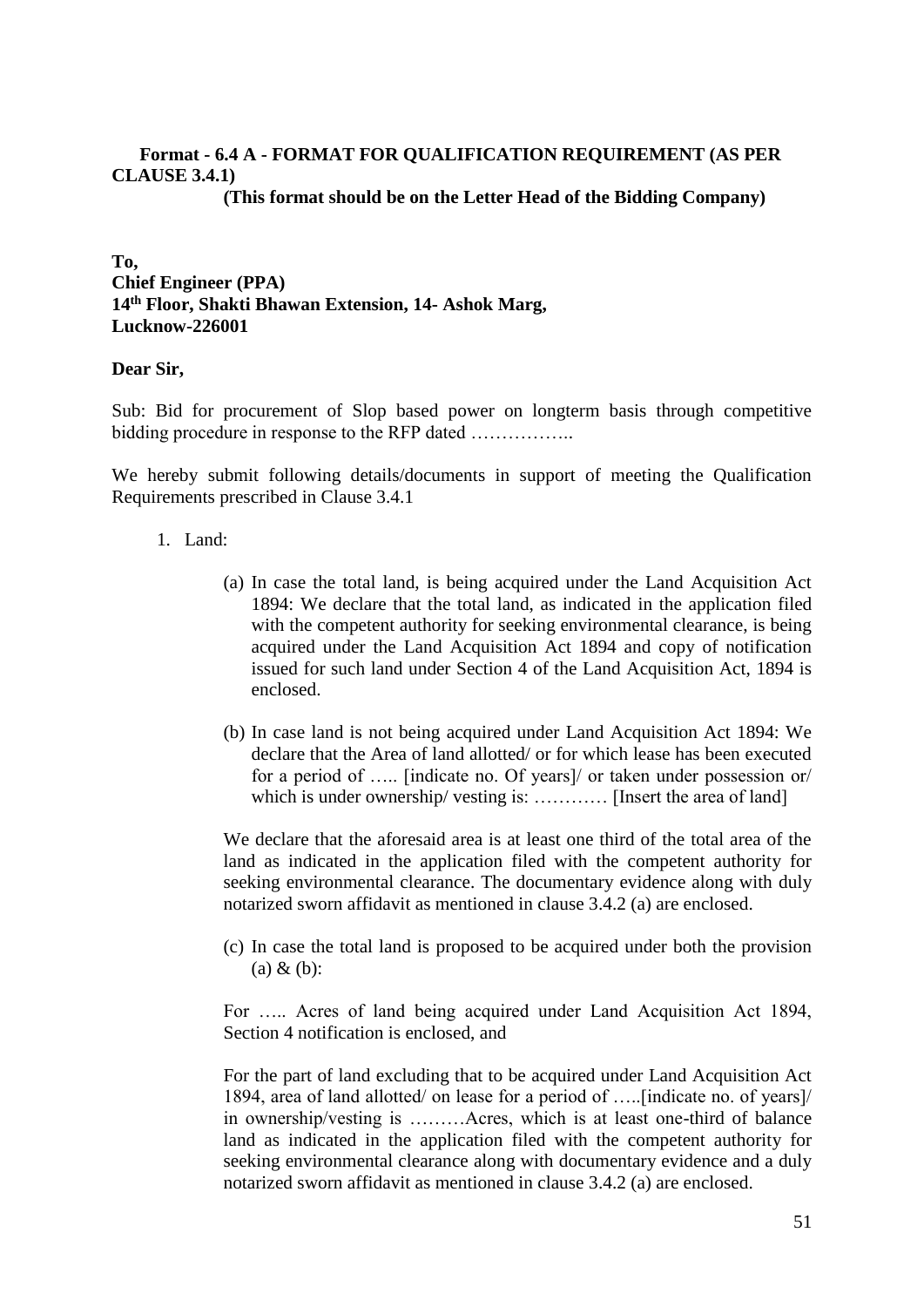2. Fuel:

A duly notarized sworn affidavit to the effect that the fuel used in the Project would only be Slop and no other Biomass/fossil fuel shall be used by it for supply of power under the Contracted Capacity, is enclosed.

Particulars of documents enclosed in support of the above:

- 3. Water: In-principle approval from the concerned state irrigation department or any other relevant authority for the quantity of water required for the Power Project. (Enclose copy attested by the authorized signatory of the Bid)
- 4. Environmental Clearance: (Enclose copy attested by the authorized signatory of the Bid) Copy of the proposal for environmental clearance submitted to the concerned administrative authority responsible for according final approval in the central/state govt. as the case may be.
- 5. Forest Clearance: (Enclose copy attested by the authorized signatory of the Bid) Copy of the proposal for forest clearance (only in case where forest land to be acquired for power station) submitted to the concerned administrative authority responsible for according final approval in the central/state govt. as the case may be.
- 6. In case of existing power station: Documentary evidence regarding commissioning of the power station and available capacity equivalent to the capacity offered in our Bid.
- 7. Detailed Project Report (DPR)/Feasibility Report of the Project: (Enclose copy attested by the authorized signatory of the Bid)
- 8. Details of technology specifications deployed: (Enclose copy attested by the authorized signatory of the Bid)
- 9. Grid feasibility letter and connection agreement obtained from Discom/STU: (Enclose copy attested by the authorized signatory of the Bid)

Yours faithfully

*(Signature and stamp (on each page) of Managing Director* **/***Chief Executive Officer* **/**Manager **[refer Notes 1and 2 below]** *of Bidding Company/ Member of Consortium) Name: Date: Place:*

#### **Please also affix common seal of Bidding Company**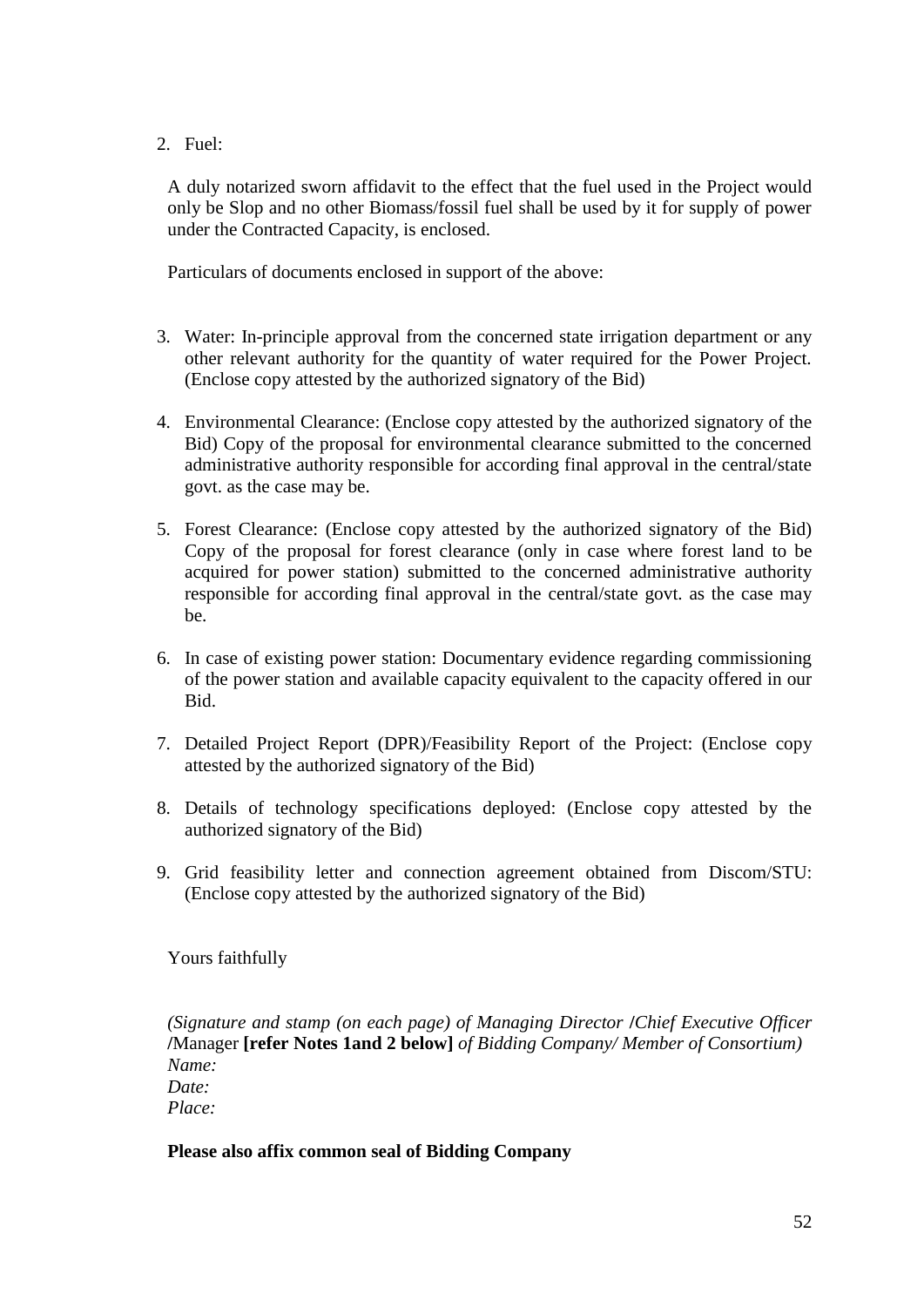**Common Seal of ................ has been affixed in my/our presence pursuant to the Board of Director's resolution dated ......................**

**…………………………………………. (Signature) Name: Designation:**

#### **WITNESS:**

| 1.    | (Signature) |  |  |  |
|-------|-------------|--|--|--|
|       |             |  |  |  |
|       |             |  |  |  |
| Date: |             |  |  |  |
|       | (Signature) |  |  |  |
|       |             |  |  |  |
|       |             |  |  |  |
| Date: |             |  |  |  |

Notes:

1. Managing Director/ Chief Executive Officer, being a full time director on the Board of the Bidding Company

2. In case of Manager, the Company should confirm through a copy of Board Resolution attested by Company Secretary that the concerned person is appointed as Manager for the purpose in question. The Company Secretary shall also certify that the Company does not have a Managing Director or Chief Executive Officer. In case of the Bidding Company/Member being a foreign company, the same shall be signed by a person of equivalent position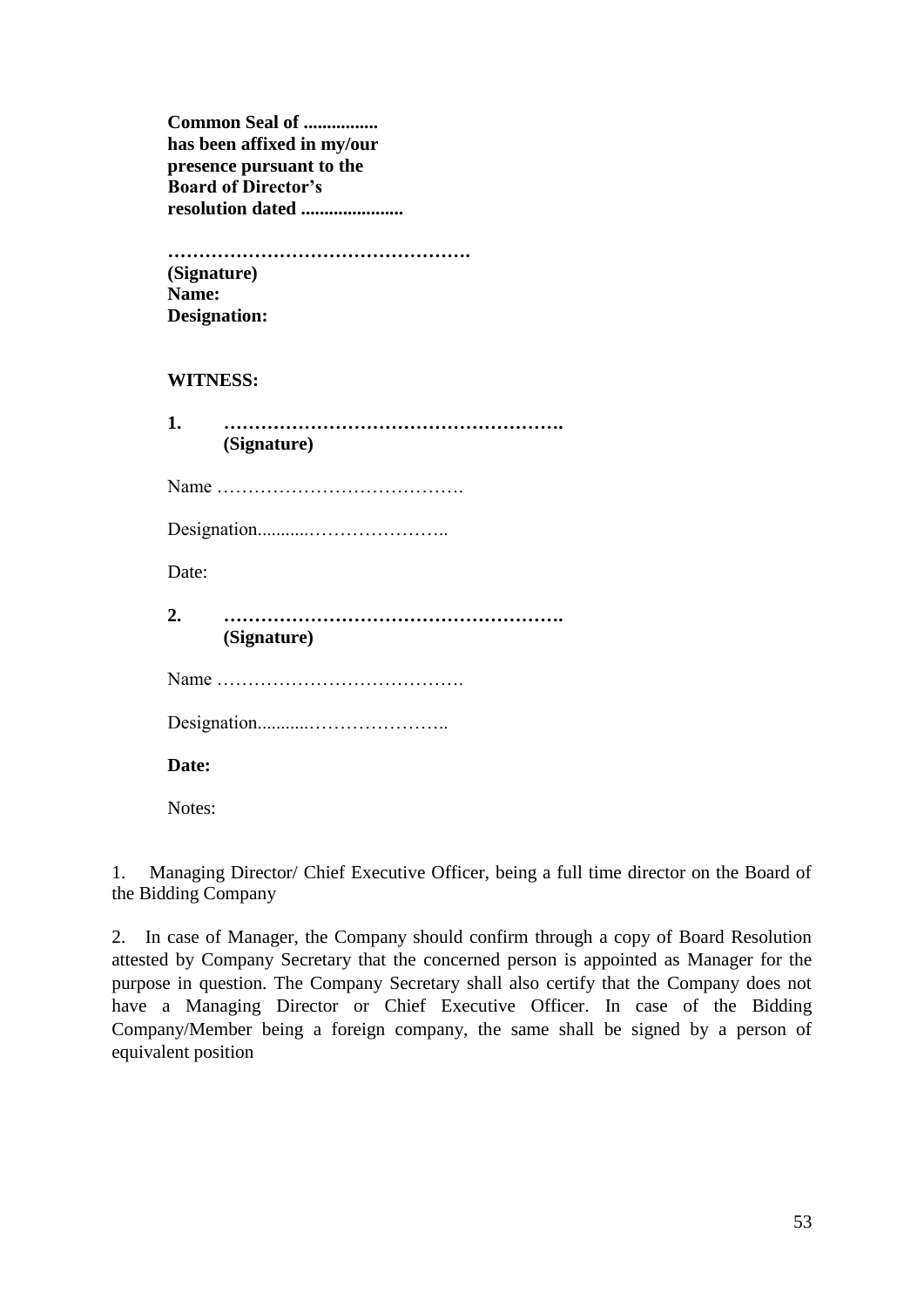#### **Format - 6.5 – Financial Proposal**

Covering Letter (On Bidder's letter head)

[Date and Reference] To, ---------

#### Sub: Response to RFP for PROCUREMENT OF POWER GENERATED FROM SLOP BASED POWER PROJECTS IN UTTAR PRADESH

Dear Sir,

I/We, ------------------------------------- (applicant's name) enclose herewith the financial proposal for selection of my/our firm for ---- Number of Project (s) for a cumulative capacity of ------ MW as contracted capacity against the installed capacity of MW in --------------------- ------(address).

I/We agree that this offer shall remain valid for a period of 180 days from the due date of submission of the response of RFP such further period as may be mutually agreed upon.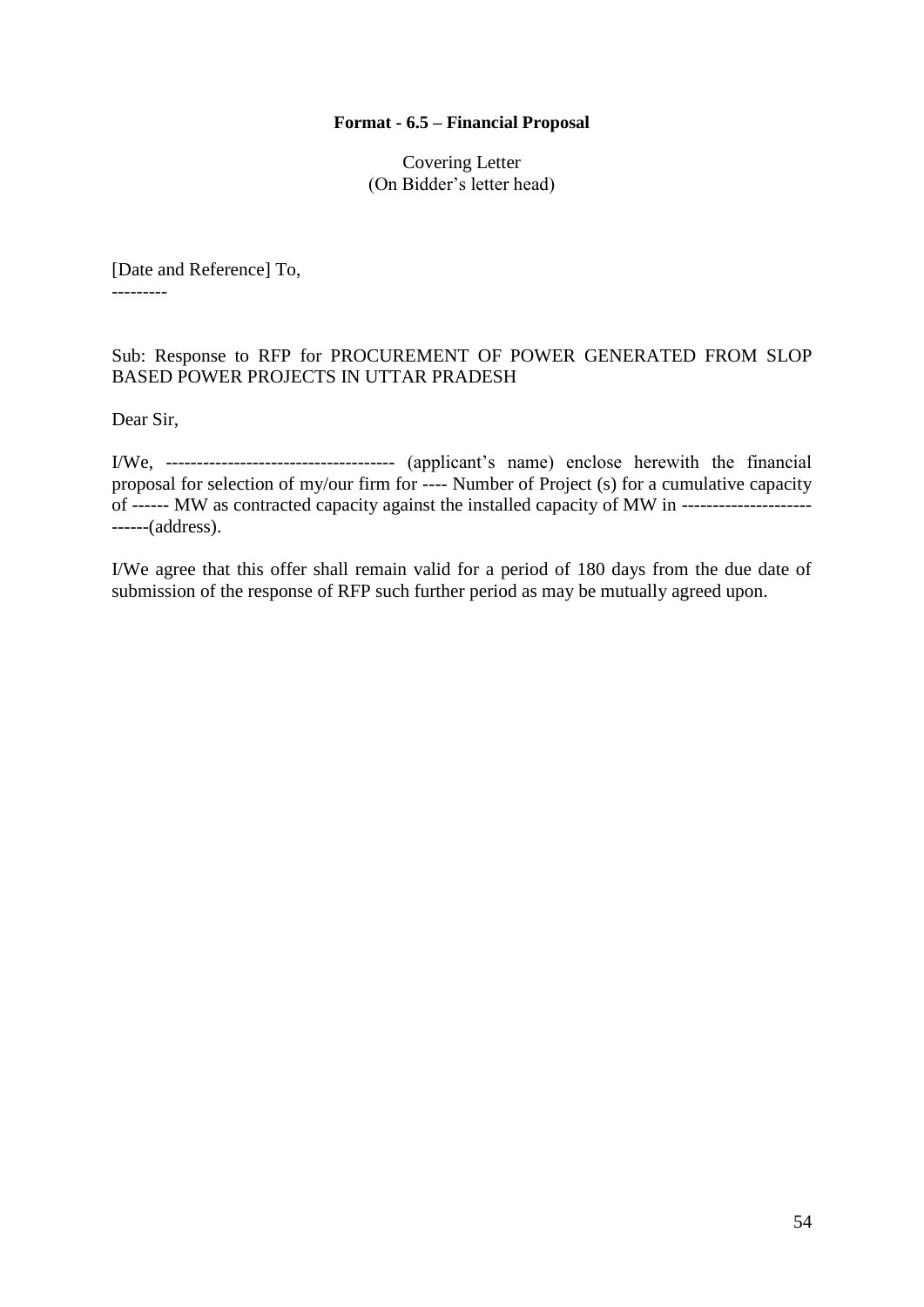## **Format - 6.6 – Preliminary Details of Slop based Project**

[To be submitted separately for each project]

Project Capacity: ……. MW Location: ………………….

| 1. | Name of Bidding Company                    |  |
|----|--------------------------------------------|--|
|    |                                            |  |
| 2. | Name of the technology Partner (if any)    |  |
|    |                                            |  |
| 3. | Project Location                           |  |
|    |                                            |  |
| 4. | Capacity Proposed/installed                |  |
|    |                                            |  |
| 5. | Scheduled/Actual Commercial Operation Date |  |
|    |                                            |  |
| 6. | <b>Annual PLF</b>                          |  |
|    |                                            |  |
| 7. | Fuel                                       |  |
|    |                                            |  |
|    |                                            |  |

(Signature)

(Name of Authorised Signatory)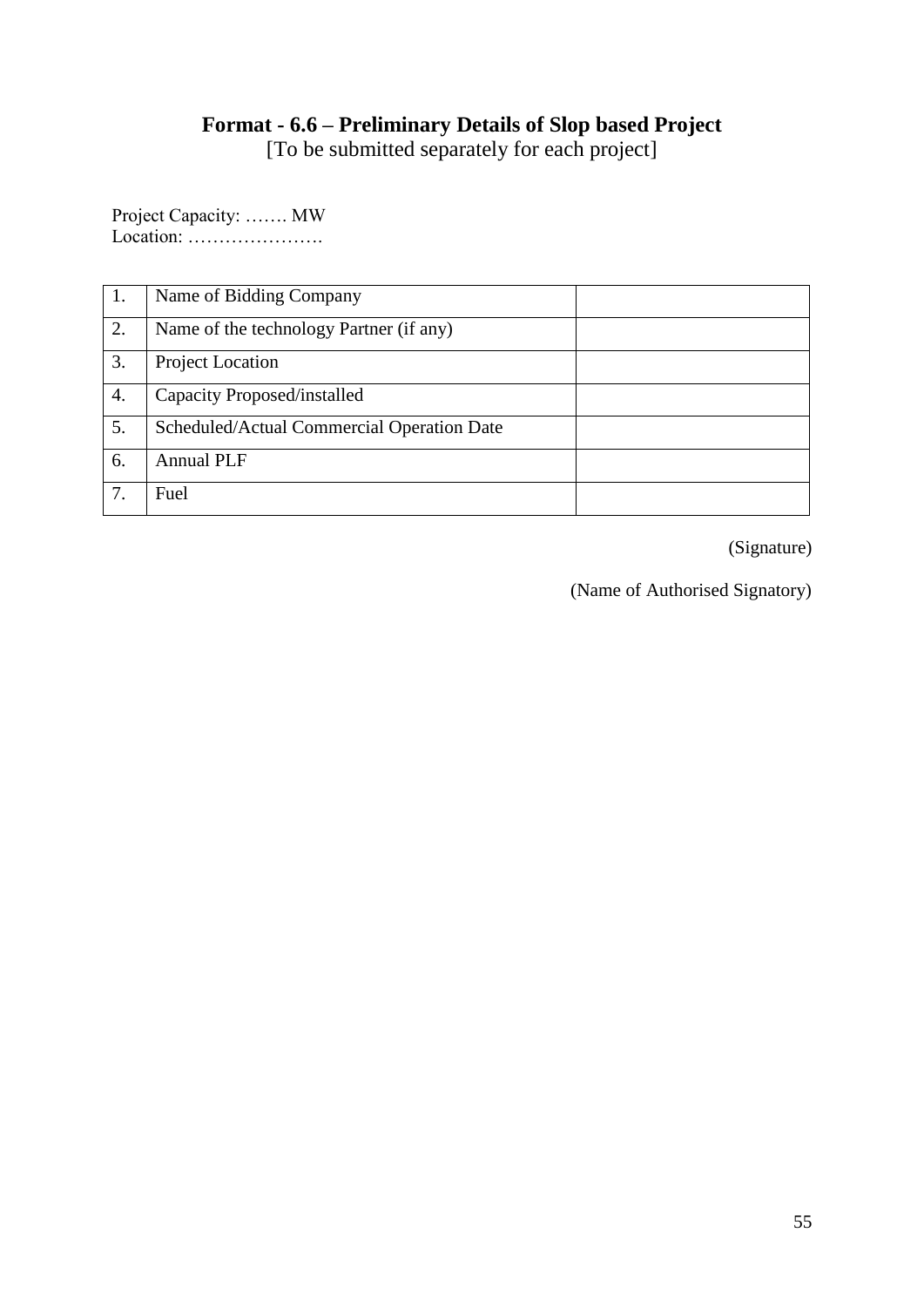| Sr. No.          | <b>Details of Checks</b>                                       | Yes/No |
|------------------|----------------------------------------------------------------|--------|
| 1.               | Is the BG on non-judicial Stamp paper of appropriate value, as |        |
|                  | per applicable Stamp Act of the place of execution             |        |
| 2.               | Whether date, purpose of purchase of stamp paper and name      |        |
|                  | of the purchaser are indicated on the back of Stamp paper      |        |
|                  | under the Signature of Stamp vendor? (The date of purchase     |        |
|                  | of stamp paper should be not later than the date of execution  |        |
|                  | of BG and the stamp paper should be purchased either in the    |        |
|                  | name of the executing Bank or the party on whose behalf the    |        |
|                  | BG has been issued.                                            |        |
| 3.               | Has the executing Officer of BG indicated his name,            |        |
|                  | designation and Power of Attorney No./Signing Power no. on     |        |
|                  | the BG?                                                        |        |
| $\overline{4}$ . | Is each page of BG duly signed / initialed by executant and    |        |
|                  | whether stamp of Bank is affixed thereon? Whether the last     |        |
|                  | page is signed with full particulars including two witnesses   |        |
|                  | under seal of Bank as required in the prescribed proforma?     |        |
| 5.               | Do the Bank Guarantees compare verbatim with the Proforma      |        |
|                  | prescribed in the Bid Documents?                               |        |
| 6.               | Are the factual details such as Bid Document                   |        |
|                  | No./Specification No./LOI No. (if applicable)/Amount of BG     |        |
|                  | and Validity of BG correctly mentioned in the BG               |        |
| 7.               | Whether overwriting/cutting, if any, on the BG have been       |        |
|                  | properly authenticated under signature & seal of executant?    |        |
| 8.               | Whether the BG has been issued by a Bank in line with the      |        |
|                  | provisions of Bidding documents?                               |        |

# **Annexure A - Check list for Bank Guarantees**